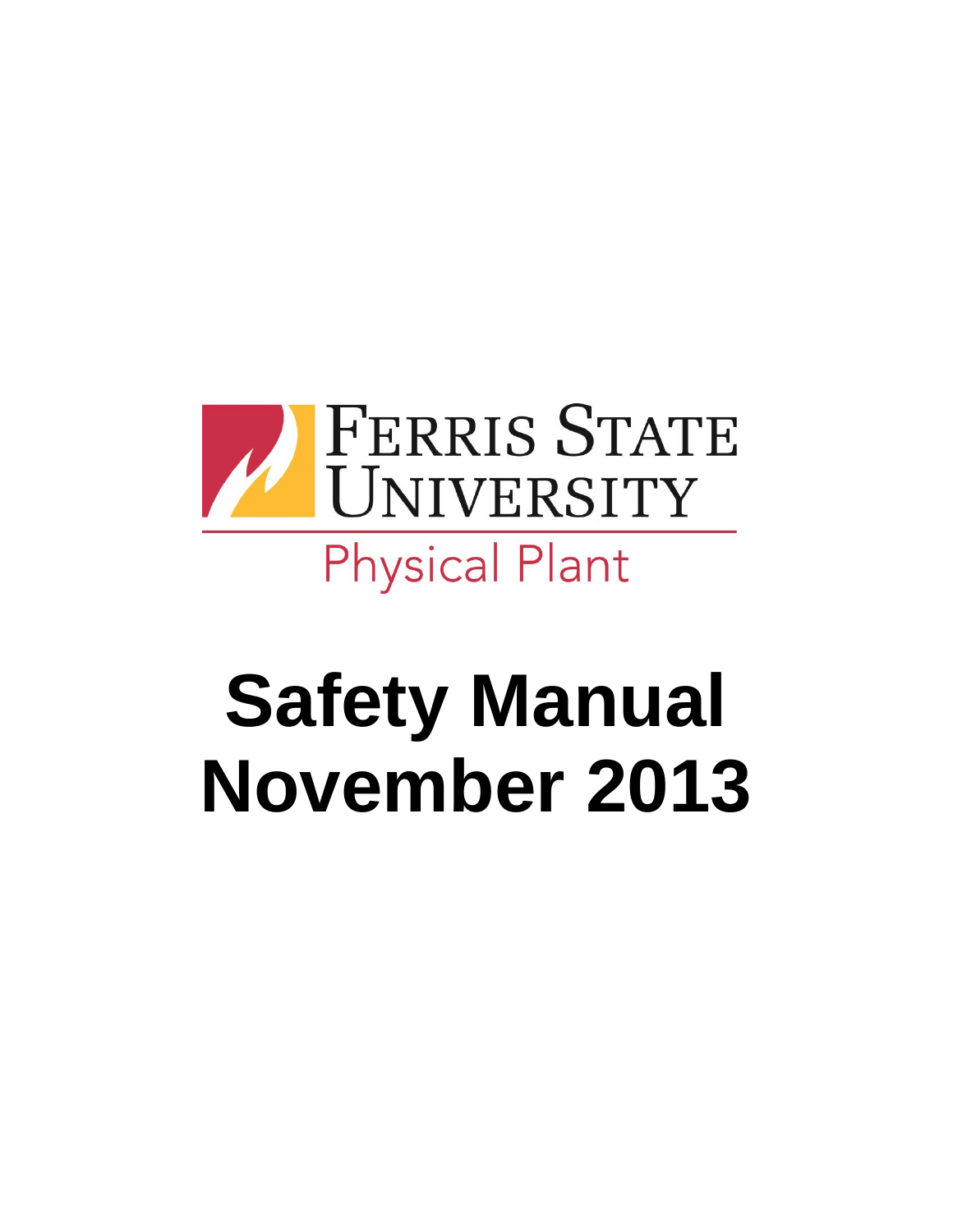# **PHYSICAL PLANT SAFETY MANUAL INDEX**

#### **SECTION 1.0 [SAFETY OVERVIEW](#page-3-0)**

- 1.1 [Overview](#page-3-0)
- 1.2 [Environmental Health And Safety Policy \(Business Policy Letter: 2007:07\)](#page-3-1)
	- 1.2.1 [Policy](#page-3-2)
	- 1.2.2 [Procedures](#page-3-3)
	- 1.2.3 [Employee Responsibilities](#page-4-0)
	- 1.2.4 [Supervisor Responsibilities](#page-4-1)
- 1.3 [General Safety](#page-5-0)
- 1.4 [University Vehicle Safety](#page-5-1)
- 1.5 [Hazard Communications](#page-6-0)
- 1.6 [Electronic Material Safety Data Sheet](#page-6-1)
- 1.7 [Chemical Safety](#page-7-0)
- 1.8 [Housekeeping](#page-8-0)
- 1.9 [Fall Protection/Safety](#page-8-1)
- 1.10 [Floor and Wall Openings, including Stairwells and Skylights](#page-9-0)
- 1.11 [Eye Protection](#page-9-1)
- 1.12 [Hearing Conservation](#page-9-2)
- 1.13 [Respirators](#page-10-0)
- 1.14 [Barricades](#page-5-1)
- 1.15 [Confined Space: Confined Space Entry Standard and Permit-Required](#page-10-1)  [Confined Space Standards](#page-10-1)
- 1.16 [Electrical Safety](#page-12-0)
- 1.17 Lock Out/Tag [Out Electrical Safety](#page-13-0)
- 1.18 [Hot Work](#page-13-1)
- 1.19 [Natural Gas Leaks](#page-14-0)
- 1.20 [Home Safety](#page-14-1)

#### **SECTION 2.0 [ENVIRONMENTAL](#page-16-0)**

- 2.1 [Building Odors](#page-16-1)
- 2.2 [Chemical Disposal](#page-16-2)
- 2.3 [Cylinder Storage](#page-16-3)
- 2.4 [Environmental Concerns](#page-17-0)

#### **SECTION 3.0 [WEATHER SAFETY](#page-19-0)**

- 3.1 [Weather Related Safety](#page-19-0)
- 3.2 Severe Weather [Tornado, High Winds & Thunderstorms](#page-19-1)
- 3.3 [Tornado Procedure](#page-20-0)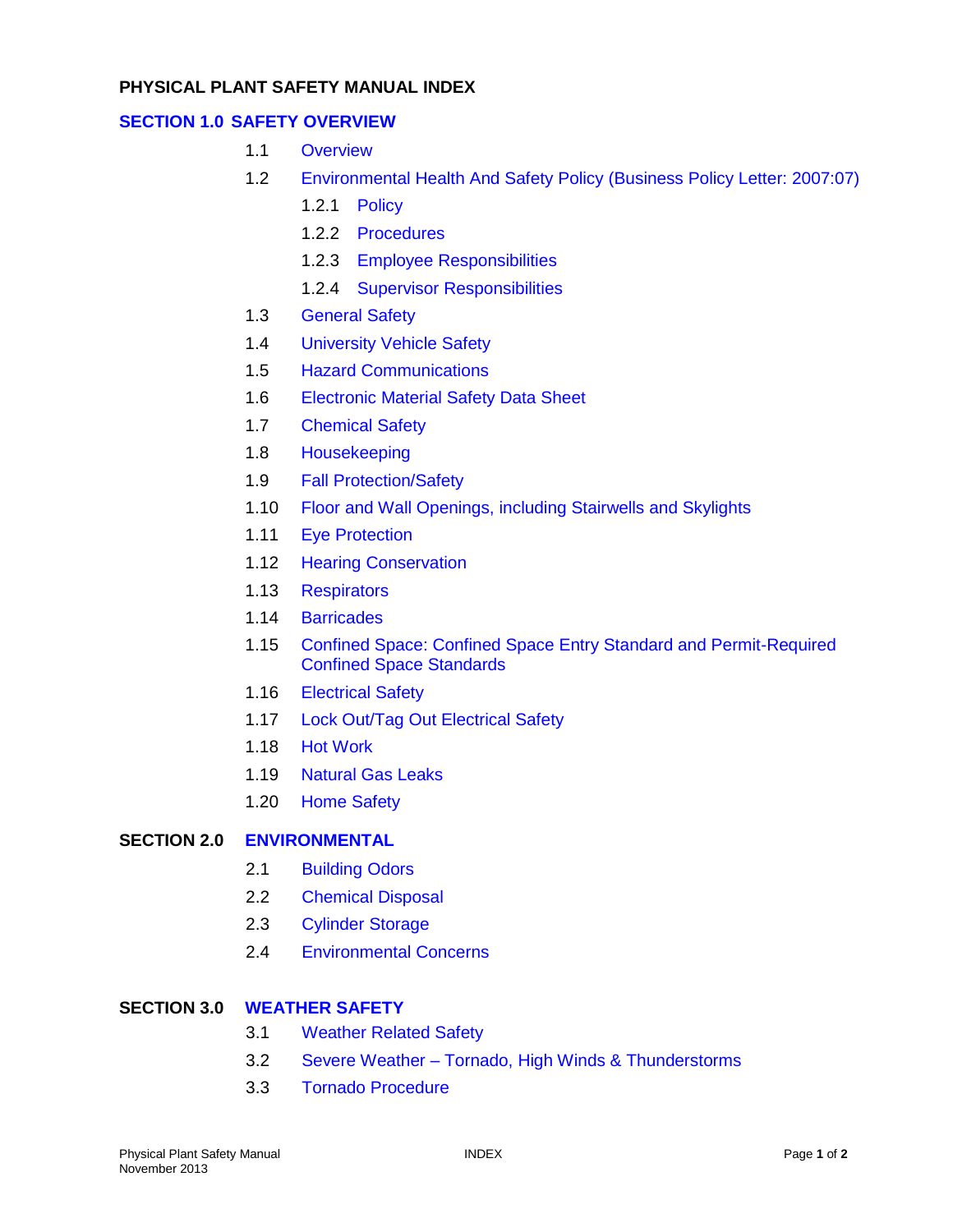# **PHYSICAL PLANT SAFETY MANUAL INDEX**

# **SECTION 4.0 FIRE & [LIFE SAFETY](#page-21-0)**

- 4.1 Fire [and Life Safety](#page-21-1) Drills
- 4.2 [Fire Extinguishers](#page-21-2)
- 4.3 [Fire Safety](#page-22-0)
- 4.4 [Fire & Life Safety Systems & Equipment](#page-23-0)

# **SECTION 5.0 [FIRST AID](#page-25-0)**

- 5.1 [Automated External Defibrillator \(AED\)](#page-25-1)
- 5.2 [Back Safety](#page-27-0)
- 5.3 [Bloodborne Pathogens](#page-27-1)
- 5.4 [Common Worker Health Issues](#page-28-0)
- 5.5 [First Aid Procedures](#page-28-1)
- 5.6 [First Aid/Work Related Injuries/Worker's Compensation](#page-31-0)

# **SECTION 6.0 [EMERGENCY RESPONSE](#page-32-0)**

- 6.1 [University Wide Emergency Procedures](#page-32-1)
- 6.2 [Emergency Coordinators](#page-32-2)

#### **SECTION 7.0 [EQUIPMENT & WORKER TRAINING](#page-33-0)**

- 7.1 [Aerial Lifts](#page-33-1)
- 7.2 Aerial Lift [Pre-Operation Procedures](#page-33-2)
- 7.3 Aerial Lift [Operating Procedures](#page-34-0)
- 7.4 Aerial Lift [Special Procedures](#page-36-0)
- 7.5 [Equipment Care & Tool Use](#page-37-0)
- 7.6 [Forklift Certification](#page-37-1)
- 7.7 [Portable Ladder Safety](#page-38-0)
- 7.8 [Scaffold Safety](#page-39-0)
- 7.9 [Trenching & Excavation](#page-40-0)

# **SECTION 8.0 [PHYSICAL PLANT EMPLOYEE ACKNOWLEDGEMENT FORM](#page-42-0)**

# **SECTION 9.0 [ADDITIONAL RESOURCES AND REFERENCES](#page-43-0)**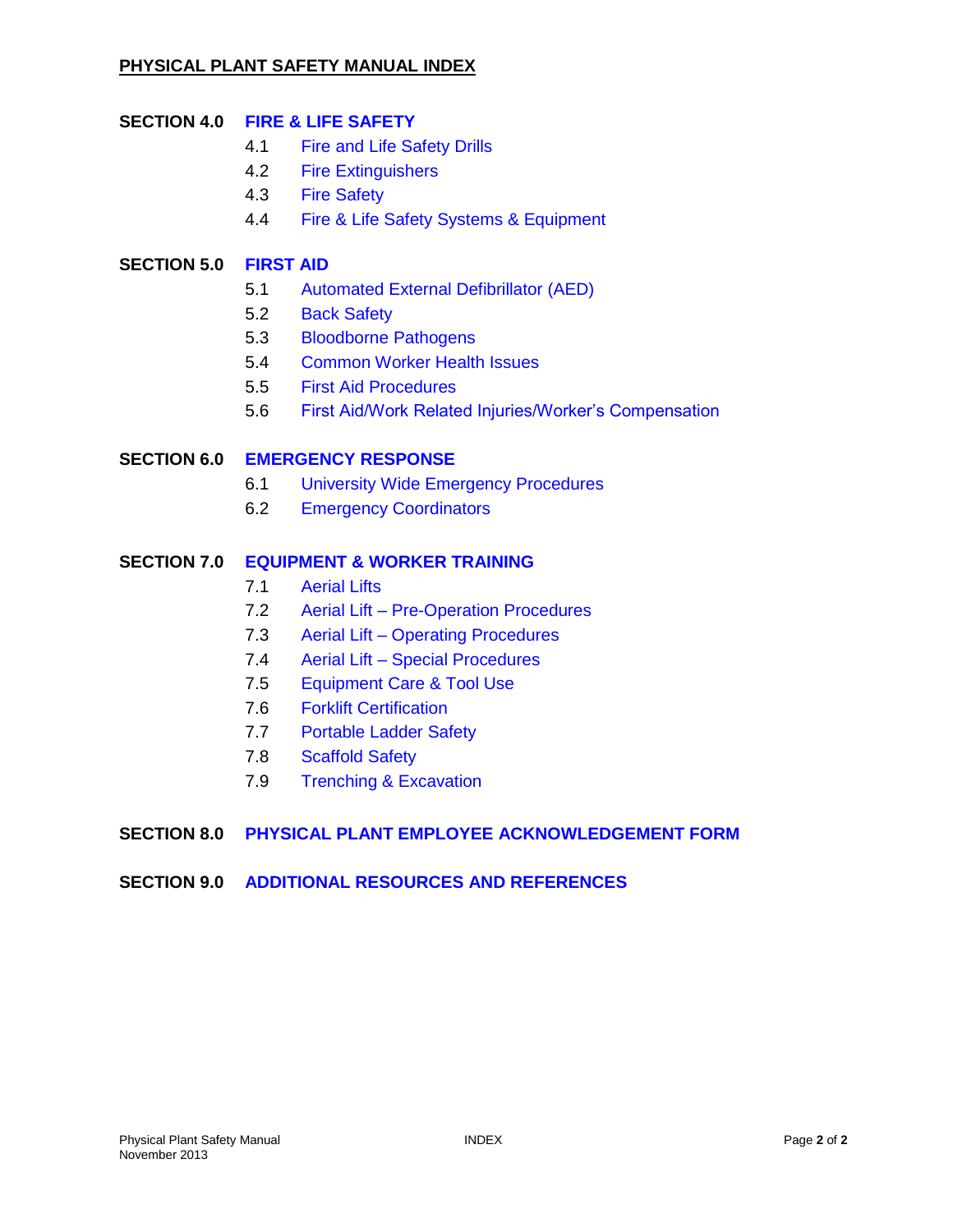# <span id="page-3-0"></span>**SECTION 1.0 SAFETY OVERVIEW**

# **1.1 OVERVIEW**

This manual is provided to the Physical Plant employees of Ferris State University. It is intended to serve as an overview of the safety programs and procedures in place at Ferris State University.

This manual does not replace any written programs. This manual, all written safety programs and procedures along with the various training programs incorporate Ferris State University's commitment to safety.

# <span id="page-3-2"></span><span id="page-3-1"></span>**1.2 ENVIRONMENTAL HEALTH AND SAFETY POLICY (BUSINESS POLICY LETTER: 2007:07)**

#### **1.1.1. POLICY**

It is the responsibility and intent of Ferris State University to protect the health and safety of students, faculty, staff and visitors while engaged in the educational and business activities of the University. To this end the University will provide the necessary services and controls to promote, create and maintain a safe and healthful campus environment and operations.

The purpose of this policy statement is to establish the University's commitment to campus environmental health and safety.

# <span id="page-3-3"></span>**1.1.2. PROCEDURES**

The Environmental health and safety function has been established to provide a comprehensive program of services and activities to protect faculty, staff, students, and campus visitors from avoidable and unnecessary risks of illness, injury or death. The responsibilities of the Environmental Engineer's health and safety staff shall include the following:

- 1. Perform regular inspections of campus facilities to identify hazards and potential hazards and determine compliance with OSHA and fire regulations.
- 2. Recommendations of corrective actions shall be submitted to appropriate offices.
- 3. Provide a program of safety training for employees to comply with OSHA regulations and to promote safe and healthful operating procedures.
- 4. Investigate employee job-related injuries and illnesses and recommend necessary action to reduce the possibility of recurrence.
- 5. Review proposals for new construction and major remodeling to insure compliance with OSHA and fire safety regulations.
- 6. Provide technical expertise and knowledge of regulatory compliance techniques for the guidance of management in the formulation of policy and decisions regarding the maintenance of a safe and healthful campus environment and operations, and to insure compliance with health and safety laws and regulations.
- 7. Operate a hazardous waste management system and provide necessary control measures to insure compliance with hazardous waste laws and regulations.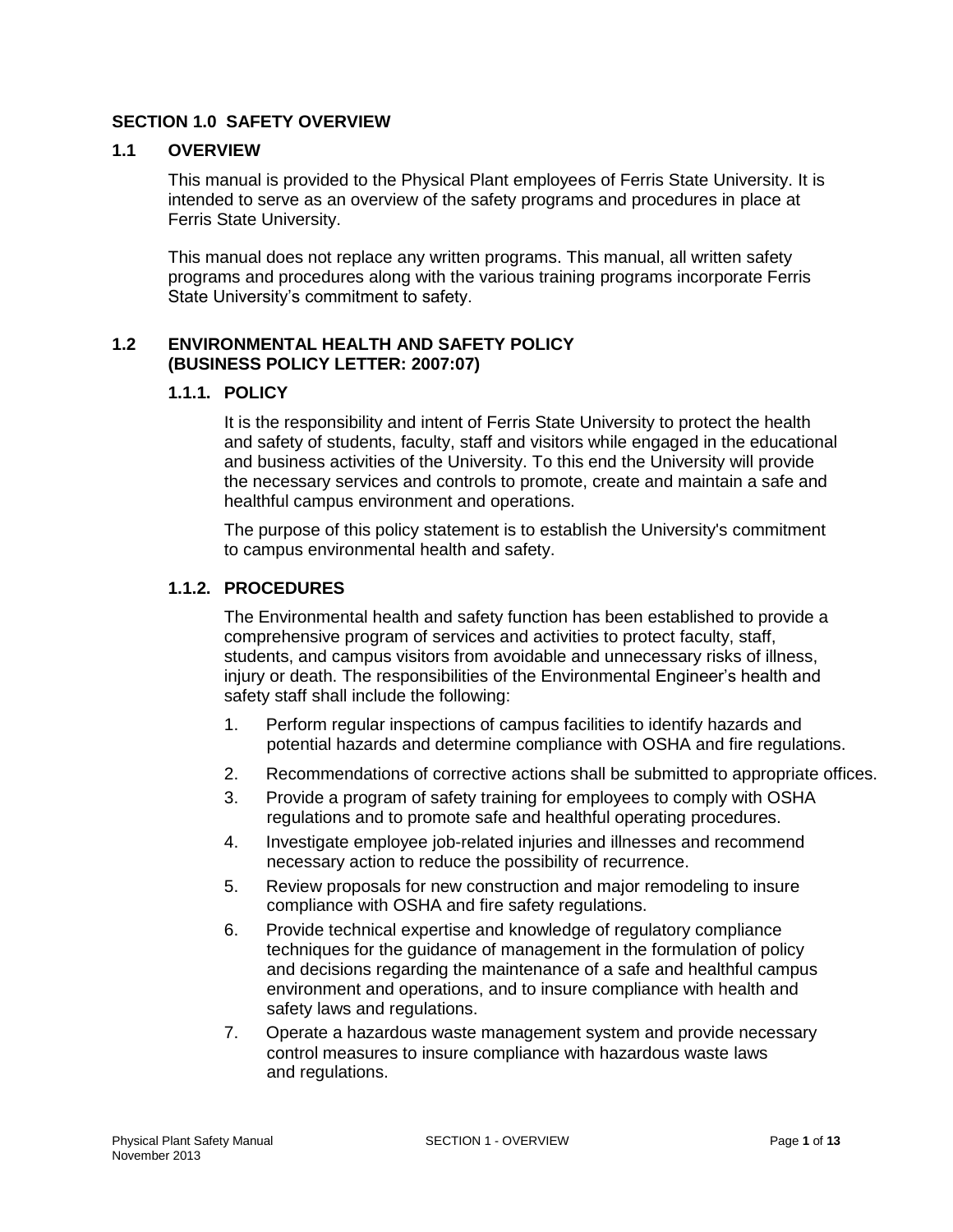8. Develop for adoption all necessary safety rules and procedures to implement the University's compliance with OSHA regulations.

In order for the Environmental Engineer's health and safety staff to fulfill their responsibilities contained in this policy and any other efforts to create and maintain a healthful and safe campus environment, the cooperation of all members of the University community is requested.

Jerry L. Scoby, Vice President Administration and Finance

Contact: Environmental Health & Safety Office

*End Business Policy Letter: Environmental Health and Safety Policy 2007:07*

# <span id="page-4-0"></span>**1.1.3. Employee Responsibilities:**

- 1. Report any unsafe conditions, practices or equipment to your supervisor.
- 2. Abide by all Ferris State University safety policies.
- 3. Attend required safety training.
- 4. Inform your supervisor if you are taking any medication that may jeopardize your safety.
- 5. Attend physicals as required.
- 6. Immediately report all injuries, no matter the severity, to your supervisor.
- 7. Use and maintain all assigned Personal Protective Equipment (PPE).

# <span id="page-4-1"></span>**1.1.4. Supervisor Responsibilities:**

- 1. Enforce all FSU safety policies.
- 2. Insure that employees receive the proper training and required physicals needed to safely perform their job.
- 3. Verify compliance to safety policies and individual practices.
- 4. Allow adequate time for employees to attend safety training.
- 5. Promote safety to the best of your ability.
- 6. Work diligently with the Safety Coordinator, Environmental Engineer and Risk Manager to ensure safety for all employees.
- 7. Ensure that the proper Personal Protective Equipment (PPE) is available for employees.

# **Question:**

*True or False: Only employers are responsible for workplace safety.*

#### **Answer:**

*False. Safety is everyone's responsibility.*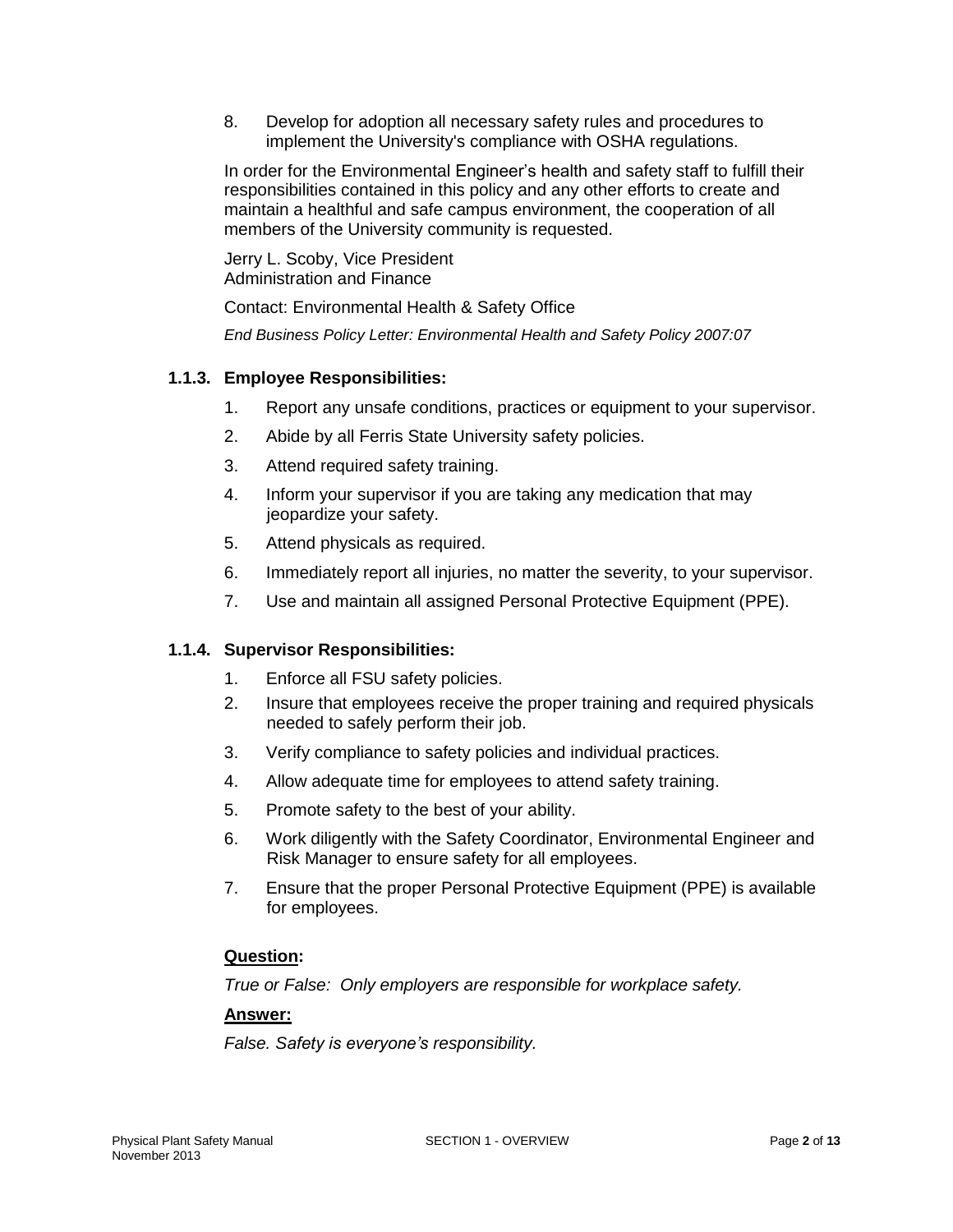# <span id="page-5-0"></span>**1.3 GENERAL SAFETY**

- 1. Read and abide by all signs and labels.
- 2. Smoke in designated areas only.
- 3. Utilize required personal protective equipment for each task.
- 4. Do not remove or alter any safety guard, unless proper lockout procedures are followed.
- 5. Do not wear loose, baggy clothing or dangling jewelry around reciprocating equipment.
- 6. Maintain good housekeeping skills.
- 7. Store flammables in flammable storage cabinets and containers.
- 8. Be aware of the location of emergency and life safety equipment.
- 9. Only use items for their intended purposes.
- 10. Avoid horseplay.

# <span id="page-5-1"></span>**1.4 UNIVERSITY VEHICLE SAFETY**

- 1. Always follow State of Michigan driving laws.
- 2. Smoking is prohibited in all state owned vehicles.
- 3. Always wear a seatbelt.
- 4. Avoid tailgating and report all accidents or damages to the vehicle to your supervisor.
- 5. Maintain good housekeeping within the vehicle.
- 6. Notify the garage for any maintenance issues.
- 7. Do not park in unauthorized areas such as handicapped spaces or fire lanes.
- 8. Yield to pedestrians.
- 9. Secure your load and close the truck tailgate if appropriate. Do not allow employees to sit or stand on a load as a means of securing the load.
- 10. Place a red flag on a load that extends 4 feet or more beyond the vehicle.
- 11. Riders shall not be permitted to sit on the bed of trucks, on open tailgates or plows.
- 12. Use of cellular telephones while driving is considered to be an unsafe practice; pull over when possible.
- 13. Texting while driving is prohibited.
- 14. Special care must be used when transporting all chemicals.

Physical Plant Vehicle Policy is available upon request.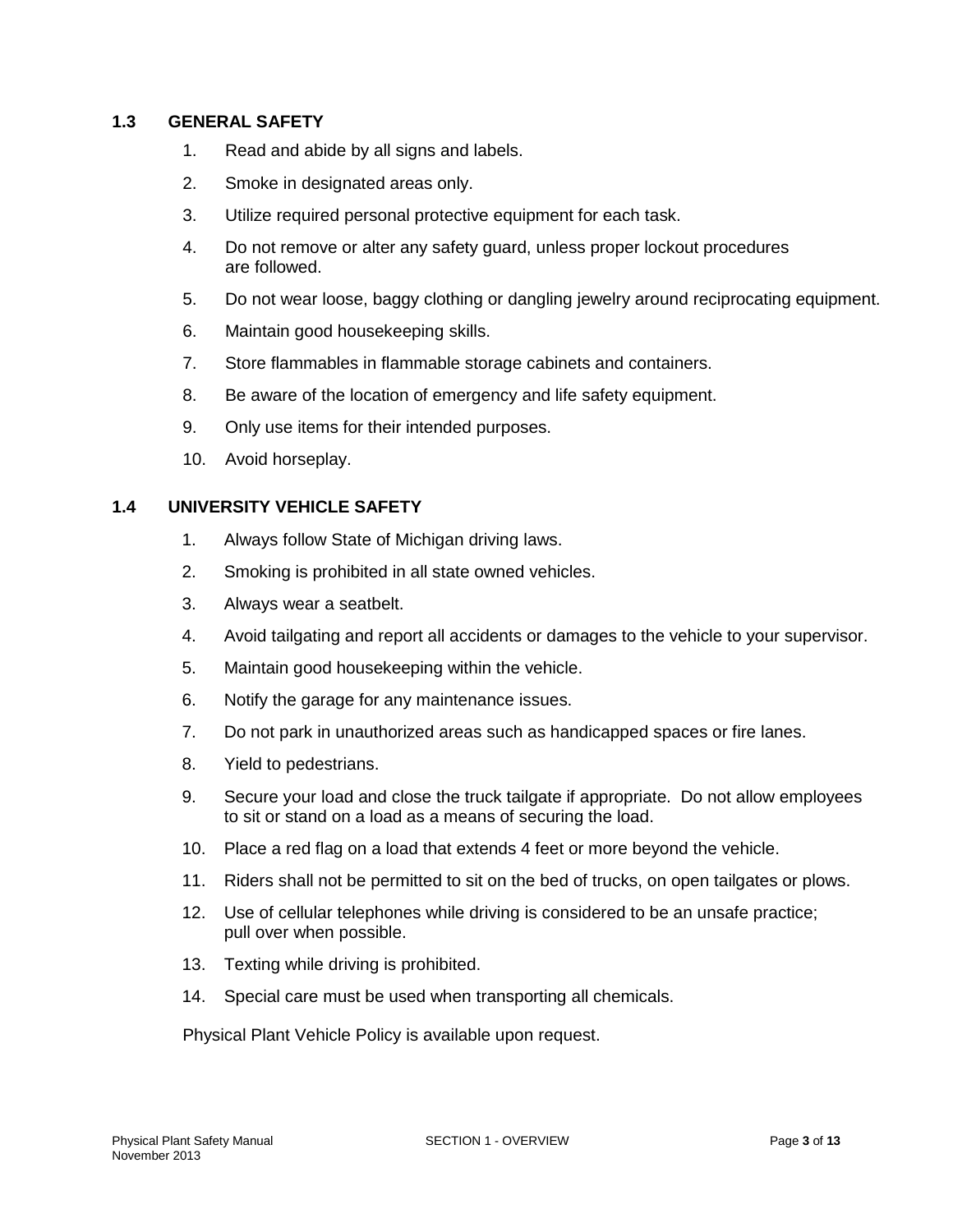# <span id="page-6-0"></span>**1.5 HAZARD COMMUNICATION/RIGHT-TO-KNOW**

Employees have Right-To-Know what hazards they may face on the job. FSU relies on Material Safety Data Sheets (MSDS) for hazard determination.

- 1. MSDS's are the basic hazard communication tool.
- 2. FSU is required to have a MSDS for every hazardous chemical received.
- 3. MSDS's give specific details on the chemical characteristics and properties as well as safe handling precautions.
- 4. A central database of MSDS's is maintained by the Safety Coordinator.
- 5. Read and follow the MSDS before using the chemical.
- 6. When ordering new chemicals retain a copy of the MSDS in the respective department and send a copy to Human Resources (HR) - Safety Coordinator.
- 7. When submitting new MSDS's to Human Resources, indicate the building and general location where the product is used.
- 8. For additional information, refer to the section on MSDS database in Section 1.5 of this safety manual.

*Refererence to Hazard Communication Standard, Part 92 Safety and Hazard Communication Standard, Part 430 Health*

# <span id="page-6-1"></span>**1.6 ELECTRONIC MATERIAL SAFETY DATA SHEET (MSDS) DATABASE**

MSDS sheets for products used at Ferris State University have are available in an online database; The purpose of this database is to allow all members of the University community access to MSDS's at any time via the web. Contact Human Resources at 231-591-2150 for assistance between the hours of 8am to 5pm, Monday through Friday.

#### **Step 1 – Go to the Ferris MSDS Website**

- Click on the following link:<http://ferris.msdssoftware.com/>
- Or type: [ferris.msdssoftware.com](http://ferris.msdssoftware.com/) into the address bar of your web browser

#### **Step 2 – Finding MSDS's:**

- Type MSDS ", Product Name, or Manufacturer into the appropriate field on the upper left side of the screen.
- Click the "Search" icon in the top center of the page
- *Tip: Narrow your search results by selecting your Facility from the drop down menu before clicking the Search button*

#### **Step 3 – Viewing MSDS's**

- Successful searches will produce a list of MSDS's available for viewing
- Click on the MSDS # on the left side of the screen to view the MSDS.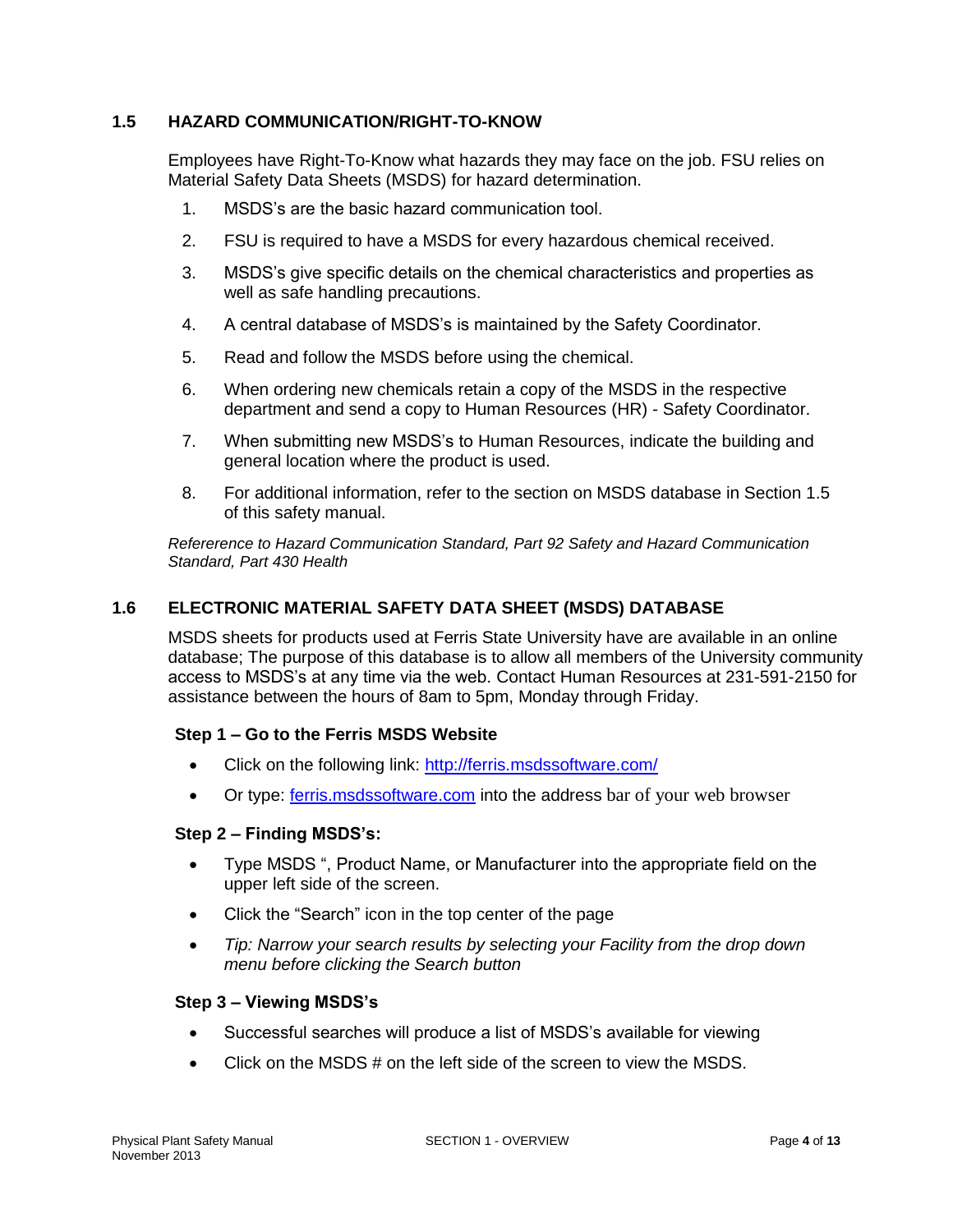# **Question:**

*The MSDS gives you everything you need to work with chemicals \_\_\_\_\_\_\_\_\_\_\_\_\_\_.* 

# **Answer:**

*Safely*

# <span id="page-7-0"></span>**1.7 CHEMICAL SAFETY**

- 1. Always read and follow the MSDS prior to handling the chemical.
- 2. See MSDS link at: <http://ferris.msdssoftware.com/>
- 3. Only trained and licensed employees may apply pesticides and herbicides with the exception of applying general use ready-to-use, non-licensing required pesticide and related products. Female workers are NOT to apply round-up!
- 4. Never smell or taste a chemical as a means of identification.
- 5. Store chemicals in accordance with the MSDS. Ensure that the container is properly sealed.
- 6. Every chemical container must have a label on it:
	- a. The label must identify the chemical and its hazards.
	- b. Whenever possible, the labeling format to be used is the National Fire Protection Agency (NFPA) triangle. The NFPA triangle utilizes a color coding and numbering system that reflect the following:
	- c. Colors Indicate the Type of Hazard Associated with the Product
		- Red: Fire Hazard
		- Yellow: Re-Activity
		- White: Special Warning
		- Blue: Health
	- d. Numbers Indicate the Degree of Hazard Associated with the Product
		- 0: Minimal Hazard
		- 1: Slight Hazard
		- 2: Moderate Hazard
		- 3: Serious Hazard
		- 4: Severe Hazard
- 7. Never combine chemicals unless you have been properly trained to do so.
- 8. Notify the Environmental Engineer if a chemical spill occurs.
- 9. Notify the Environmental Engineer for proper disposal of chemicals
- 10. Chemicals should be used in well ventilated areas.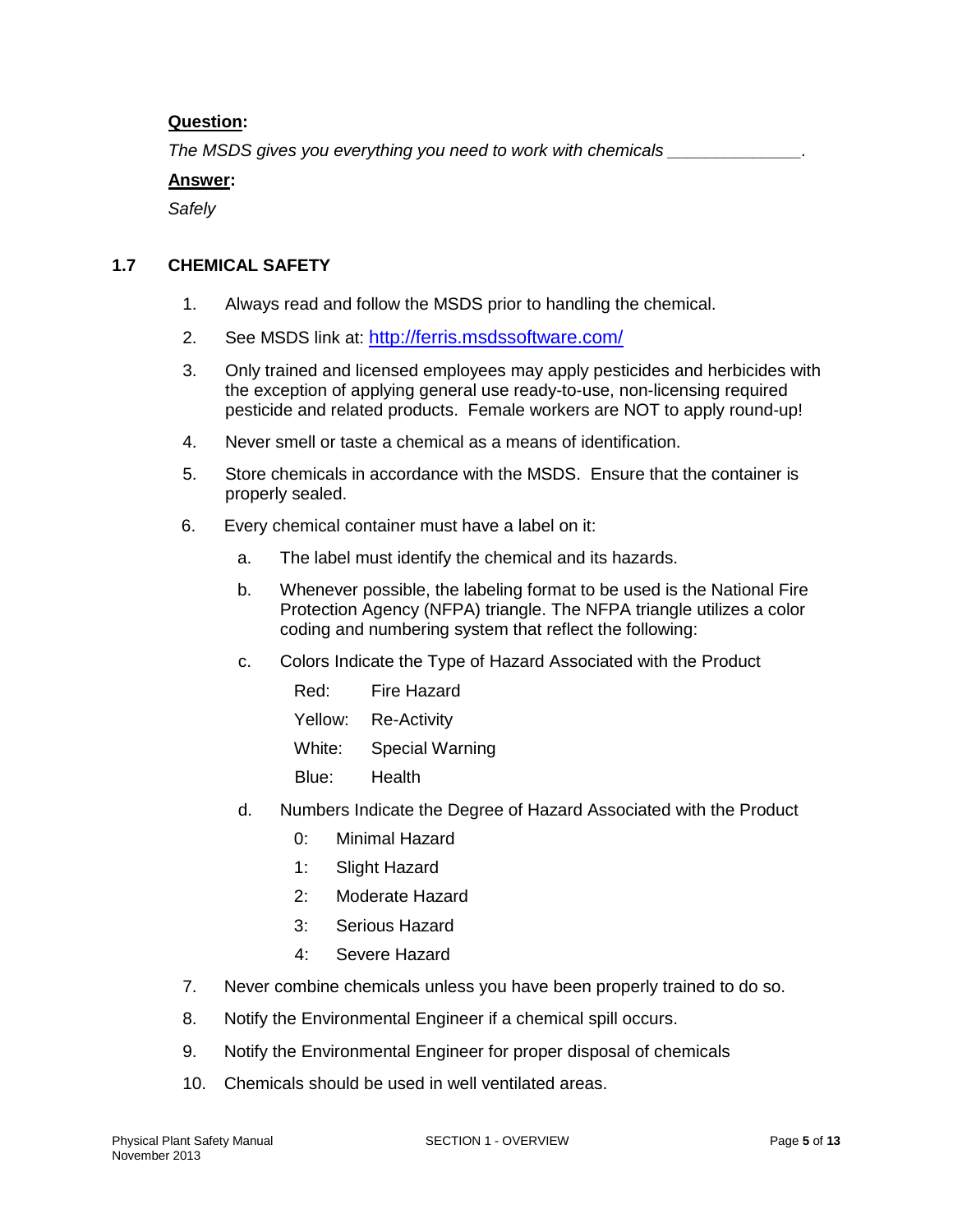- 11. Primary routes of entry into the body:
	- a. Inhalation
	- b. Injection
	- c. Absorption
	- d. Ingestion
- 12. Wear the appropriate Personal Protective Equipment (PPE).
- 13. Practice good personal hygiene (i.e. frequent hand washing)

# **Question:**

*Do you know the difference between ACUTE and CHRONIC effects?*

# **Answer:**

*Acute effect happens quickly and is sever (i.e. drinking poison) Chronic effect happens from a long time exposure (i.e. Smoking cigarettes)*

# **Helpful Tip:**

Chemicals are part of our everyday lives. Medicines, cleaning products, plastics, degreasers, lubricants are some examples. These chemicals have made modern life easier in one way. Although, these chemicals help us, they must be treated with respect. Improper use and/or handling may cause injuries and illnesses.

#### <span id="page-8-0"></span>**1.8 HOUSEKEEPING**

- 1. Good housekeeping helps to prevent accidents and injuries.
- 2. Housekeeping is an essential part of everyone's job.
- 3. Do not obstruct stairways, aisles, entrances or exits.
- 4. Dispose of flammable and combustible materials in approved containers.
- 5. Keep your work area, including University vehicles, clean and orderly. Report conditions beyond your control to the respective supervisor.
- 6. If you spill something clean it up immediately and/or report it to the appropriate personnel.
- 7. Use "Caution, Wet Floor" signs when applicable.
- 8. Store tools, material and equipment in an orderly and secure manner.
- 9. Dispose of materials properly. Do not leave trash or unnecessary materials in mechanical rooms, on roofs, etc.

# <span id="page-8-1"></span>**1.9 FALL PROTECTION/SAFETY**

Any work 48" above the floor requires the use of a safety harness and a tie point with a 5000 pound rating. Inspect the fall protection harness and safety lanyards before use.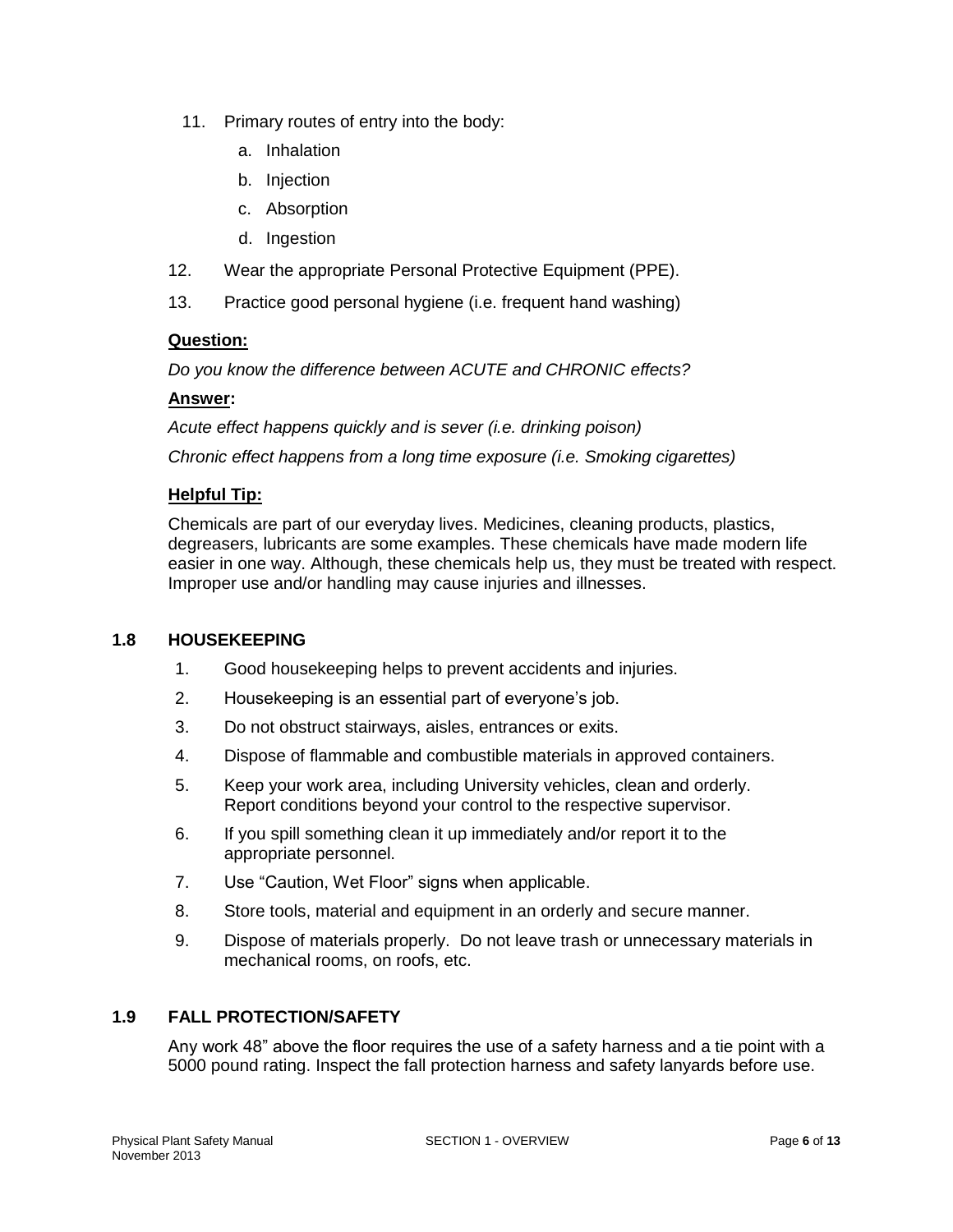# <span id="page-9-0"></span>**1.10 FLOOR AND WALL OPENINGS, INCLUDING STAIRWAYS AND SKYLIGHTS**

- 1. Report missing and/or damaged handrails from stairways.
- 2. Stairways having four or more risers shall be equipped with handrails.
- 3. Platforms or mezzanines more than four (4) feet above the adjacent floor must be properly guarded with standard barriers and toe boards.
- 4. Use detour guards to direct employees away from potential hazards associated with openings.

# <span id="page-9-1"></span>**1.11 EYE PROTECTION**

Eye protection is needed to protect a worker's vision and depends on the task being done.

- 1. Dark glasses sun
- 2. Safety glasses with side shields maintenance
- 3. Goggles particulates/chemicals
- 4. Full face shield particulates/chemicals
- 5. Full face respirator particulates, chemicals and fibers

#### <span id="page-9-2"></span>**1.12 HEARING CONSERVATION**

- 1. Employees exposed to noise levels over 85 decibels must be part of FSU's Hearing Conservation Program. Employees in this program generally work at the Boiler Plant or in the Grounds Department.
- 2. Baseline audiograms are given upon initial assignment to employees working in these departments. Audiograms are a medical evaluation of the employee's hearing. Annual audiograms are also given to the employee.
- 3. Employees exposed to noise levels of 90 decibels or higher must wear hearing protection.
- 4. FSU provides hearing protectors at no charge to the employee.
- 5. Hearing loss and/or damage is incurable.

#### **Question:**

*Ringing in the ears is a symptom of hearing \_\_\_\_\_\_\_\_\_\_\_\_\_\_\_\_*

#### **Answer:**

*Loss*

Ferris State University's written Hearing Conservation Program available upon request.

Supplemental information can be found in

*Refer to Occupational Noise Exposure Standard, Part 380 Health*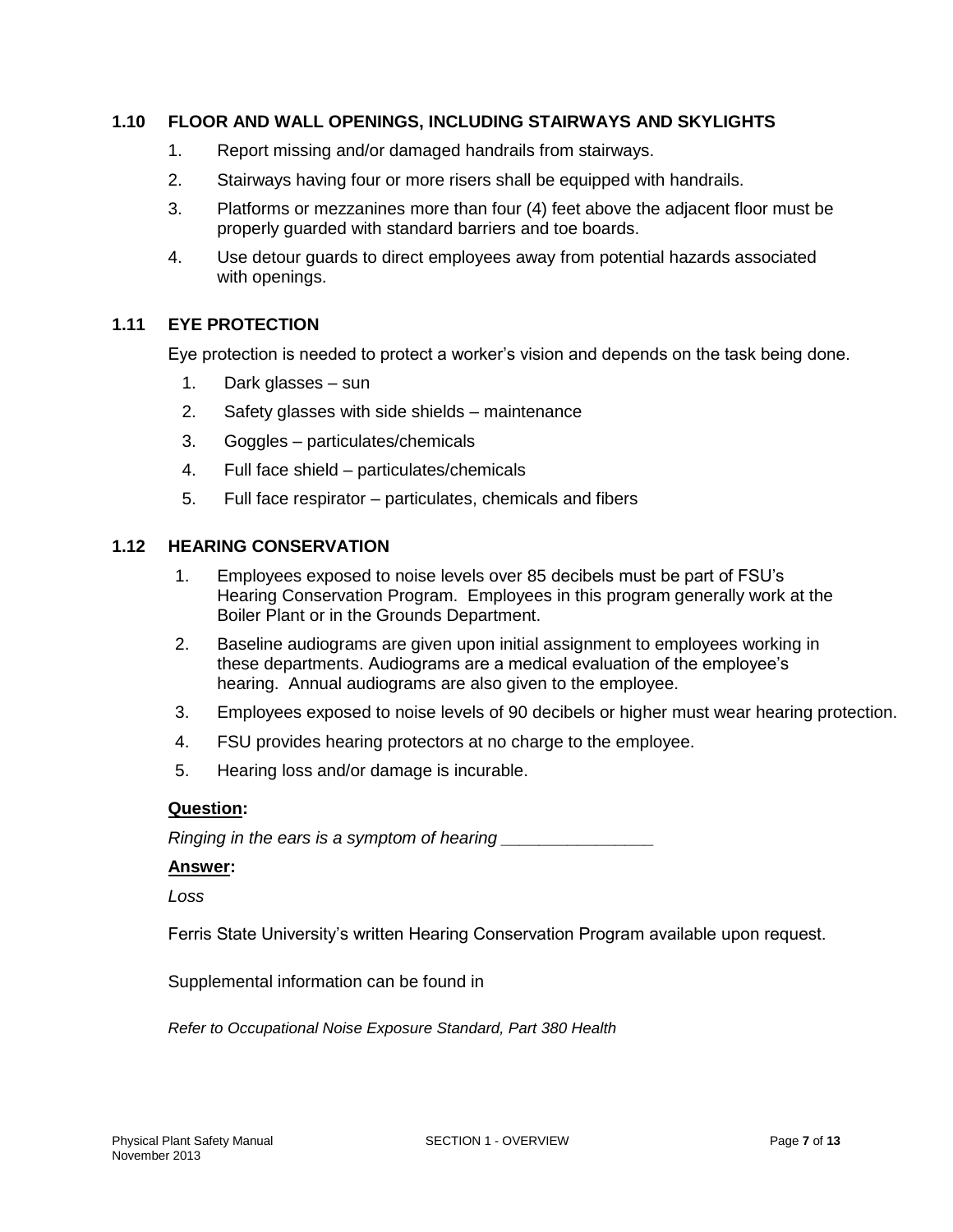# <span id="page-10-0"></span>**1.13 RESPIRATORS**

- 1. Respiratory protection is required to be worn in atmospheres where harmful substances are present.
- 2. Engineering controls shall be reviewed and tried to eliminate and/or reduce harmful substances to safe levels prior to requiring respiratory protection.
- 3. Employees must be trained and pass a medical examination prior to wearing a respirator.
- 4. Several types of respirators will be made available at no cost to the employee.
- 5. Negative pressure, air-purifying respirators are the most common type of respirator worn at FSU. These respirators cannot be worn in oxygen deficient atmospheres.
- 6. Employees are responsible for the care and maintenance of their respirators.
- 7. Employees must notify their supervisor if they incur any problems with their respiratory protection.
- 8. Facial hair that will interfere with the seal of a tight-fitting respirator is not allowed.
- 9. Employees shall change filters and cartridges as often as necessary.
- 10. Employees shall always conduct positive and negative pressure fit tests prior to each use of the respirator to verify the correct fit.

#### **Question:**

*An oxygen deficient atmosphere (<19.5%) is considered to be IDLH. What does IDLH stand for?*

# **Answer:**

*I=Immediately D=Dangerous to L=Life and H=Health*

*Refer to Respiratory Protection Standard, Part 451 Health*

Ferris State University's written Respirator Protection Program available upon request.

#### **1.14 BARRICADES**

- 1. Appropriate barricades shall be used to ensure the safety of others when hazardous conditions are created by the work being performed. Some good examples are tape, gates, fences, signage, etc.
- 2. If barricades and proper signage are not sufficient, an attendant shall be stationed in the area to caution employees/pedestrians.

# <span id="page-10-1"></span>**1.15 CONFINED SPACE (CS): CONFINED SPACE ENTRY STANDARD & PERMIT-REQUIRED CONFINED SPACE STANDARDS**

1. A Confined Space (CS) has limited or restricted means of entry or exit and is large enough for an employee to enter and perform assigned work; it is not designed for continuous occupancy by the employee.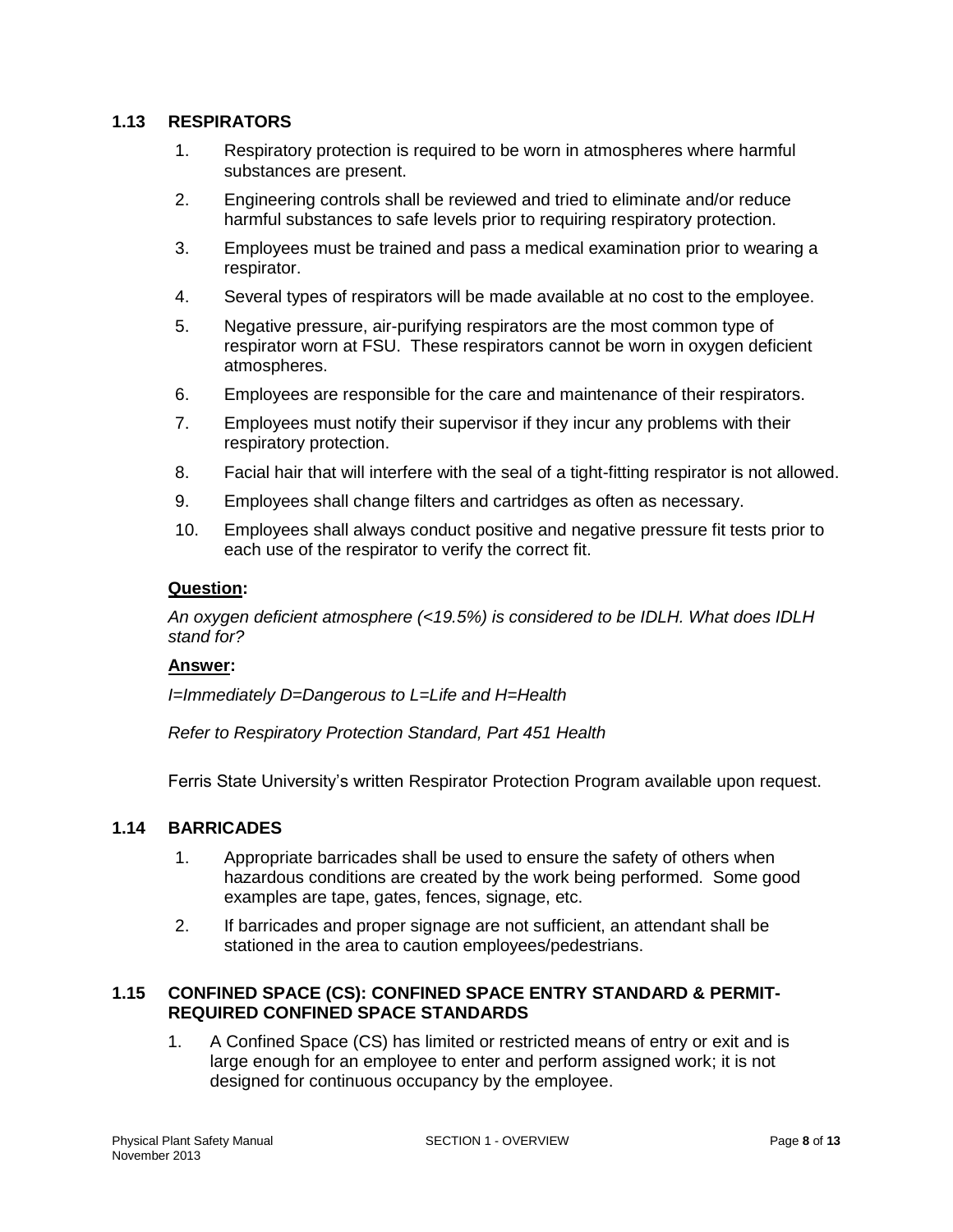- 2. Examples of Confined Space CS are (but not limited to) manholes, tunnels, pits and tanks.
- 3. Four levels of employee training are required for confined space entry:

**Attendant:** Monitors the authorized entrants from outside the confined space.

**Authorized Entrant:** Employee authorized to enter the confined space.

**Entry Supervisor:** Responsible for determining if the conditions are acceptable for entry as well as terminating if necessary.

**Rescue Team:** Trained to respond to confined space emergencies.

- 4. There are two different classifications of confined spaces:
	- a. **Permit-Required Confined Space -** has one of the following dangers
		- 1. The potential to contain a hazardous atmosphere.
		- 2. The potential for engulfing an entrant.
		- 3. The internal configuration is an entrapment hazard.
		- 4. Any other recognized hazard.
	- b. **Non-Permit Required Confined Space -** does not have the potential to contain a hazard atmosphere.
- 5. The Environmental Engineer is responsible for classifying the confined space at FSU.
- 6. Permit-Required Confined Spaces with man-hole access typically have red covers.
- 7. Atmospheric testing is required for entry into confined spaces. Monitors for testing the atmosphere may be obtained through the Environmental Engineer. Air monitors measure oxygen, flammables and toxics. Always test all the possible stratospheres within the atmosphere.
- 8. The South and East utility tunnel at FSU are classified as non-permit confined spaces (notification only) as long as the following three requirements are met:
	- a. The main exhaust fan is on.
	- b. The entrant has a radio to contact station 20 and 30.

Radio notification to station 20 (Physical Plant) during normal operating hours or station 30 (DPS) after hours, is required prior and after entry.

- c. The entrant carries a four gas monitor.
- 8. Acceptable atmospheric conditions for entry are as follows:

Oxygen: 19.5%-23.5%

Flammable: Less than 10% LEL

Toxics: Less than PEL

9. Some of the common toxics that are monitored are: Carbon Monoxide and Hydrogen Sulfide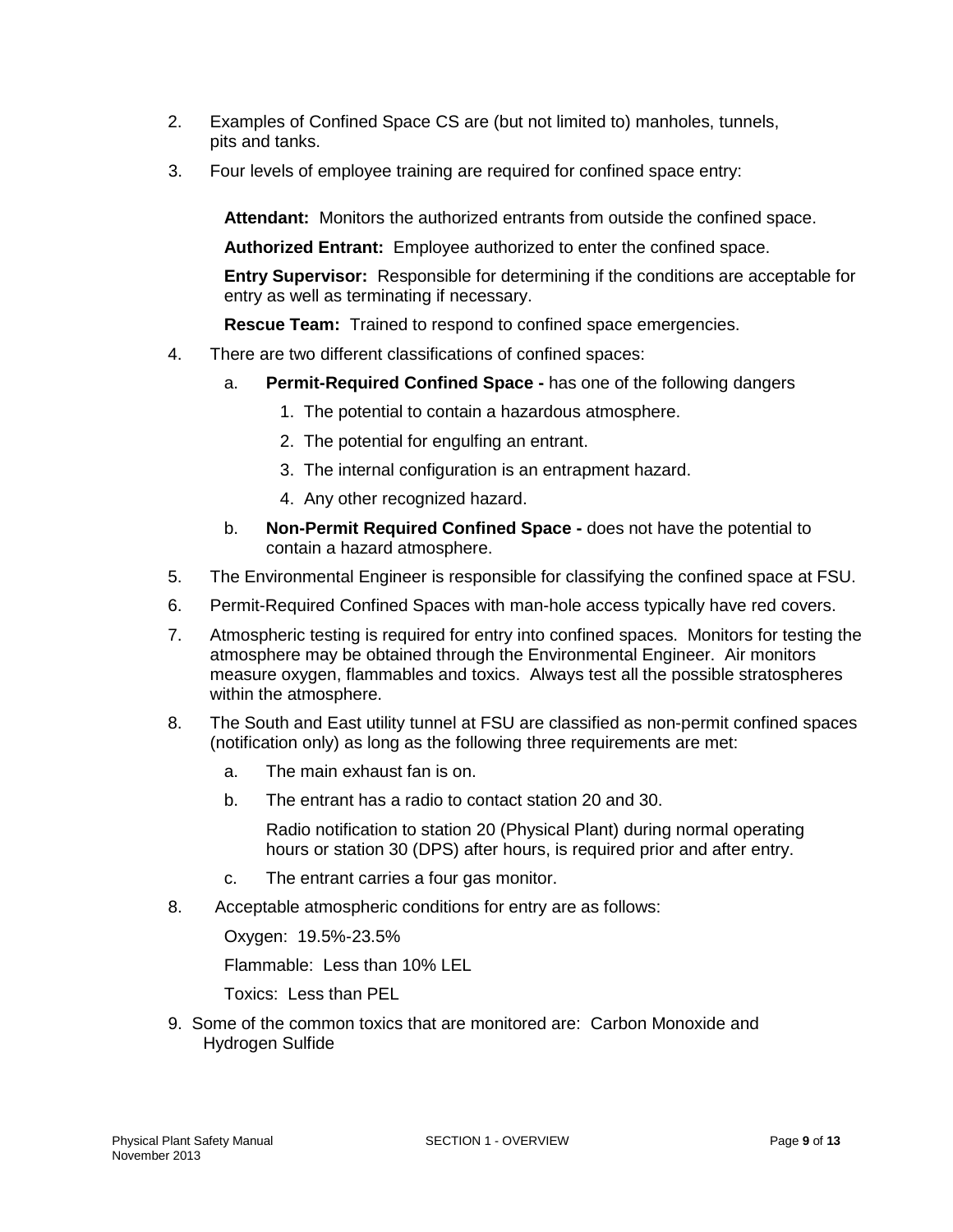# **Question:**

*Carbon Monoxide is generated as a result of \_\_\_\_\_\_\_\_\_\_\_\_\_\_\_\_\_ combustion.*

# **Answer:**

*Fossil Fuel*

Ferris State University's written Confined Space Program available upon request.

# <span id="page-12-0"></span>**1.16 ELECTRICAL SAFETY: ELECTRICAL SAFETY RELATED WORK PRACTICES & THE CONTROL OF HAZARDOUS ENERGY SOURCES**

- 1. Qualified Personnel: Personnel trained in avoiding the electrical hazards of working on or near exposed energized parts.
- 2. Only qualified employees are authorized to work on electrical circuitry.
- 3. Qualified employees shall utilize proper procedures prior to de-energizing and reenergizing of electrical circuitry.
- 4. Circuit-Protection Devices (CPD) are electrical components that protect against electrical damage and/or fire (i.e. fuses and circuit breakers).
- 5. Do not allow contact with water while working on or near electricity.
- 6. Employees must utilize the appropriate PPE while working on or near electricity.
- 7. Inspect electrical cords on a regular basis.
- 8. Do not use electrical cords or power tools with external damage such as (but not limited to) missing or deformed pins, damage to the insulation.
- 9. Use electrical cords for their intended purpose only.
- 10. All electrical tools and equipment should be properly grounded or double insulated.
- 11. Avoid using metal ladders and other equipment made of conductive material.
- 12. Do not block access to electrical equipment (i.e. circuit panels, switches, transformers, etc.). A minimum of a 3 foot clearance must be maintained in front of electrical equipment to allow for adequate space to conduct work.

# **Question:**

*What circuit-protection device provides a predetermined safety path for stray electrical currents?*

#### **Answer:**

*Grounding - A lightening rod is a form of grounding. It attracts dangerous electrical energy and conducts it harmlessly to the grounds.*

# **Helpful Tip:**

The human body contains a large percentage of water and water is an excellent conductor of electricity.

Ferris State University's written Lock Out/Tag Out Program available upon request*.*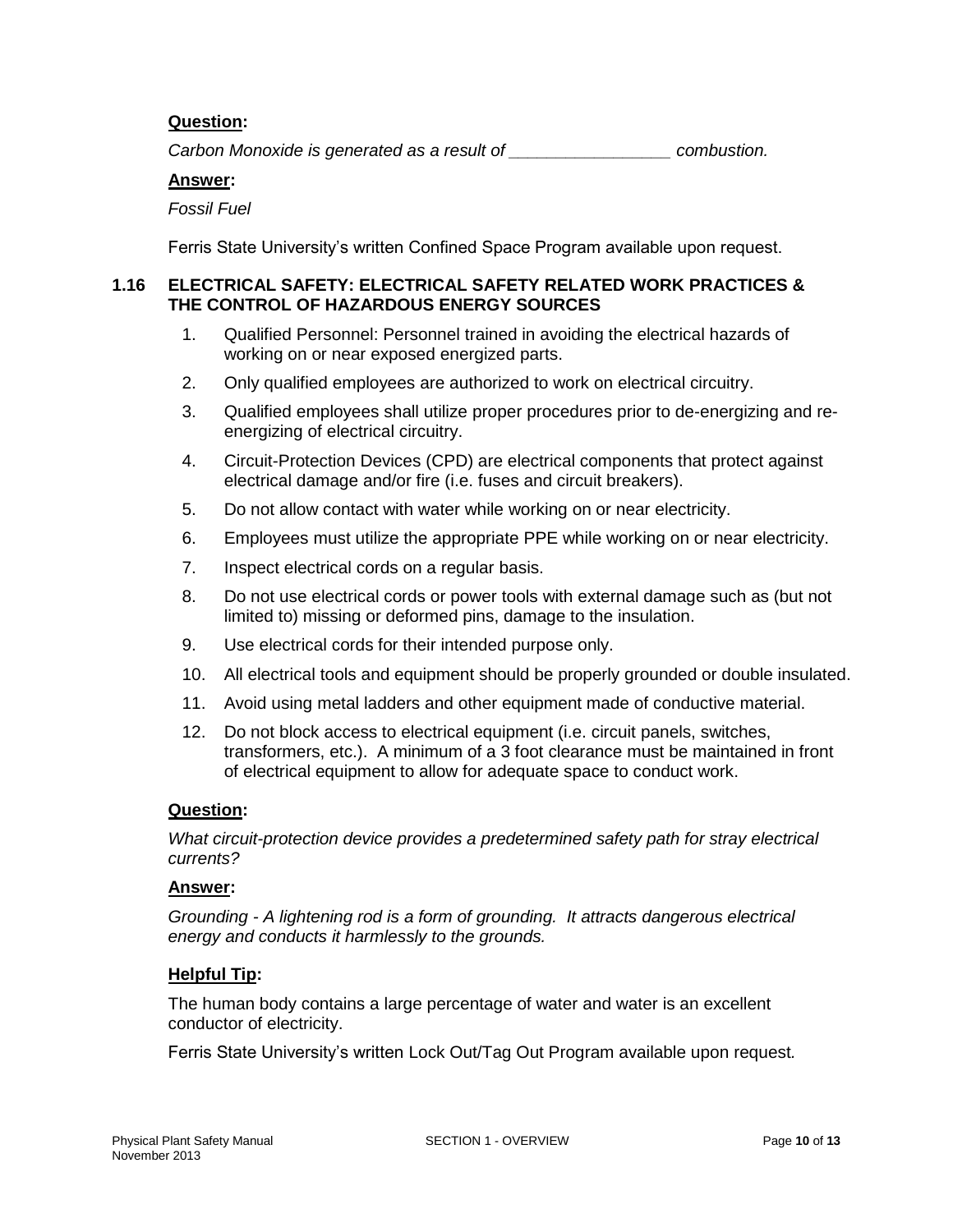# **1.17 LOCK OUT/TAG OUT (LOTO)**

- <span id="page-13-0"></span>1. Lock Out Tag Out (LOTO) is best defined as blocking the flow of energy from a power source to a piece of equipment to help prevent accidental start up.
- 2. LOTO is required whenever repairs or non-routine tasks need to be completed on a machine or piece of equipment.
- 3. Energy to be locked out can be electrical, mechanical, hydraulic or pneumatic, etc.
- 4. Employees must always consider the possibility of stored/residual energy. Machines must be at a zero energy state. (Always verify before conducting the repairs.)
- 5. Employees conducting LOTO must be trained to proper LOTO procedures. Trained employees are considered *authorized*. Employees working in the area where the LOTO is being conducted are considered *affected*. Affected employees need to be aware of the importance of LOTO.
- 6. *Group Lockout*: Each authorized employee working on a machine or piece of equipment must attach their lock, utilizing a hasp.
- 7. Locking devices and tags to be used for LOTO are available to trained FSU employee's at no cost.
- 8. Locks must be used for lock out. Tags are used as a means of identification of the person conducting LOTO. Tags alone are not acceptable as a means of locking out a power source.
- 9. Communication is essential between shifts, trades and contractors in regards to the repairs being made to the equipment that is locked out.
- 10. Authorized employees conducting LOTO shall have the only key to their lock.
- 11. Locks used for LOTO must only be used for LOTO purposes.
- 12. Locks used for LOTO must also be standardized according to color, throughout FSU.
- 13. Emergency Lock Removal: A supervisor and/or locksmith, authorized by a supervisor, may remove an employee's lock in case of an emergency. The supervisor authorizing the emergency removal is responsible for maintaining safety during the removal.

# **Question:**

*True or False: Once you have locked out all energy sources you should verify its isolation by trying to turn the equipment on.*

# **Answer:**

*True, for your safety verify isolation.*

*Reference The Control of Hazardous Energy Sources Standard, Part 85 Safety and Electrical Safety Related Work Practices, Part 40 Safety*

#### <span id="page-13-1"></span>**1.18 HOT WORK**

- 1. Hot work is the use of tools that generate flames or sparks.
- 2. Examples of hot work: welding, cutting, brazing, soldering, grinding.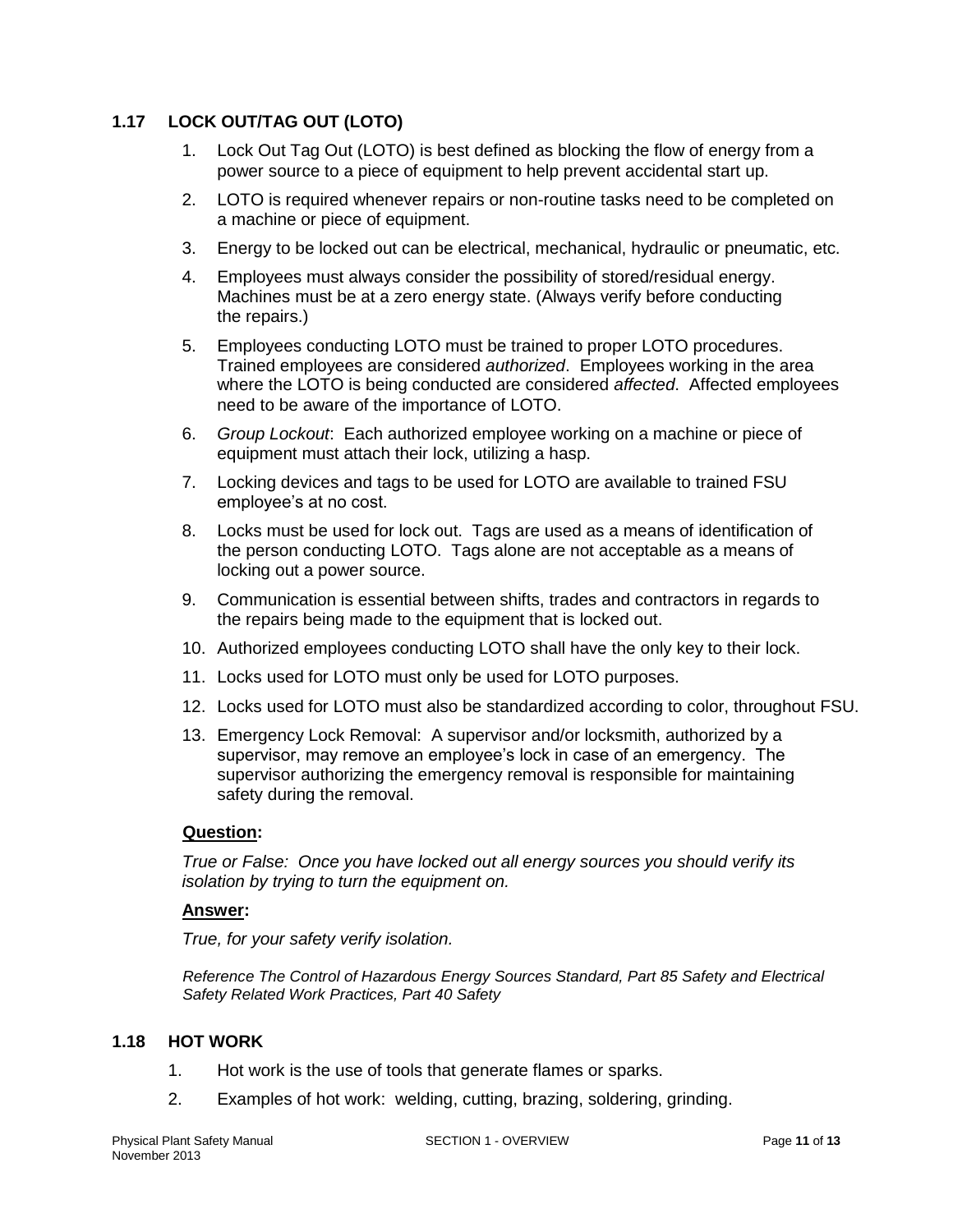- 3. Acetylene and oxygen tanks shall be securely fastened to a dolly or stand to prevent their falling or being knocked over.
- 4. Keep combustible materials, especially hot oils, away from oxygen tanks.
- 5. Conduct hot work in designated areas if possible.
- 6. Utilize a hot work permit when conducting hot work outside of the designated area(s).
- 7. Ensure proper ventilation is available when conducting hot work.
- 8. When conducting hot work in confined spaces follow FSU's written confined space program.
- 9. Always wear the appropriate PPE while conducting confined space operations.
- 10. Always have a fire extinguisher readily available for use.
- 11. Combustible materials shall be removed from within a 35 foot radius.
- 12. Have the appropriate fire watch available when required.
- 13. Only trained personnel may perform hot work.
- 14. Employees must notify the appropriate personnel (supervisor, station 20 or station 30) prior to each hot work activity.
- 15. Use proper ignition equipment to light torches. Do not use matches or a lighter. *Do not carry butane lighters when performing hot work*
- 16. Do a fire watch when appropriate.
- 17. Hot work permits are obtained from the Physical Plant Work Control Center.

Ferris State University's written Hot Work Program available upon request.

*Reference Welding and Cutting, Part 12 Safety*

# <span id="page-14-0"></span>**1.19 NATURAL GAS LEAKS**

- 1. Evacuate the area DO NOT turn equipment on/off or use a landline telephone in the leak area.
- 2. Dial 911 for the Fire Department, FSU Department of Public Safety and DTE.

# <span id="page-14-1"></span>**1.20 HOME SAFETY**

- 1. At home safety cannot be emphasized enough. The same safety guidelines and regulations should be observed at home as they are on the job.
- 2. Maintain smoke detectors.
- 3. Know where gas and electrical mains are.
- 4. Store flammables in approved cans.
- 5. Maintain good housekeeping not allowing combustibles such as oily rags to openly accumulate.
- 6. Label fuses and circuit breakers.
- 7. Do not over-load circuits or use frayed/damaged electrical cords.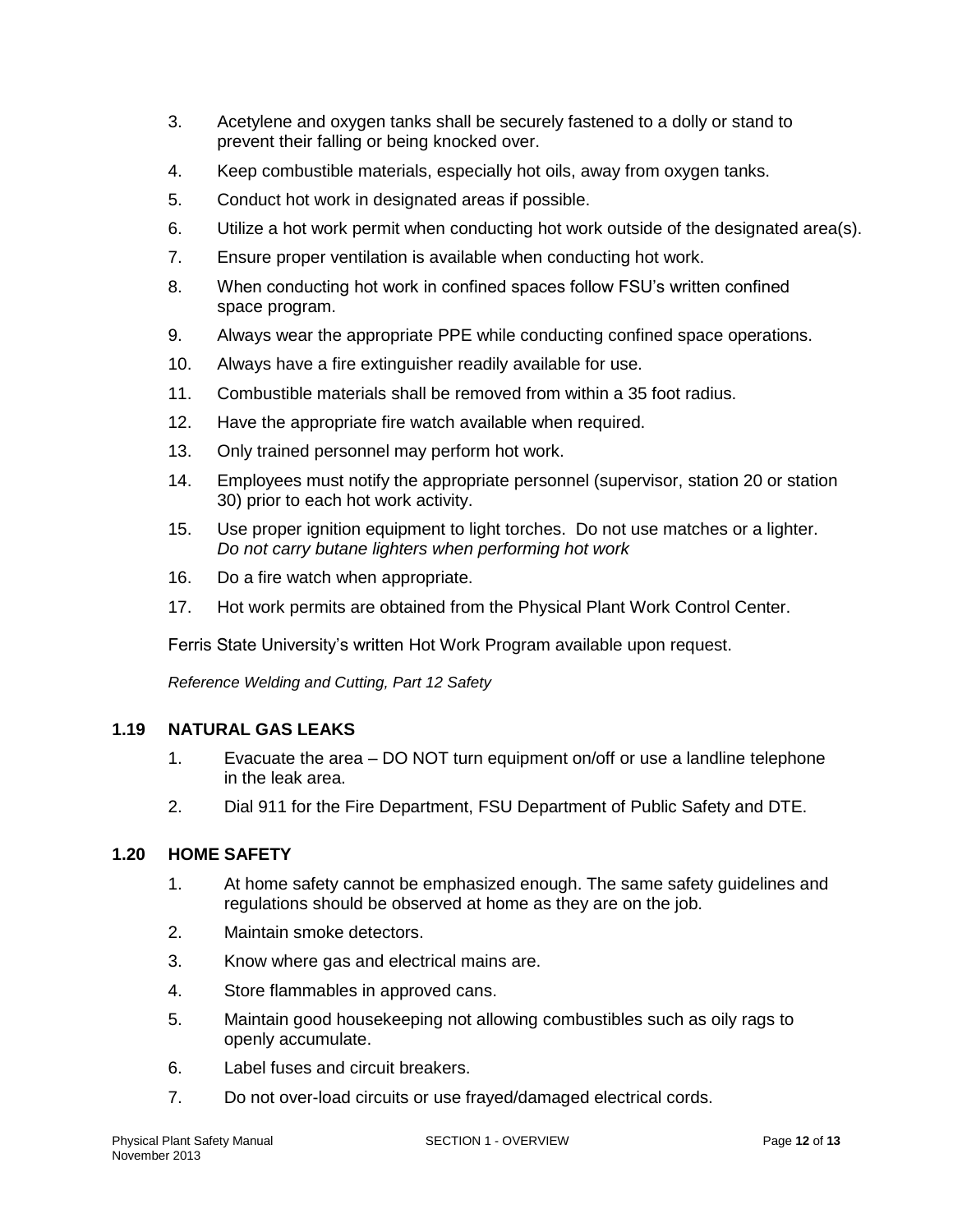- 8. Only use safe ladders and step stools. Do not stand on items that weren't intended for that purpose such as chairs, buckets, etc.
- 9. Prepare and practice family escape and shelter plans for fire and severe weather.
- 10. Keep emergency ladders on second stories for safe escape.
- 11. Store chemicals such as gas, cleaning agents, lubricants, oils, etc. in safety areas away from children and food.
- 12. Have the proper fire extinguishers throughout the home, garage, barn, etc.
- 13. Keep tools properly guarded.
- 14. Never conduct repair on equipment without de-energizing it.
- 15. Do not leave a vehicle, including tractors and ATV's running inside without opening doors and windows. Carbon monoxide is an asphyxiant.
- 16. Leave emergency phone numbers posted near all phones.
- 17. ALWAYS watch children when near equipment, tools and chemicals.
- 18. Avoid placing chemicals in household containers such as pop bottles.
- 19. Utilize PPE when handling chemicals.
- 20. Do not mix chemicals.
- 21. Remember chemicals are just as dangerous at home. Just because you can purchase chemicals for at home use does not mean it is not hazardous.
- 22. The free guide "Family Preparedness Guide" from the Michigan State Police can be obtained via the web at: [http://www.michigan.gov/documents/familypreparedness\\_color\\_62898\\_7.pdf](http://www.michigan.gov/documents/familypreparedness_color_62898_7.pdf)

#### **Question:**

*Natural gas and propane are two common home heating products. Which products vapors are heavier than air?*

#### **Answer:**

*Propane, this means if you have a propane leak, the vapors will be low to the ground/floor surface! Natural gas vapors are lighter than air so its vapors will rise.*

END OF SECTION 1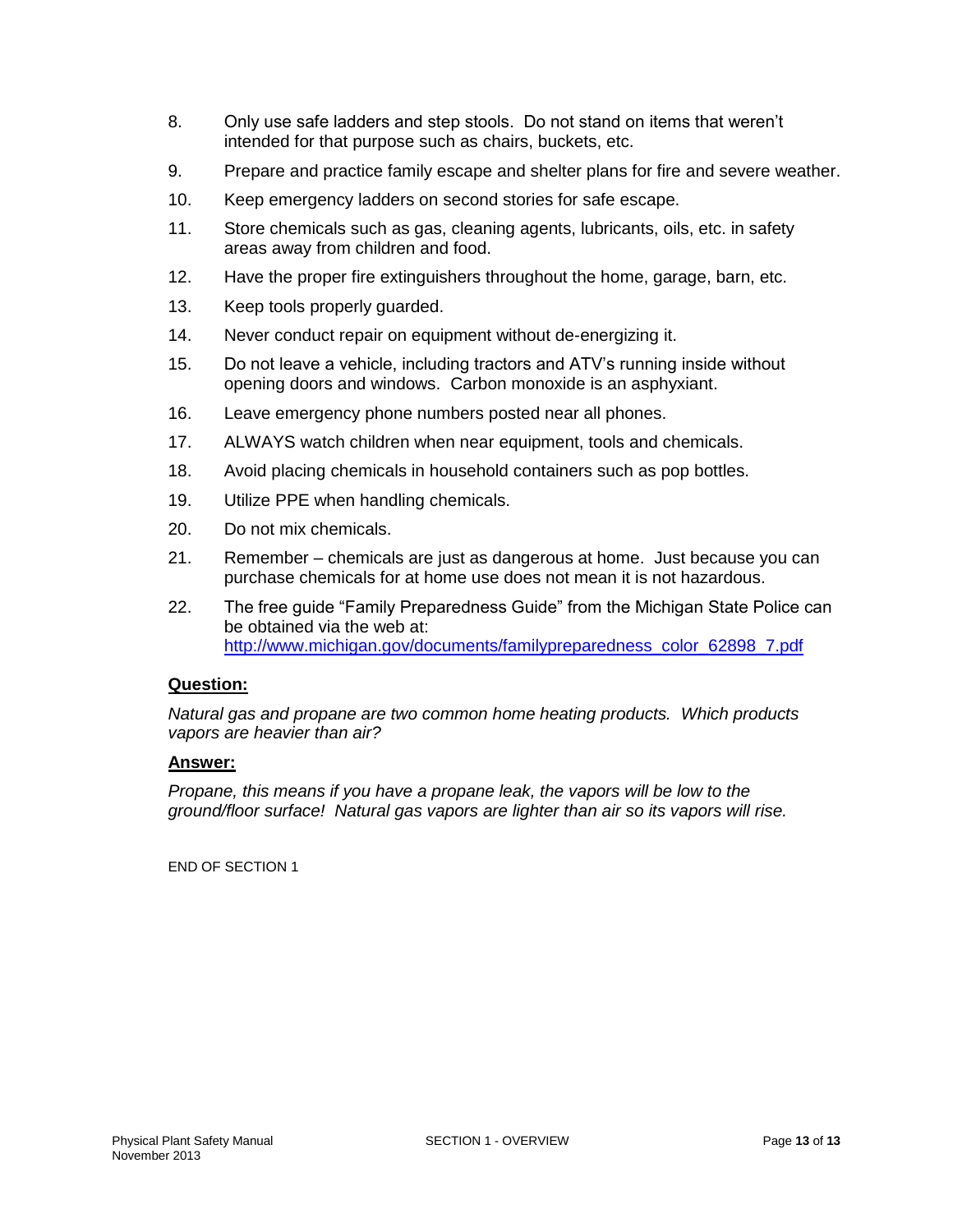# <span id="page-16-0"></span>**SECTION 2.0 ENVIRONMENTAL**

# <span id="page-16-1"></span>**2.1 BUILDING ODORS**

- 1. Generally caused by mold, chemical spills or insufficient fresh air in the space.
- 2. Submit a work order for a detailed investigation.

# <span id="page-16-2"></span>**2.2 CHEMICAL DISPOSAL**

- 1. Do not dump or pour chemicals down any drains including sinks, toilets, floor drains, into trashcans, etc.
- 2. Contact the Environmental Engineer for proper disposal of chemicals.
- 3. Clean up any minor spills that occur or contact the Environmental Engineer.
- 4. Limit samples received from vendors. Disposal of chemicals is expensive!
- 5. Do not store chemicals outside.
- 6. Pesticide containers are to be triple rinsed, punctured and disposed of in accordance with MDA requirements.
- 7. Use sealed and labeled containers for disposal.
- 8. Contact the Environmental Engineer to obtain drums to store chemical wastes in.
- 9. The most cost effective way to dispose of a chemical is to use it for its intended purpose.

# **Question:**

*Which governing agencies place rules on FSU with regards to chemical disposal? You can help prevent slips, trips and falls by maintaining good \_\_\_\_\_\_\_\_\_\_\_\_\_\_.*

# **Answer:**

*City of Big Rapids MDEQ: Michigan Department of Environmental Quality EPA: Environmental Protection Agency Housekeeping*

# <span id="page-16-3"></span>**2.3 CYLINDER STORAGE**

- 1. Oxygen cylinders must never be stored near highly combustible material such as (but not limited to) acetylene, oil and grease.
- 2. There must be a minimum distance of 20 feet separating oxygen and fuel gases or have a  $\frac{1}{2}$  hour fire rated wall separating them.
- 3. Always keep cylinders in the upright position.
- 4. Valve caps must be in place when not in use.
- 5. Cylinders must be secured to a cart or with a restraining device such as a chain to prevent from accidentally falling over.
- 6. Cylinders must be labeled.
- 7. Store cylinders in well ventilated areas away from stairways.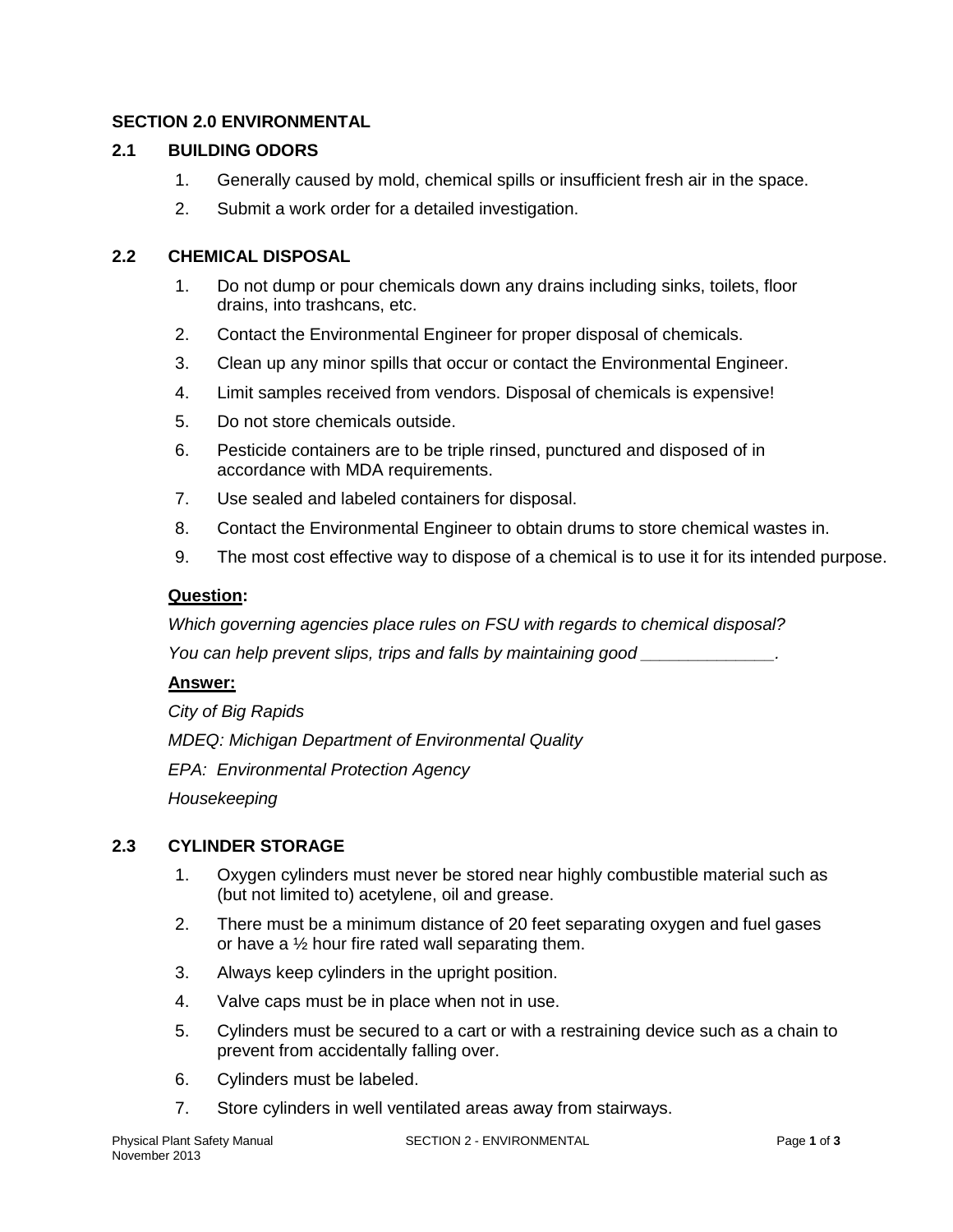8. Always clear the valves of dust and dirt prior to connecting to a regulator by slightly opening the valve for a brief second, when closing.

# **Question:**

*It is important that oxygen and acetylene tanks are secured from falling over because they are highly* 

# **Answer:**

# *Pressurized*

*Reference Welding and Cutting, Part 12 Safety*

# **2.4 ENVIRONMENTAL CONCERNS**

- <span id="page-17-0"></span>1. **Asbestos** is common material used for floor tile, sound proofing, thermal and electrical insulation, fire blankets and fire curtains as well as in appliances that have high temperatures. This material can be found in a very hard state (floor tile), very soft state (sound proofing) and pipe insulation (ridged block, cardboard and blankets).
	- a. Employee Action To Be Taken If You Suspect Damaged Asbestos Leave The Site Alone And Contact Your Supervisor.
	- b. Physical Plant has a trained response team to correctly and safely remediate spills or repair damaged insulation.
	- c. The buildings at FSU were constructed at various times and may contain building products that have asbestos as part of their structure.
	- d. Asbestos is a fibrous mineral that has the potential to cause health hazards in it's friable form. Normally for asbestos containing building materials to become friable it must be damaged.
	- e. The most common type of building materials that are in some buildings are 9" x 9" floor tiles.
	- f. When it is necessary to remove asbestos containing building materials, FSU posts notices prior to the removal activities and uses proper techniques to complete the tasks.
	- 2. **Lead Paint** All steel used in commercial and industrial buildings prior to 1978 was coated with a lead-based primer. Some paint used on ceilings and walls also contain lead. The only way to determine the lead content of a painted surface is to send a sample to a laboratory for analysis.
		- a. Employee Action To Be Taken before repainting a surface which may contain lead paint, contact your supervisor to determine if the coating needs to be sampled and what methods need to be used in completing the project.
		- b. All painted surfaces on the Big Rapids Campus of Ferris State University should be considered a potential location for lead paint.
		- c. Samples of the painted surface should be taken for laboratory analysis to confirm the composition of the paint.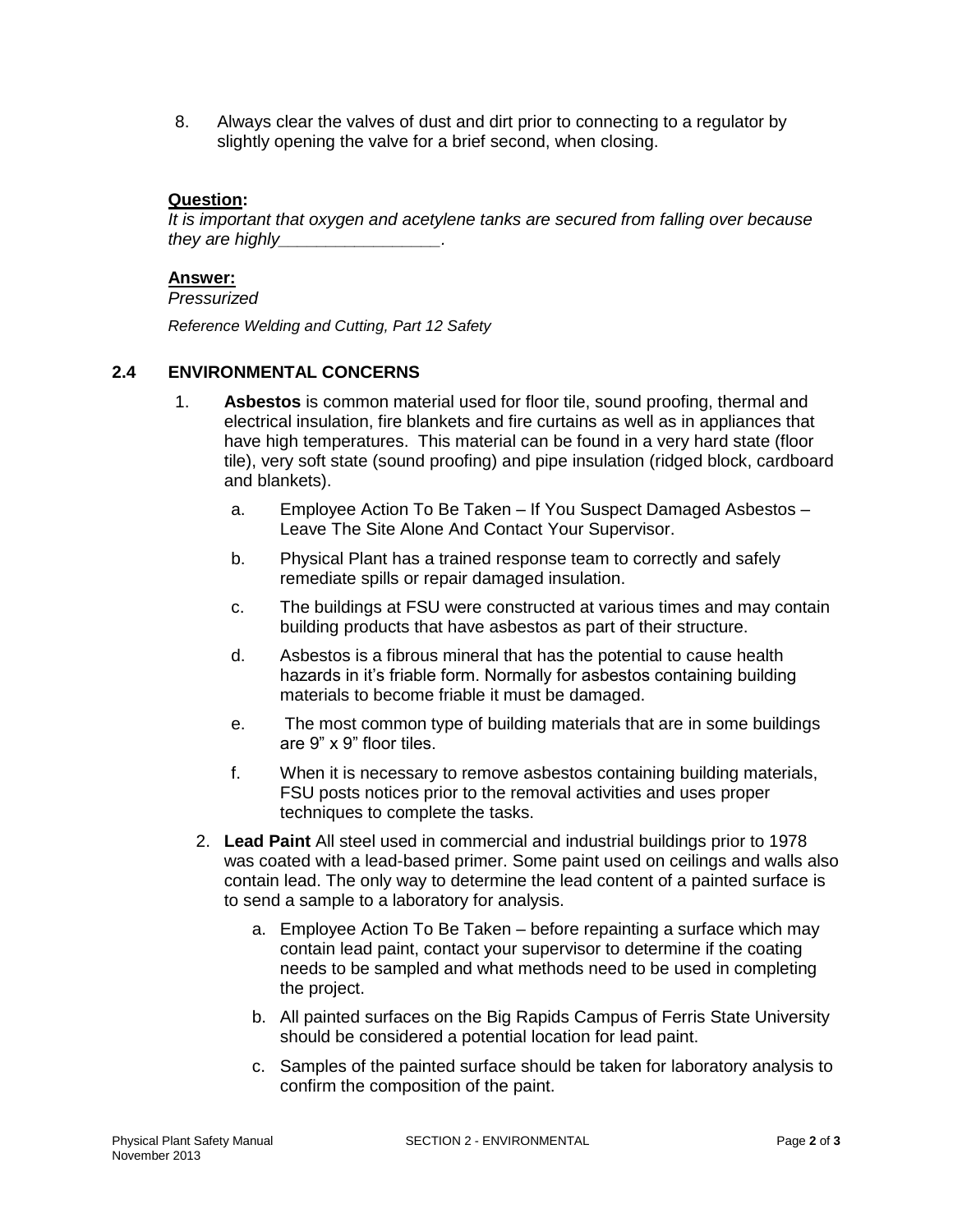- d. Any abrasive or heating of a lead paint must be done with respiratory protection, adequate ventilation and under some circumstances air sampling or wipe sampling down to provide a clearance for the work space.
- **3. Polychlorinated bi-phenols (PCB's):** PCB's can be found in electrical transformer oil, fluorescent light ballasts, capacitors, lubricants, and heat transfer equipment. Production of PCB's ended in 1977 due to potential long term health risk.
	- a. Employee action to be taken all leaking oil filled transformers should be immediately reported to the Physical Plant Electrical Trades Supervisor and the Environmental Engineer. Fluorescent light ballasts that do not have a "no PCB" printing on the label and are wet with oil should only be handled with proper gloves and placed into a drum in chemical storage for disposal.
	- b. Chemicals on campus action to be taken surplus, abandoned or leaking chemical containers should be reported to your supervisor who will in turn contact the Environmental Engineer for the proper action to be taken.
	- 4. **Mold Issue:** For mold to become an issue, there must be a water source and a food source. A work order should be submitted to investigate the situation. Chemicals are available to kill the mold on contact and a six-month residual to prevent mold growth.

END SECTION 2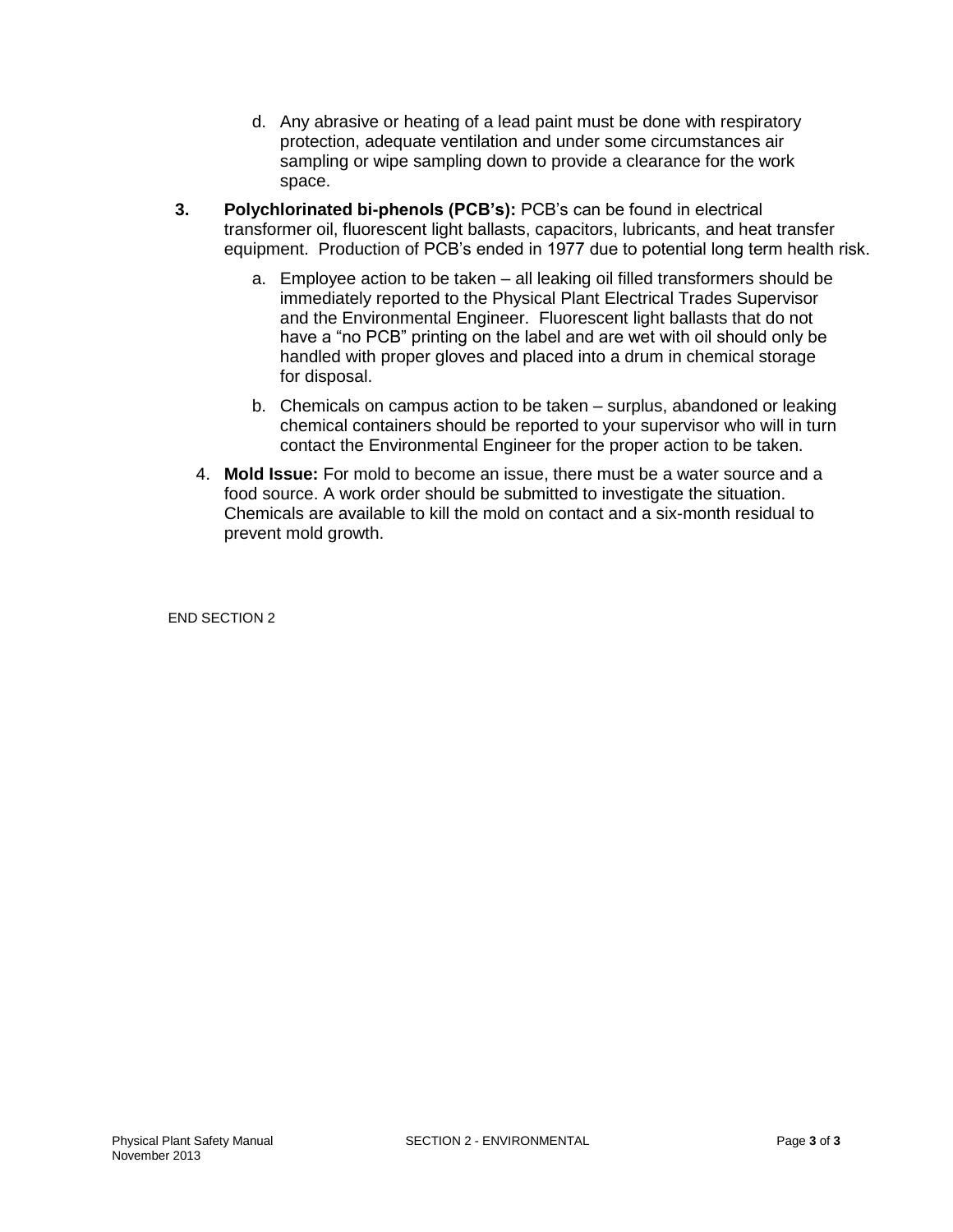# <span id="page-19-0"></span>**SECTION 3.0 WEATHER SAFETY**

Rain, snow, ice and slush can make driving hazardous and walking sometimes almost impossible. Each employee should take weather factors into consideration when moving by vehicle or on foot in inclement weather.

# **3.1 WEATHER RELATED SAFETY**

- 1. **Severe Weather Notifcation:** Notification of severe weather may come by the use of the notifications systems, from your building emergency coordinator, supervisor, and local radio stations or by observation of weather conditions outside your building.
- 2. **Incident Command System of Operations:** all search, rescue, damage assessments and relief operations will be done under the incident command system.
- 3. **Severe Weather Shelter:** You should be aware of the suggested shelter areas in your building before there is a need to seek a place of refuge. Plans showing shelter areas are posted in various locations in each building on campus. Stay in designated shelter area until instructed to return to your work area or leave the building.
- 4. **Where to Seek Shelter:** Seek shelter in interior spaces away from external windows. Bathrooms are usually a good space for shelter along with basement spaces. Avoid spaces with high and large area ceilings such as gyms, arenas, auditoriums, atriums and all areas with large glass surfaces.
- 5. **When to Leave a Shelter Area:** Only leave when the all clear has been sounded or instructed to do so by your building emergency coordinator.

# **3.2 SEVERE WEATHER – TORNADO, HIGH WINDS, & THUNDERSTORMS**

- <span id="page-19-1"></span>1. A tornado warning indicates that a tornado has been sighted in the area.
- 2. A tornado warning is indicated through sirens within the community. When the siren alarms, shelter should immediately be taken.
- 3. The designated shelter area within the Physical Plant is the main hallway between the administrative offices and trade shops. If working in other campus facilities, please refer to the evacuation plans located within each building.
- 4. Specific attention should be given to the evacuation maps posted within other buildings frequently visited throughout campus. If you are unaware of the designated shelter area within a building, take shelter in low level floors such as basements and interior hallways. If time does not permit, take shelter under objects such as desks and tables. Avoid large rooms with high ceilings and glass.
- 5. There are generally 3 minutes after the warning is issued before a tornado hits.
- 6. Monthly severe weather siren tests are done on the first Saturday of the month at 1:00 pm.
- 7. There is a campus-wide outdoor broadcast system for notification at:
	- a. Business Building
	- b. Lot #47 (west of Ice Arena)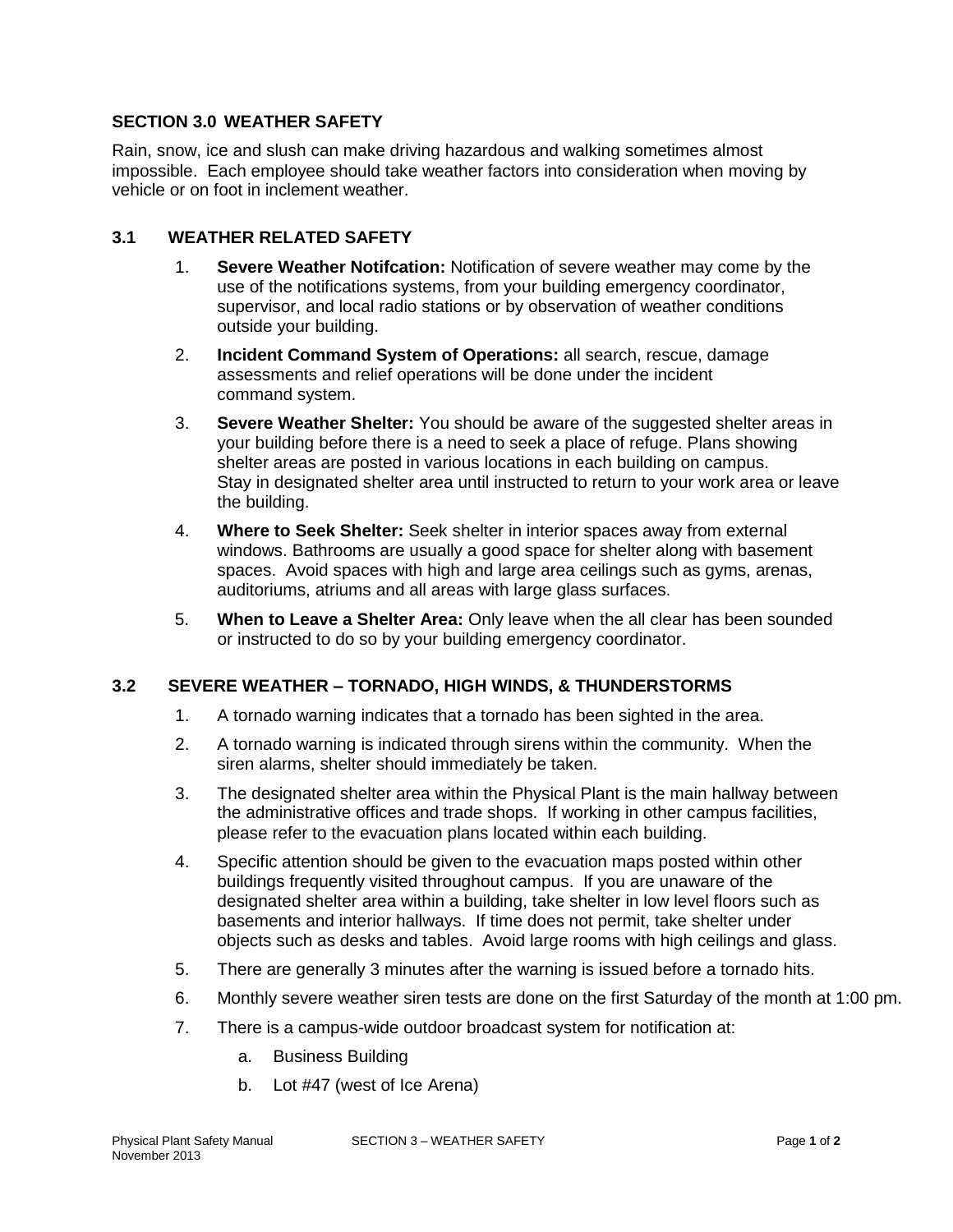- c. Boiler Plant
- d. University Center (formerly Rankin Center)
- e. Intramural Field
- f. Katke Golf Course
- g. Racquet & Fitness Center

# **3.3 TORNADO PROCEDURES**

- <span id="page-20-0"></span>1. Physical Plant Employees need to be aware of local changing weather conditions and where the suggested shelter areas are within the buildings in which you are working. Notification of severe weather can be made via the following methods:
	- a. Physical Plant Radio System
	- b. Campus Outdoor Warning System
	- c. City Siren System
	- d. Automated Telephone Fan out System
	- e. Local Radio Stations
	- f. Visual Observation of Severe Weather
- 2. Shelter should be taken in an area where there are limited windows, exterior doors, or in a basement location if possible. Avoid wide span roofs and taking shelter in a vehicle. Stay sheltered until instructed to do so or when the all clean signal is broadcast from the city siren system.
- 3. After the severe weather has cleared, each supervisor should check the status of employees using appropriate means which are available.
- 4. The Incident Command System (ICS) will assign staff members to check on building damage – only after the severe weather has passed through the Big Rapids Area.

END SECTION 3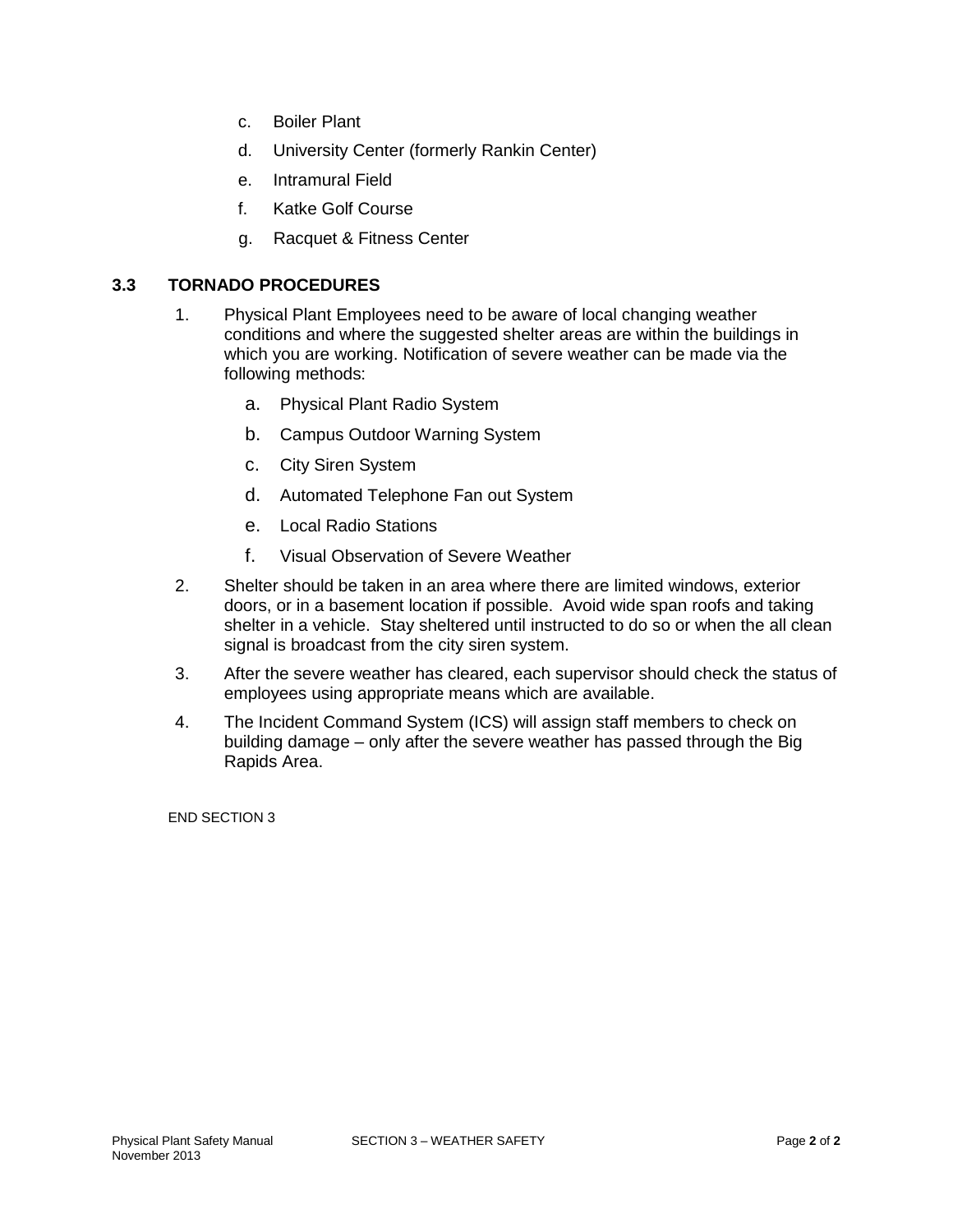# **SECTION 4.0 FIRE & LIFE SAFETY**

<span id="page-21-0"></span>This fire and life safety section is an information resource to help faculty, staff and departments within the university community create and maintain a safer environment.

# **4.1 FIRE & LIFE DRILLS**

- <span id="page-21-1"></span>1. Academic buildings – when the fire alarms sound – exit the building through the nearest exit and proceed to the established rally point. Stay in this location until the incident commander gives the authorization to re-center the facility.
- 2. Residence Halls follow established protocol for residence halls.
- 3. Other buildings follow established protocol in buildings.
- 4. All Physical Plant Employees must cooperate with all tornado, fire and safety drills.

# **4.2 FIRE EXTINGUISHERS**

- <span id="page-21-2"></span>1. Fire extinguishers are labeled as to the kind of fire they will be effective against.
- 2. Fire extinguishers are meant for use in small fires (i.e. trash can size).
- 3. See below for Fire Extinguisher Ratings and Uses

| CLASSES<br>OF FIRES | TYPES OF<br>FIRES                                                                                 | PICTURE<br>SYMBOL |
|---------------------|---------------------------------------------------------------------------------------------------|-------------------|
| А                   | Wood, paper, cloth, trash<br>& other ordinary materials.                                          |                   |
| Β                   | Gasoline, oil, paint and<br>other flammable liquids.                                              |                   |
| C                   | May be used on fires<br>involving live electrical<br>equipment without<br>danger to the operator. |                   |
| D                   | Combustible metals and<br>combustible metal alloys.                                               |                   |
| Κ                   | Cooking media (Vegetable<br>or Animal Oils and Fats)                                              |                   |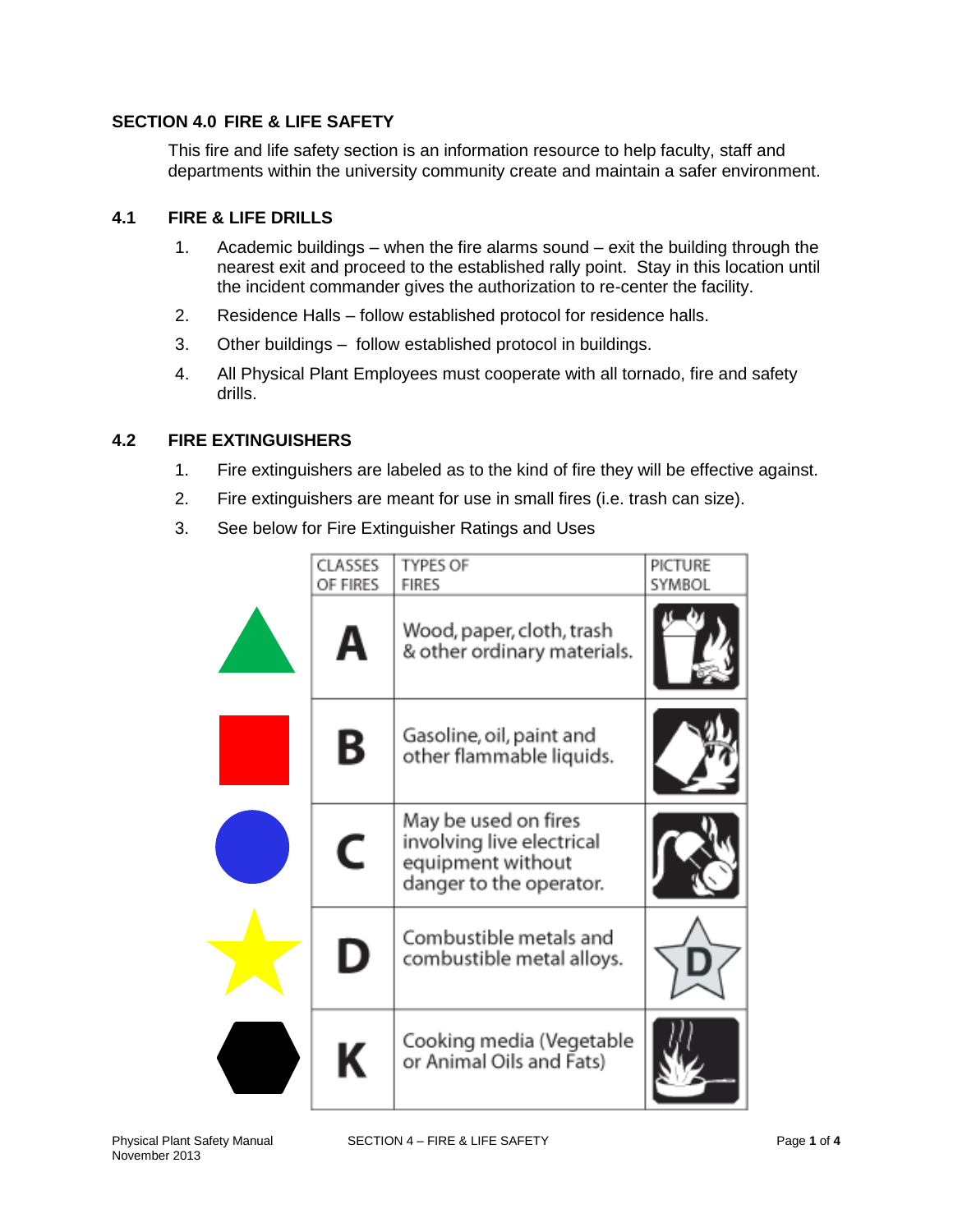# *The PASS Method – How most fire extinguishers work*

- **PULL** pull the pin or release other locking devices.
- **AIM** aim the extinguisher nozzle at the base of the fire.
- **SQUEEZE** squeeze or press the handle.
- **SWEEP** sweep from side to side at the base of the fire while discharging the contents of the extinguisher



*Reference Portable Fire Extinguishers Standard, Part 8 Safety*

# **4.3 FIRE SAFETY**

- <span id="page-22-0"></span>1. Activate the fire alarm system (red pull system) if you discover a fire.
- 2. Call 911.
- 3. Do not use elevators as a means of escape during a fire.
- 4. If your clothing catches fire; stop, drop and roll.
- 5. To escape a smoke filled building, crawl on the floor breathing through a wet rag if possible. Remember: smoke rises.
- 6. Utilize:
	- **R**: Rescue and relocate anyone in immediate danger
	- **A**: Alert others by activating alarms and calling 911
	- **C**: Confine by closing the doors
	- **E**: Extinguish/evacuate
- 7. During a fire, never open a door without feeling for heat.
- 8. Follow proper hot work procedures.
- 9. Be aware of fire evacuation routes and locations of extinguishers.
- 10. Do not use frayed electrical cords.
- 11. Do not accumulate excess trash inside a building. Practice good housekeeping.
- 12. Do not prop doors open. If possible, close the doors during an evacuation.
- 13. Do not block access to fire and life safety equipment or emergency exits.
- 14. Smoke in designated areas only.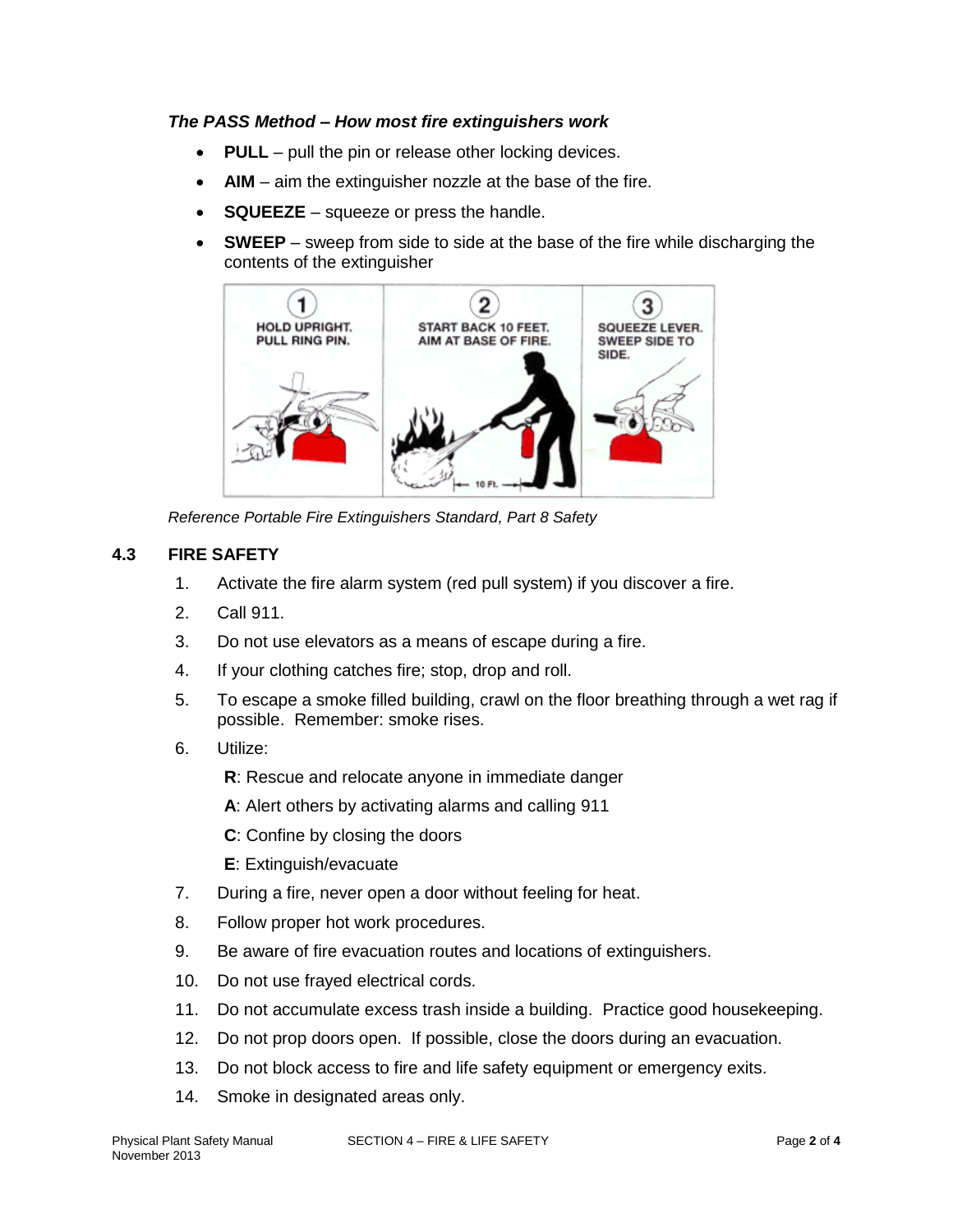- 15. Store flammables in approved cabinets and containers.
- 16. Rags that contain oils or solvents shall be stored in approved metal cans with lids.
- 17. Never use matches to check for leaks in pipes, etc.
- 18. Never place devices on doors that may hinder escape from a building
- 19. *Flammable* and *combustible* liquids are categorized by their ease of ignition. *Flammables* are more easily ignited than *combustibles*. Examples of *Flammables* (Flash Point of <100 F)

Acetone, Gasoline, Lacquer Thinner

Examples of *Combustibles* (Flash Point of >100 F)

Kerosene, Stoddard Solvent, Fuel Oil

- 20. Only use extension cords for temporary, quick jobs.
- 21. The use of candles and incense is prohibited throughout campus.
- 22. Portable electric heaters are allowed only in approved areas.

# **Question:**

*Do you know what the term flash point means?*

*Do you know the flash point of gasoline?*

# **Answer:**

*Flash Point is the lowest temperature at which a product emits enough vapors that it could ignite if an ignition source is introduced.*

*The Flash Point of gasoline is -45 degrees F. It is an extremely flammable substance.*

# **4.4 FIRE & LIFE SAFETY SYSTEMS & EQUIPMENT**

<span id="page-23-0"></span>The fire and life safety systems at Ferris State University on the Big Rapids Campus are made up of several types of equipment:

- 1. Building Alarm System
	- a. Pull stations
	- b. Horns
	- c. Strobes
	- d. Water flow switches
	- e. Smoke detectors
	- f. Heat detectors
	- g. Central monitoring system
- 2. Portable Fire Extinguishers
	- a. Dry powder  $-5\frac{\text{#}}{10\text{#}}2.5\text{#}$
	- b. Carbon dioxide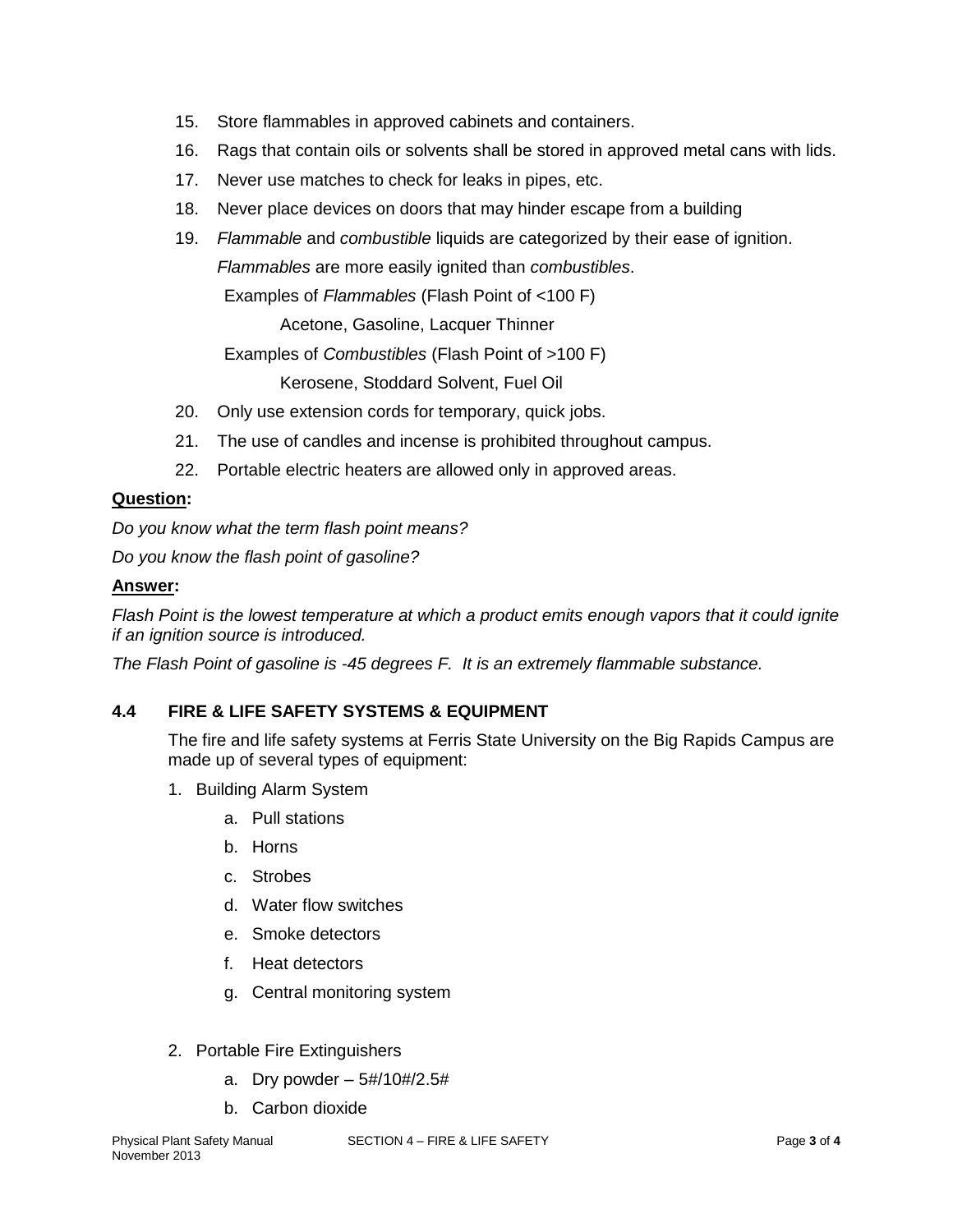- 3. Fixed Fire Extinguishing Systems
	- a. Halon
	- b. Wet powder systems
	- c. Carbon dioxide tanks
- 4. Sprinkler Systems
	- a. Sprinkler heads
	- b. Stand pipes
- 5. Specialty Controls/Systems/Procedures
	- a. Elevator override
	- b. Fire pumps for sprinkler systems
	- c. Flammable liquid storage and vent cabinets
	- d. Restrictions on chemical storage
	- e. Regular disposal of waste/surplus chemicals

END SECTION 4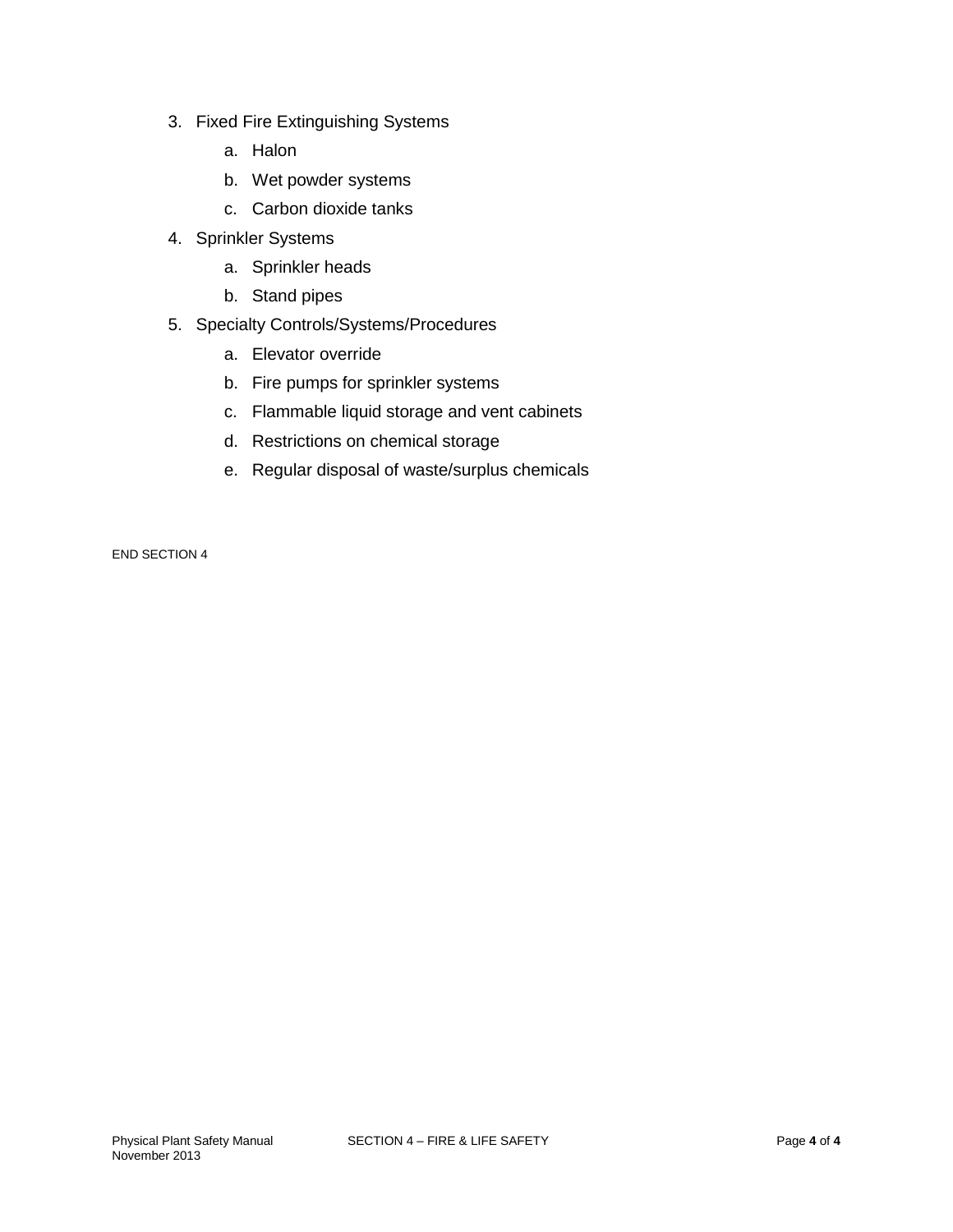# **SECTION 5.0 FIRST AID**

<span id="page-25-0"></span>First aid is the provision of initial care for an illness or injury. It is usually performed by non-expert, but trained personnel to a sick or injured person until definitive medical treatment can be accessed. Certain self-limiting illnesses or minor injuries may not require further medical care past the first aid intervention. It generally consists of a series of simple and in some cases, potentially life-saving techniques that an individual can be trained to perform with minimal equipment.

# **5.1 AUTOMATED EXTERNAL DEFIBRILLATOR (AED)**

<span id="page-25-1"></span>An automated external defibrillator (AED) is a portable electronic device that automatically diagnoses the potentially life threatening cardiac arrhythmias of ventricular fibrillation and ventricular tachycardia in a patient and through the use of an electrical shock, stops the arrhythmia, allowing the heart to re-establish an effective rhythm.

- 1. An AED will not restart a heart which has quit beating.
- 2. Using an AED (continue CPR if started):
	- a. Call 911 and get help coming
	- b. Check the victim's respiration and airway
- 3. All AED's have printed instructions and some have voice
	- a. Open the AED
	- b. Remove the two pads with wires attached
	- c. Open the victim's shirt and undershirt (cut away)
	- d. If needed dry the victim's skin per the locations on the pads
	- e. Attach the pads is indicated
	- f. Plug in the wires
	- g. Turn on the AED
	- h. Stop CPR and say "clear"
	- i. The AED will analyze the victim's heart rhythm
	- j. If the AED determines a shock is needed stand clear of the victim
	- k. Immediately following the shock, begin CPR for 5 cycles (2 minutes)
	- l. CPR should be done using the method determined by the American Red Cross – 30 compressions to 2 breaths
	- m. Check the victim's rhythm after 2 minutes of CPR reshock if the AED Prompts
	- n. If the AED gives a "no shock" message after analysis, check the victim's pulse and breathing
	- 4. AED maintenance when the battery level is low, the AED will have a blinking light emitting diode and/or an audible signal. The battery or other service work must be done by a trained technician. Contact the Safety Coordinator at x2150 for all service requests or equipment usage.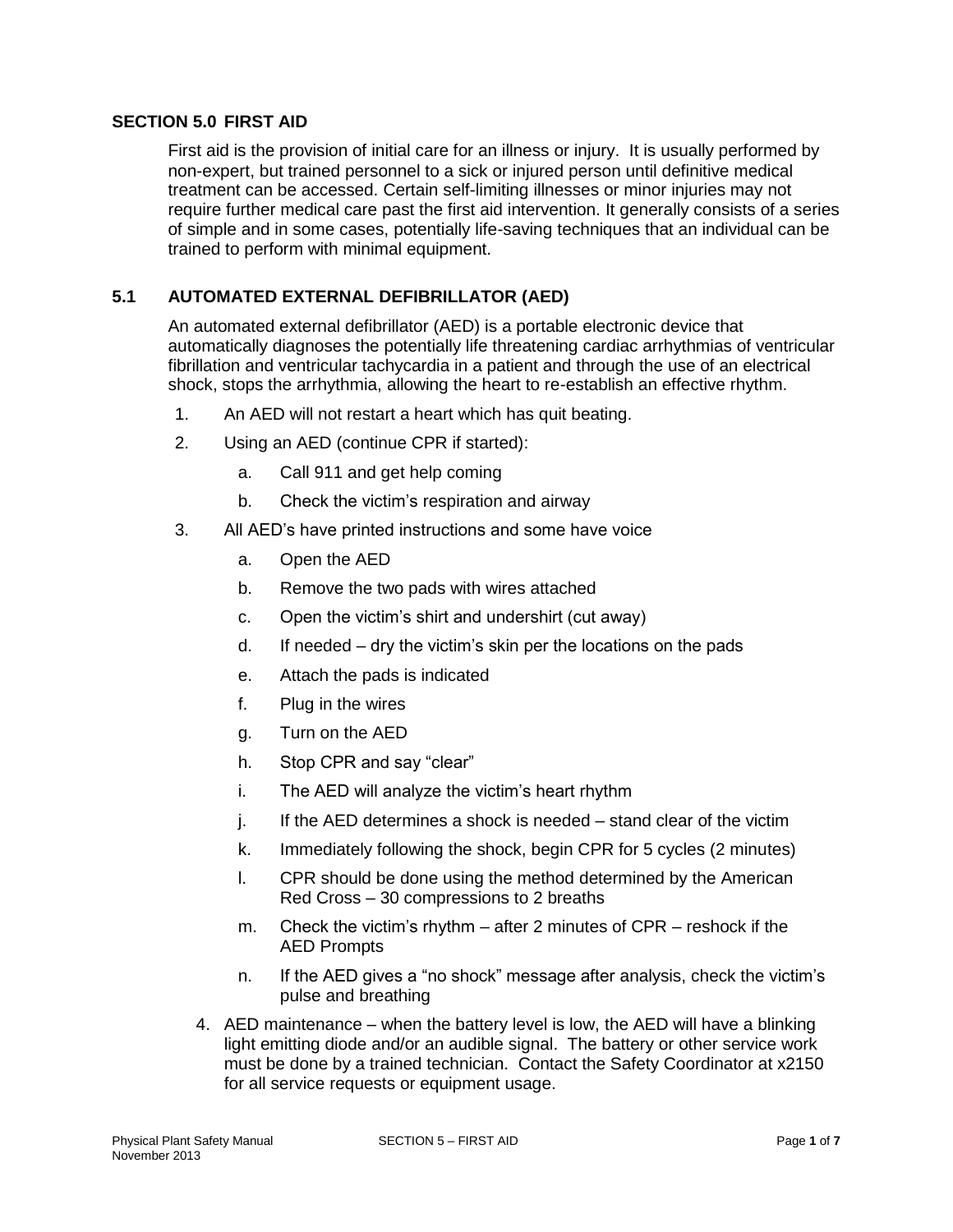# **AED Locations Ferris State University Big Rapids/Kendall**

| <b>Owner Department</b> | <u>ID</u>      | Location                           | <b>Storage</b>   |
|-------------------------|----------------|------------------------------------|------------------|
| <b>Campus Police</b>    | 1              | Police Car                         | <b>Blue Case</b> |
| <b>Campus Police</b>    | 2              | Police Car                         | <b>Blue Case</b> |
| <b>FSU-GR</b>           |                | <b>FSU-GR Kitchen</b>              | Cabinet          |
| <b>SRC</b>              | 1              | <b>SRC-Desk</b>                    | <b>Blue Case</b> |
| SRC (IM)                | 2              | SRC - Ropes                        | <b>Blue Case</b> |
| SRC (Ropes)             | 3              | <b>SRC</b> – Outside               | <b>Blue Case</b> |
| <b>SRC</b>              | P              | SRC-Pool                           | <b>Blue Case</b> |
| <b>ATH</b>              | 1              | <b>Sports Medicine</b>             | <b>Blue Case</b> |
| <b>ATH</b>              | 2              | <b>Sports Medicine</b>             | <b>Blue Case</b> |
| <b>ATH</b>              | 3              | <b>Sports Medicine</b>             | <b>Blue Case</b> |
| <b>ATH</b>              | 4              | SPO by weight room                 | Cabinet          |
| <b>RTQ</b>              |                | <b>Front Desk</b>                  | Cabinet          |
| <b>FLITE</b>            |                | <b>Front Desk</b>                  | Cabinet          |
| <b>RAN</b>              |                | Outside RAN 243                    | Cabinet          |
| <b>WIL</b>              |                | Outside WIL 153                    | Cabinet          |
| <b>ICE</b>              |                | Ice Arena                          | Cabinet          |
| <b>KAT</b>              |                | Lobby                              | Cabinet          |
| <b>CSS</b>              | $\overline{2}$ | 2 <sup>nd</sup> flr break room     | Cabinet          |
| <b>CSS</b>              | 1              | 1 <sup>st</sup> flr break room     | Cabinet          |
| <b>MCO</b>              | 1              | 1s flr office                      | Cabinet          |
| <b>MCO</b>              | $\overline{2}$ | 1 <sup>st</sup> flr closet         | Cabinet          |
| <b>MCO</b>              | 3              | 2 <sup>nd</sup> fir break room     | Cabinet          |
| <b>MCO</b>              | 4              | 2 <sup>nd</sup> flr Dean' Office   | Cabinet          |
| <b>VFS</b>              |                | $2nd$ fir dental clinic            | Cabinet          |
| <b>BHC</b>              |                | Clinic room 121                    | Cabinet          |
| <b>PHR</b>              | 1              | Hall outside PHR 105               | Cabinet          |
| <b>PHR</b>              | 2              | <b>PHR 210</b>                     | Cabinet          |
| <b>SWN</b>              |                | Hall outside SWN 104               | Cabinet          |
| <b>AUT</b>              |                | <b>Hall outside AUT</b>            | Cabinet          |
| <b>GRN</b>              |                | Main lobby by phone                | Cabinet          |
| <b>HET</b>              |                | Main lobby by HET203               | Cabinet          |
| <b>PRK</b>              |                | South end PRK 150                  | Cabinet          |
| Kendall                 | 1              | <b>Front Desk Main Atrium</b>      | Cabinet          |
| Kendall                 | $\overline{7}$ | Administration 7 <sup>th</sup> flr | Cabinet          |
| GEN                     |                | Hallway outside main               | Cabinet          |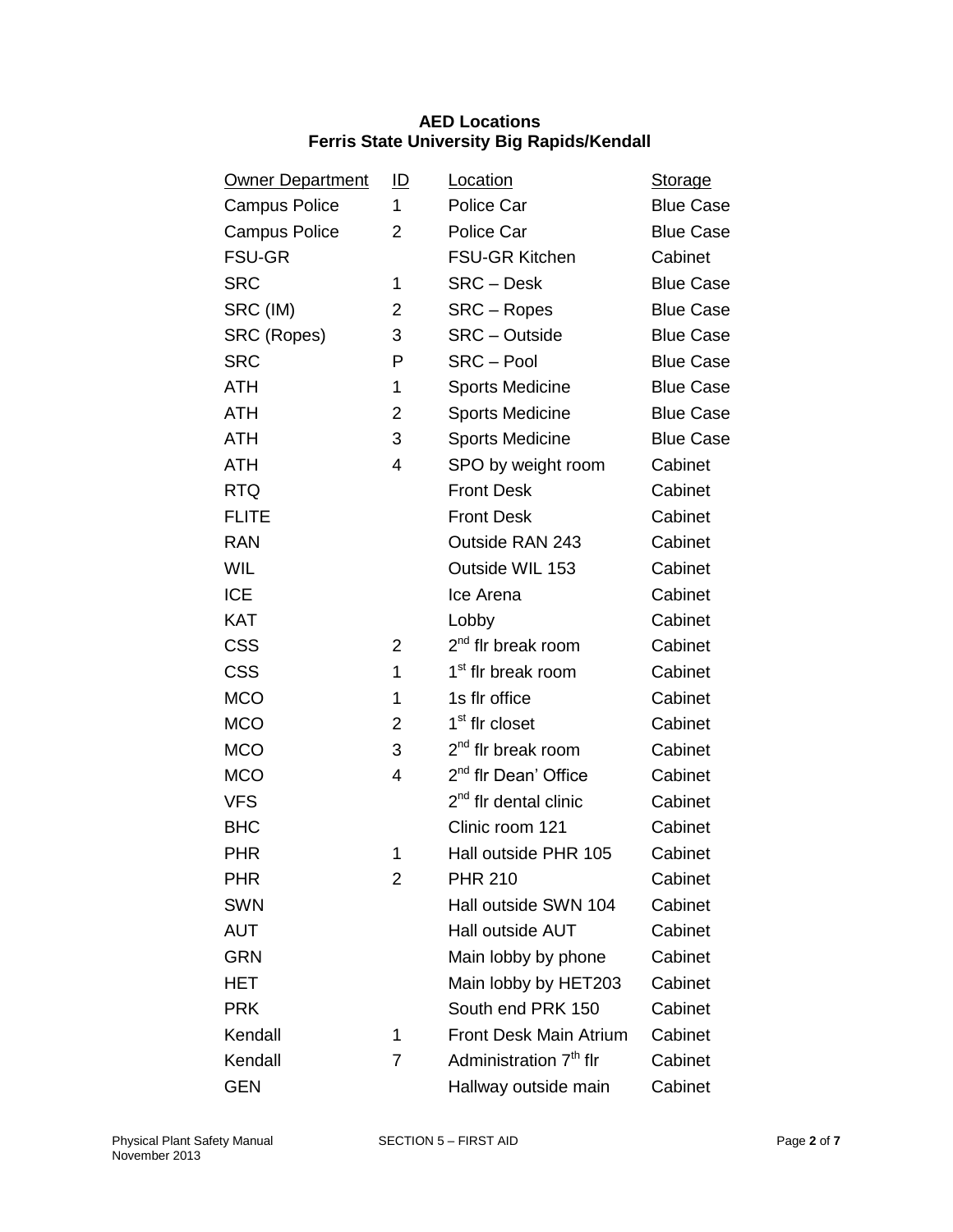# **5.2 BACK SAFETY**

- <span id="page-27-0"></span>1. Plan your path of travel.
- 2. If a load is too heavy or large for one person to safely lift, obtain help.
- 3. Use mechanical means if possible.
- 4. Have a good grip on the object being lifted.
- 5. Get as close to the object as possible, while maintaining balance.
- 6. Lift with your legs and arm muscles, not your back.
- 7. Always keep your back straight.
- 8. Always lift gradually and smoothly without twisting and jerking.
- 9. Always have a clear view over the load you are carrying.
- 10. Put the object down, using the same concepts.
- 11. Remember, exercise is an important element to maintaining a healthy back.

# **Question:**

*What is the first thing you do prior to helping an injured person?*

*Do you know what the three natural curves in your back are called?*

# **Answer:**

*Protect Yourself! (i.e. latex gloves)*

<span id="page-27-1"></span>*Cervical (neck area) Thoracic (middle area) Lumbar (lower area)*

# **5.3 BLOODBORNE PATHOGENS**

- 1. Bloodborne pathogens are viruses or bacteria present in human blood and other body fluids that can infect and cause disease in humans.
- 2. If you get injured, try to help yourself as much as possible. This limits possible exposure to others.
- 3. If helping an injured person, always utilize Universal Precautions. *Universal Precautions* is a means of infection control that treats all human blood and Other Potentially Infectious Material (OPIM) as potentially infectious.
- 4. Protect yourself first. Use nitrile (or equal) gloves and other personal protective equipment deemed necessary to protect yourself.
- 5. Syringes used for personal medical conditions must be taken home with the employee using them to be properly disposed of. Do not put syringes or other sharp objects in FSU's trash.
- 6. If clothing or medical supplies are contaminated with blood or OPIM, contact your supervisor for proper disposal. This material is a Biohazard Waste that must be disposed of in accordance with federal and state laws.
- 7. If an exposure to blood or OPIM occurs, contact a trained custodial staff member to properly clean up the exposure.
- 8. When an incident occurs: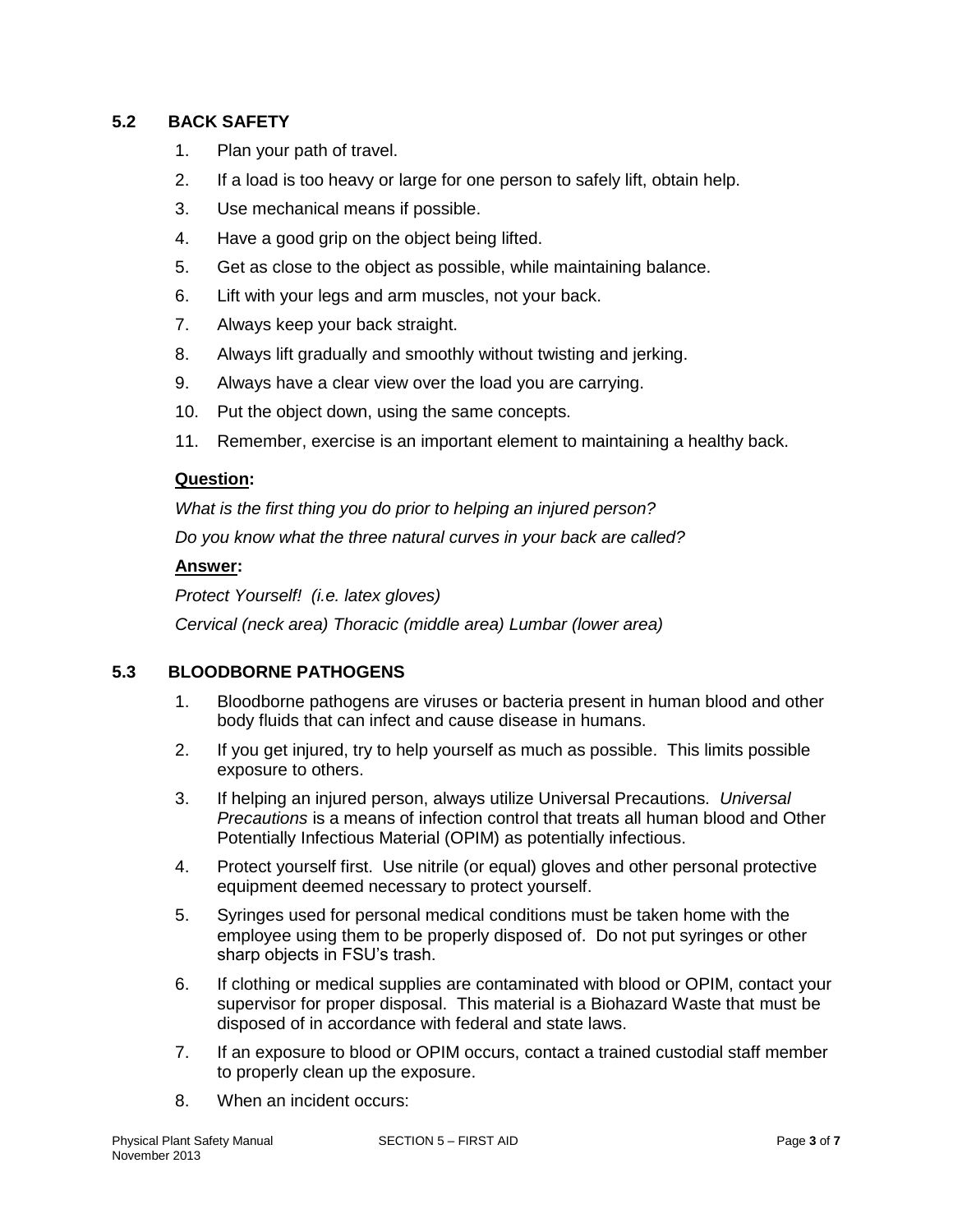- a. All exposure incidents must be reported immediately to your supervisor and an accident report is completed.
- b. Report to the Birkam Health Center for evaluation. Everything is kept confidential.
- 9. FSU employees, through exposure determination, are placed into either category A or B:

*Category A:* Likely to come into contact with blood or OPIM.

*Category B:* Not likely to come into contact with blood or OPIM

- 10. Human Immunodeficiency Virus (HIV), Hepatitis A, B, C, D are some examples of viruses that can result due to exposure to Blood borne pathogens.
- 11. FSU has an established bio-waste pickup, storage and disposal program.

# **Question:**

*Hepatitis B (HBV) is hardy and easier to contract than you might realize. Do you know how many days the HBV can survive outside the body in the form of dried blood?*

# **Answer:**

*Up to 7 days*

*Ferris State University's written Bloodborne Pathogen Program is available upon request.*

*Reference Bloodborne Infectious Disease Standard, Part 554 Health*

<span id="page-28-0"></span>*\*Source SmithKline Beecham, EBO880, 2/96*

# **5.4 COMMON WORKER HEALTH ISSUES**

See Basic First-Aid for the Community and Workplace.

# **5.5 FIRST AID PROCEDURES**

<span id="page-28-1"></span>Basic First-Aid Procedures for Classrooms and Laboratories

- 1. Before attending to any injured individual, determine if the scene is safe, determine how many people are injured, determine if there are bystanders who can help, prioritize care if more than one person is injured.
	- A. Airway
	- B. Breathing
	- C. Circulation
- 2. Call 911 for assistance if the victim is:
	- a. Unconscious
	- b. No signs of life
	- c. Trouble breathing
	- d. Persistent chest pain or pressure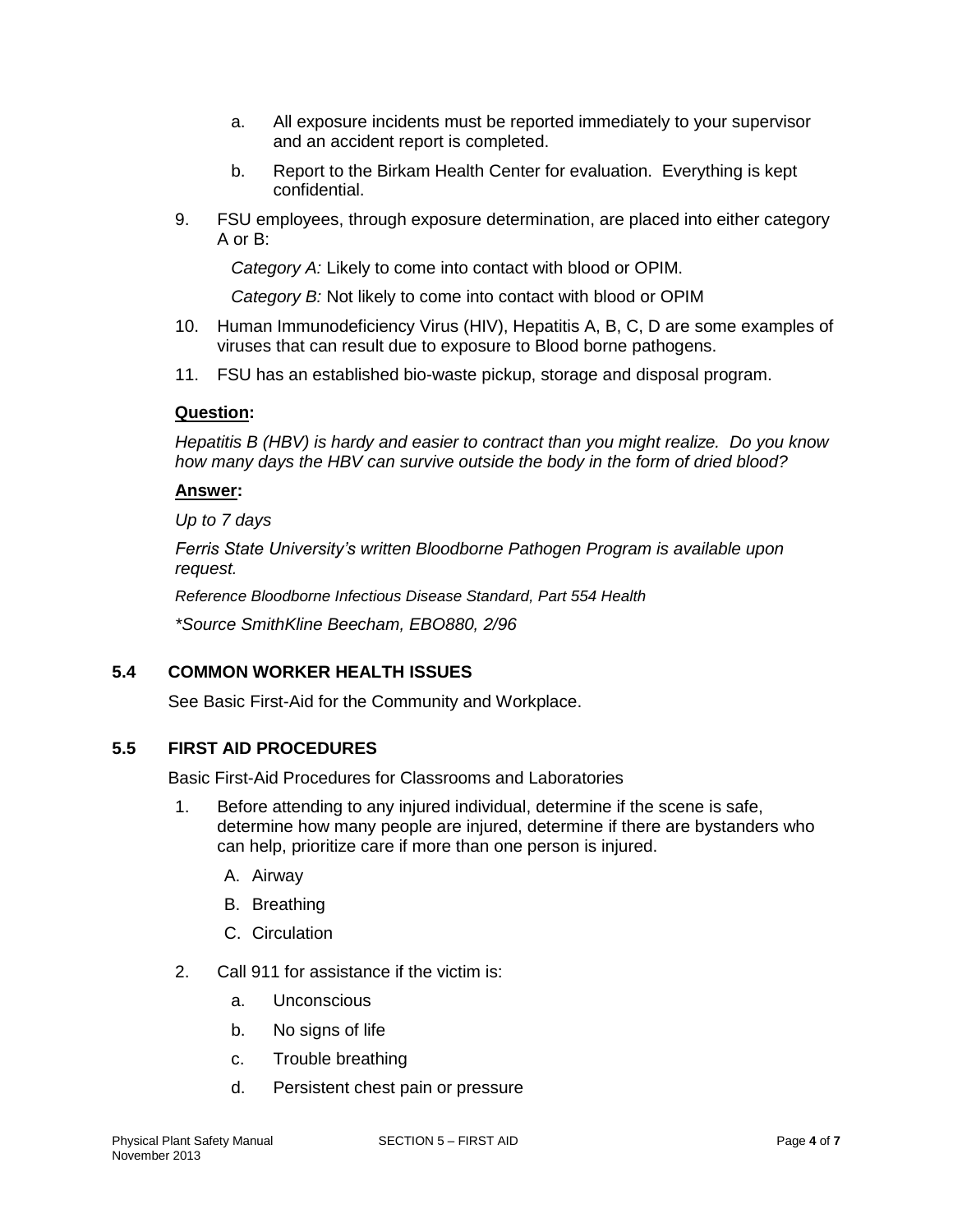- e. Severe bleeding
- 3. When contacting 911, provide the following information:
	- a. Your name and telephone number you are calling from
	- b. A description of what happened
	- c. Your exact location
	- d. The number of injured people
	- e. Condition of each victim
	- f. What assistance is being provided
- 4. Care for the victim:
	- a. Reassure the victim
	- b. Monitor the airway, breathing and circulation
	- c. Prevent the victim from being chilled or overheated
- 5. Typical examples of first-aid:
	- a. Minor Burn include small scalds or burns from hot objects.
		- i. Flush the burned area with cool water from a tap or use cool wet compresses applied to the skin.
		- ii. Cleanse the burned area. Apply burn cream from the first aid kit.
		- iii. If blistering occurs recommend that victim seek treatment at Birkam Health Center or with personal physician.
	- b. Chemical Burn
		- i. Start treatment immediately by placing the burned area under cool running water and continue flushing for at least 15 minutes.
		- ii. If the chemical has splashed into the eye, irrigate the injured eye with cool water. Make sure the eye is open and the head is positioned so the water will not run into the other eye. Irrigate for at least 15 minutes and then cover the eye with a sterile compress. Recommend the individual seek emergency medical treatment.
		- iii. Staff should pull Material Safety Data Sheet and send with victim to medical treatment facility.
	- c. Minor Cuts/Scrapes/Bruises
		- i. Clean area with a betadine wipe, which can be found in the first aid kit. Cover with a light protective adhesive bandage.
		- ii. Treat bruises that involve bleeding into the tissue beneath the outer layer of skin with cold packs to reduce swelling.
		- iii. For deeper cuts that go through the skin, control bleeding with direct pressure and elevation. If bleeding persists or recurs, recommend the victim seek medical treatment at the Birkam Health Center or with personal physician.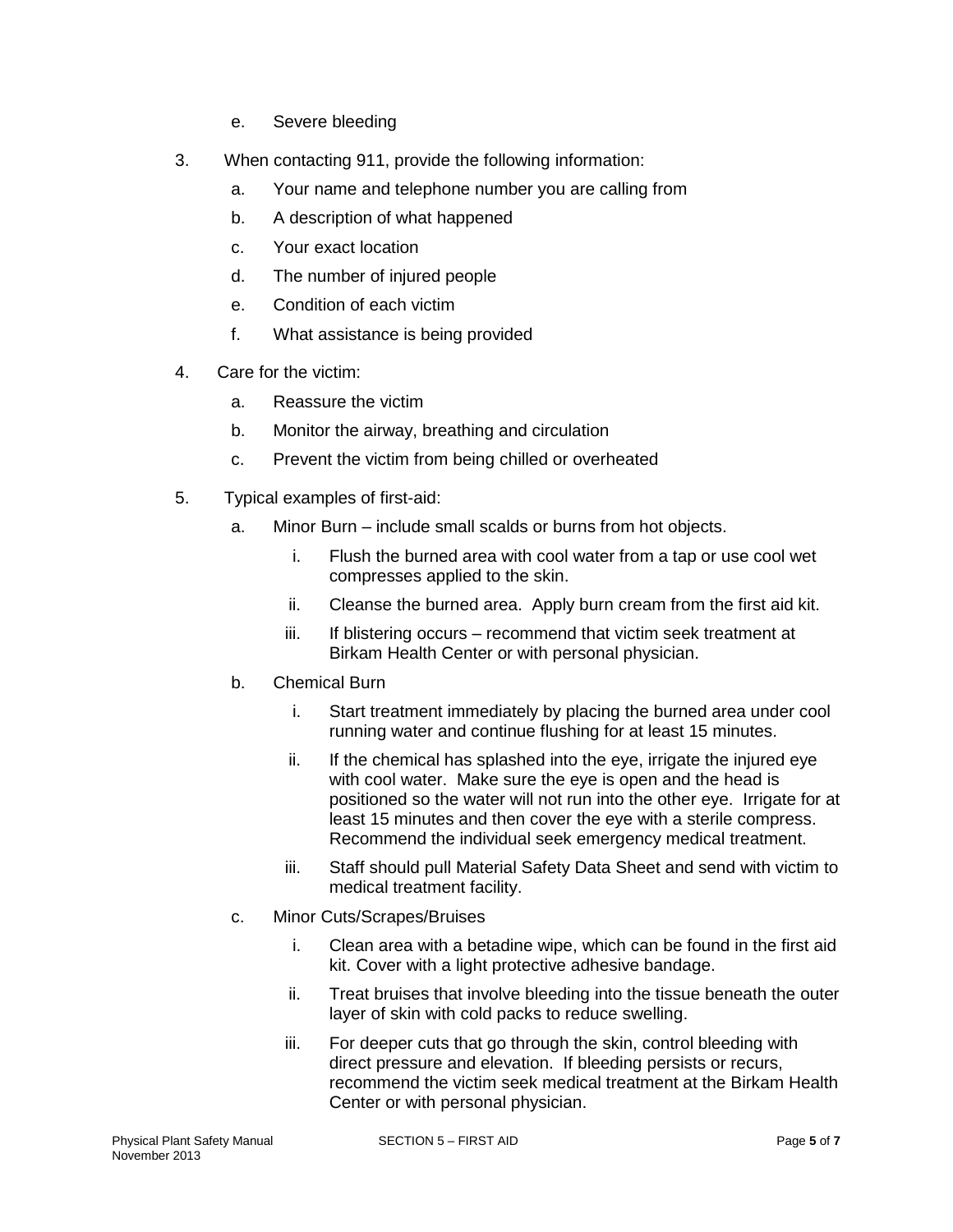- d. Fainting
	- i. Check to make sure the individual is breathing.
	- ii. Lay the person on his/her back, raise the legs higher than the head to promote the flow of blood to the heart and brain.
	- iii. When person revives, color returns to the face, suggest lying or sitting for a few minutes before attempting to stand.
	- iv. Recommend the victim seek medical treatment at the Birkam Health Center or with personal physician.
- e. Nosebleeds
	- i. Have the person site down with head angled slightly forward so the blood doesn't run back into the throat.
	- ii. If the blood comes from only one nostril, press the fleshy part of the nostril firmly toward the midline; if from both, pinch the nostrils together. Maintain pressure for 5 to 10 minutes.
	- iii. If the bleeding is profuse or cannot be controlled within 30 minutes or if nosebleeds occur frequently, advise the victim they should seek medical treatment at the Birkam Health Center or with personal physician.
- f. Sprains
	- i. Start with RICE Rest, Ice, Compressions, And Elevation. Do not let the individual use the injured body part.
	- ii. Apply an ice pack and mild compression with an elastic bandage to the injured body part for several hours to keep swelling down.
	- iii. Keep the sprain elevated using pillows.
	- iv. If there is discoloration or deformity, advise the victim they may wish to seek medical treatment from Birkam Health Center or with personal physician.
- 5. Minor Eye Injuries
	- i. DO NOT rub or apply pressure or ice to the injured eye.
	- ii. Cover the eye with patch and recommend the victim seek medical treatment from the Birkam Health Center or with personal physician.
	- iii. If the injury is a black eye, you may apply ice to cheek and area around eye but not directly on the eyeball itself.
- 6. Severe Eye Injuries
	- i. If an object is impaled in the eye, CALL 911, DO NOT remove the object.
	- ii. Cover both eyes with sterile dressings to immobilize and have victim transported to medical treatment facility of their choice.
	- iii. DO NOT rub or apply pressure or ice to the injured eye.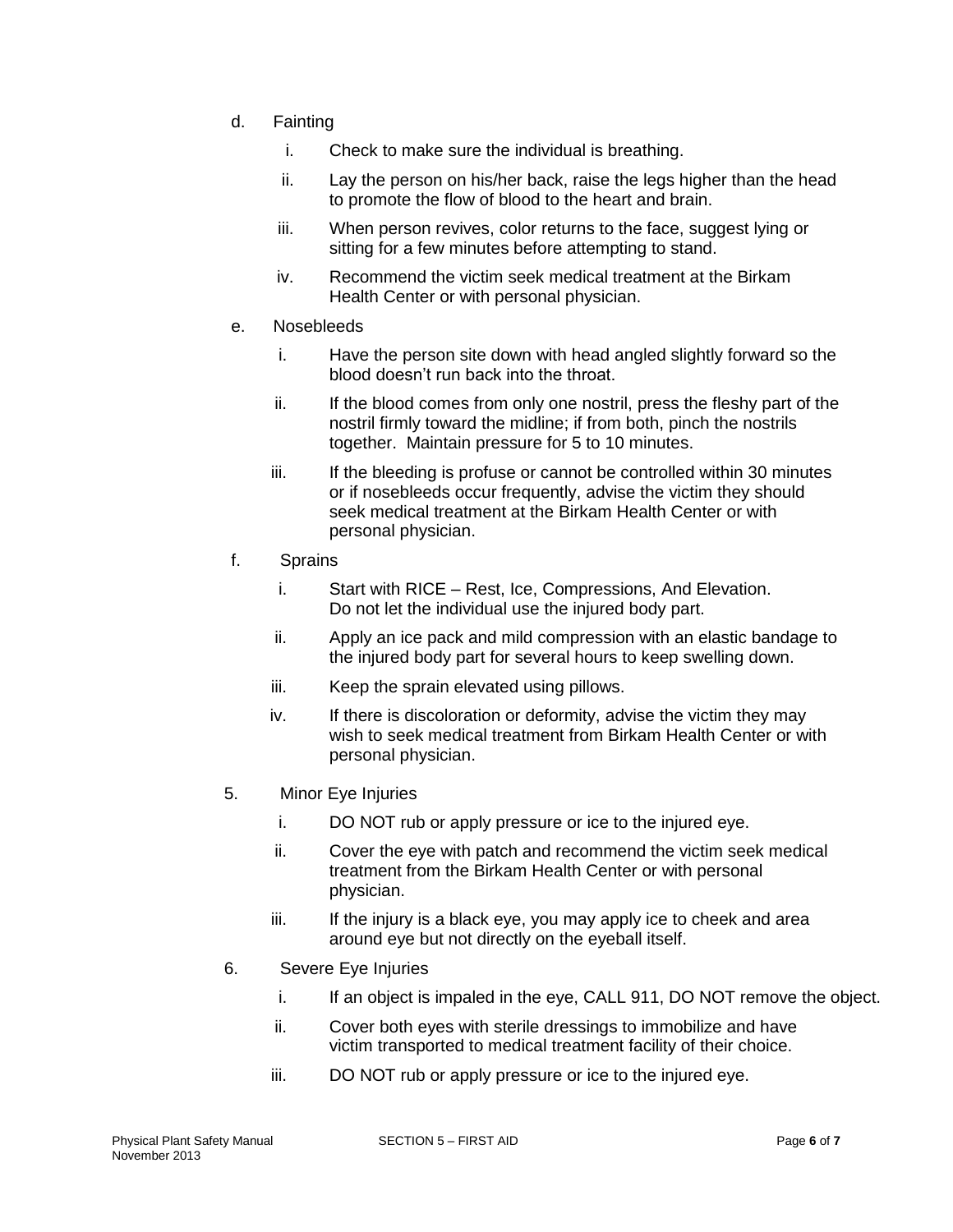- iv. Note DPS may transport the individual to medical treatment facility if victim prefers this rather than an ambulance.
- <span id="page-31-0"></span>v. Continue first-aid until professional medical personnel arrives on the incident scene or victim is at medical facility.

# **5.6 FIRST AID/WORK RELATED INJURIES/WORKER'S COMPENSATION**

- 1. See HRPP 04:01 for additional information. [http://www.ferris.edu/htmls/administration/adminandfinance/Human/HRPPs/FSU-](http://www.ferris.edu/htmls/administration/adminandfinance/Human/HRPPs/FSU-HRPP0401WorkersCompensation.pdf)[HRPP0401WorkersCompensation.pdf](http://www.ferris.edu/htmls/administration/adminandfinance/Human/HRPPs/FSU-HRPP0401WorkersCompensation.pdf)
- 2. First aid kits are available for use in the Physical Plant.
- 3. For a medical emergency, call 911 for an ambulance. (Life threatening conditions, uncontrolled bleeding, breathing, severe injury, loss of consciousness, chest pain, etc.)
- 1. If you get injured as a result of work, contact your supervisor immediately to report the incident.
	- a. Fill out an Incident Report with your supervisor, no matter the severity of the injury.
	- b. The completed incident reports are then turned in to the Physical Plant Front Office, faxed to HRD, and processed through Physical Plant administrative procedures for signatures. Send the original to:

Ferris State University Human Resources 420 Oak Street, PRK 150 Big Rapids, MI 49307-2020 FAX: (231)591-2978

- c. Send Incident reports to the Human Resources Department within 24 hours of the incident.
- d. Employees with non-emergency, work related injuries will be sent to the Birkam Health Center.
- 2. Workers compensation questions can be directed to the Human Resources Department.
- 3. Some work related injuries may involve light duty assignments in the home department.
- 4. If the home department cannot accommodate the restrictions, immediately contact the Human Resources Department for alternative assignment.
- 5. Injured employees are required to report to the FSU Health Center for treatment of all non-life-threatening injuries.
- 6. Send all medical slips to the Human Resources Department and your Supervisor.
- 7. Employees should refrain from transporting any injured employee to the hospital.

END SECTION 5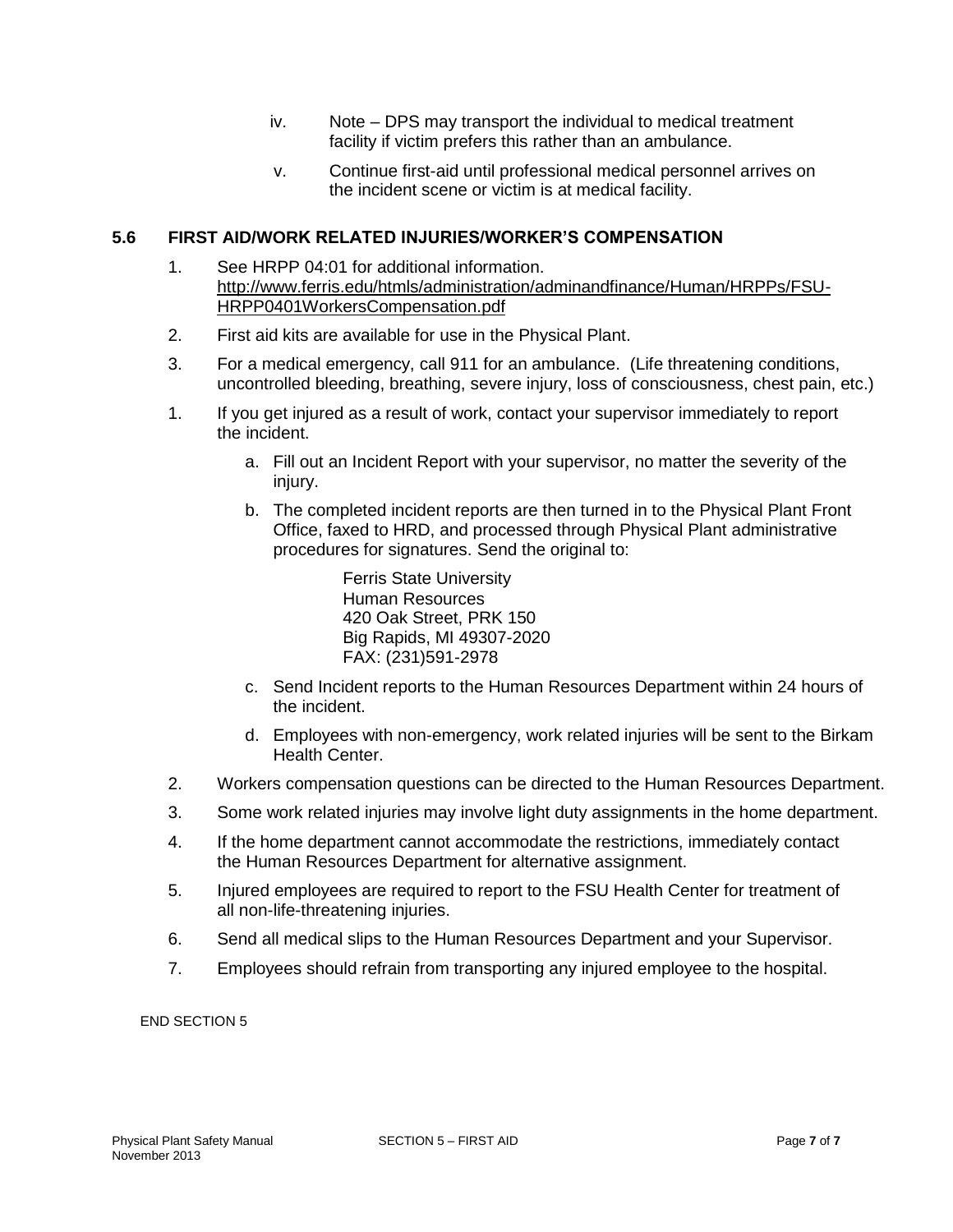# **6.0 EMERGENCY RESPONSE**

<span id="page-32-0"></span>An emergency response is put into effect whenever a crisis, man-made or natural, disrupts operations, threatens life, creates major damage, and occurs within the University community.

# **6.1 UNIVERSITY WIDE EMERGENCY PROCEDURES**

<span id="page-32-1"></span>See the FSU Emergency and Safety Procedures Guide for additional FSU emergency information located at:

[http://www.ferris.edu/htmls/administration/adminandfinance/Human/Safety/FSU-](http://www.ferris.edu/htmls/administration/adminandfinance/Human/Safety/FSU-FlipCharts.pdf)[FlipCharts.pdf](http://www.ferris.edu/htmls/administration/adminandfinance/Human/Safety/FSU-FlipCharts.pdf)

# **6.2 EMERGENCY COORDINATORS**

<span id="page-32-2"></span>All buildings on campus, including the Physical Plant have an emergency coordinator. The Environmental Engineer is the emergency coordinator for the Physical Plant.

- 1. Reference the FSU Emergency & Safety Procedures Guide for additional information.
- 2. During an evacuation, the initial meeting point for the Physical Plant employees is outside on the lawn in front of the Heavy Equipment building.
- 3. Reference the posted floor diagram(s) for suggested tornado shelters in the Physical Plant.

END SECTION 6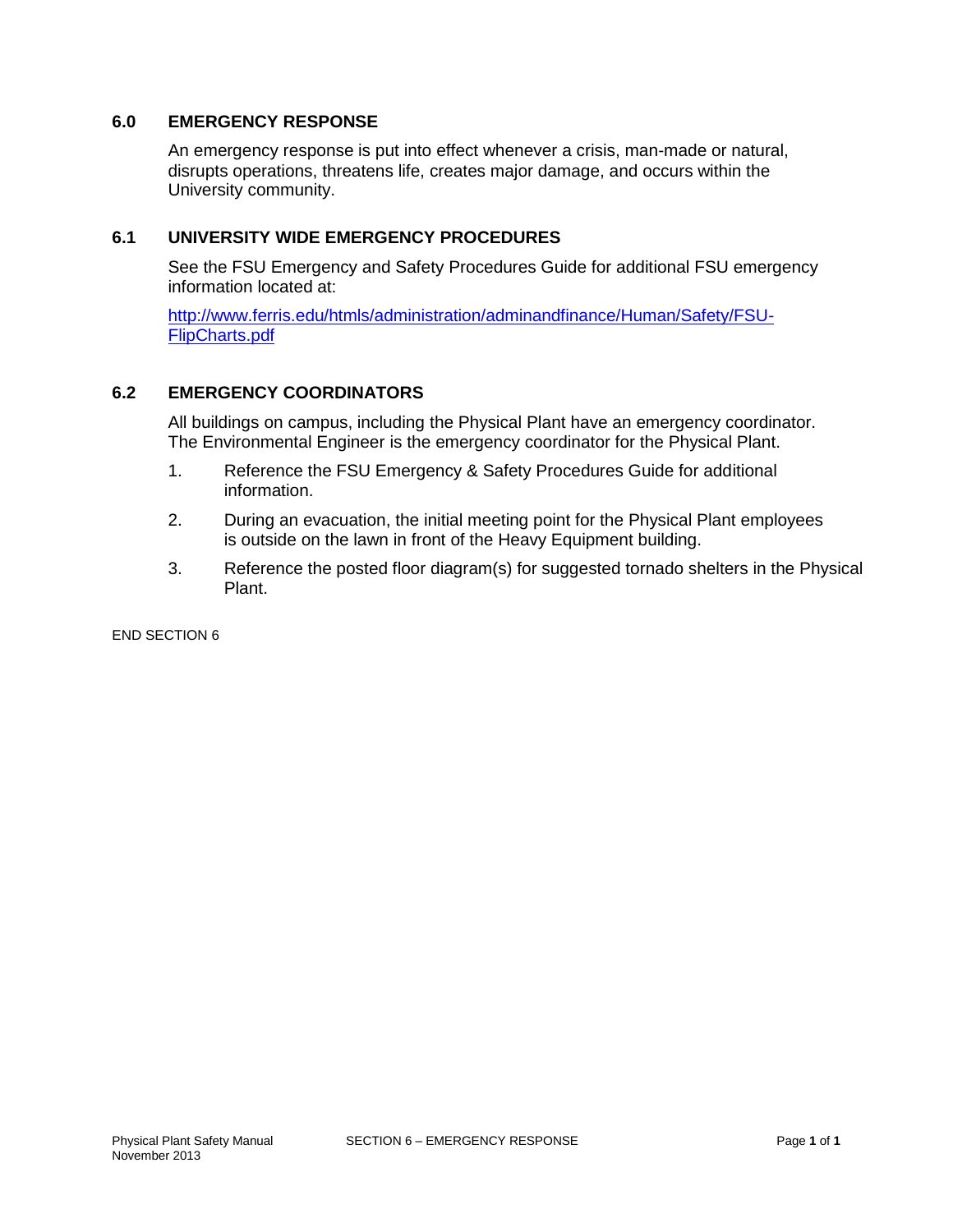# **7.0 EQUIPMENT AND WORKER TRAINING**

<span id="page-33-1"></span><span id="page-33-0"></span>It is important that the information presented below be adhered to when utilizing equipment. Training is a necessary component of utilizing equipment.

# **7.1 AERIAL LIFTS**

- 1. Personal Protection Equipment
	- Safety harness and lanyard. Inspect for any defects.
	- Any other equipment as required.
- 2. Equipment
	- Never tamper with or attempt to repair the vehicle.
	- Motor Pool will perform maintenance on aerial lifts.
	- Report known hazards concerning an aerial lift to your supervisor.
- 3. Passengers and Loading of Aerial Lifts
	- Only FSU employees with valid aerial work platform training are authorized to ride on an aerial work platform.
	- Never exceed the rated loading capacity for the work platform.
- 4. Parking
	- Park and shut down the machines according to the manufacturer's operating manual.
- 5. Platform Positions
	- Platform shall not be raised or lowered while moving. Minor adjustments may be made for alignment purposes.
	- Major positioning of the platform shall be done with the truck stopped, to increase the stability of the platform.
	- The boom will be carried as low to the floor as possible but high enough to clear obstacles.
	- Never allow anyone to walk under an elevated platform.
- 6. Each lift must have an operating manual or decals attached for safe operation.

*Refer to Vehicle Mounted Elevating and Rotating Work Platforms, Part 58 Safety*

# **7.2 AERIAL LIFT PRE-OPERATION PROCEDURES**

- <span id="page-33-2"></span>1. A visual and functional inspection of the machine must be done at the beginning of each work shift and use. The inspection must include but is not limited to the following:
	- a) Check decals and markings for legibility and placement on machine.
	- b) Check for leaks of hydraulic oil and battery water.
	- c) Check tire and wheel condition.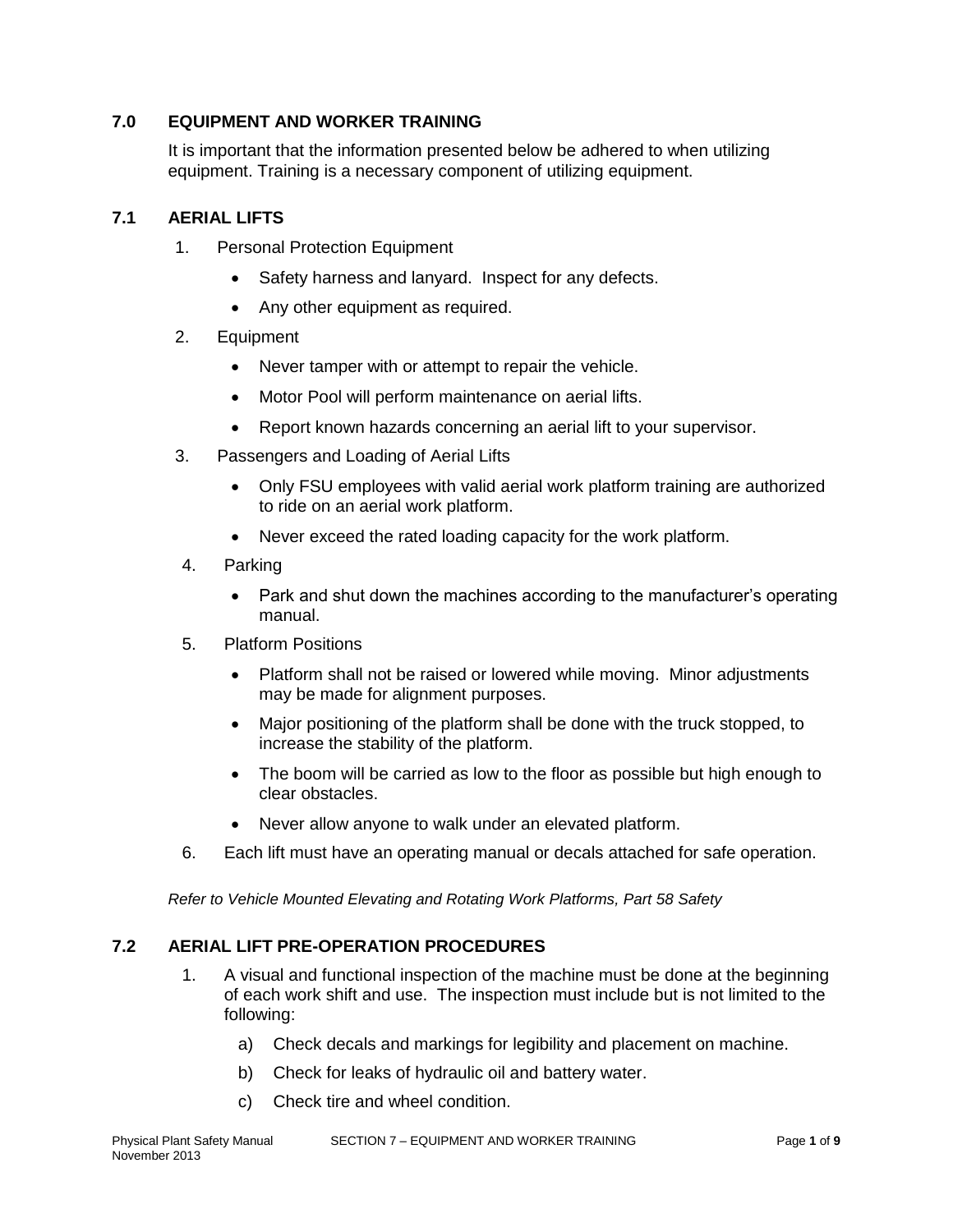- d) Check for problems with the machines structural areas (scissors arms, outriggers, boom, etc.).
- e) Check the condition of the guardrail system including the platform deck extension.
- f) Check hydraulic hoses and electrical wiring.
- g) Check for any loose or missing parts.
- h) Make sure the operator's manual is located on the unit.
- i) Make sure the work platform is clean and uncluttered.
- j) Test the ground control functions.
- k) Test the platform control functions.
- l) Test the operation of the manual decent valve and emergency power system.
- m) Check safety devices (emergency stop switches, etc.).
- 2. The operator must conduct a workplace inspection which includes but is not limited to the following:
	- a) Check for open machinery, pits, holes, drop-offs, etc.
	- b) Check for floor obstructions, unleveled surfaces, grade of slopes.
	- c) Check for floor debris.
	- d) Check for overhead obstructions, high voltage conductors.
	- e) Check for inadequate surface or possible improper support of equipment.
	- f) Check for hazardous locations.
	- g) Check wind and weather conditions; do not use lift in winds over 25 MPH.
	- h) Check any other unsafe conditions.
- 3. Motor Pool or a qualified outside service will conduct an annual inspection of each aerial work platform for cracks and deformations using 1 1/2 times the rated load capacity.
- <span id="page-34-0"></span>4. **Do not operate a malfunctioning unit.**

# **7.3 AERIAL LIFT OPERATING PROCEDURES**

# **DO NOT'S**

**Do Not** exceed the platform loading capacity.

- **Do Not** raise the platform on unleveled floors and unleveled terrain.
- **Do Not** drive machine into an unleveled area when the platform is elevated.
- **Do Not** exceed the machines gradability rating (see operating manual).
- **Do Not** stand, reach or sit on or over the platform railings.
- **Do Not** enhance the reach of the unit by using ladders, scaffolding, planks, etc.
- **Do Not** tie off equipment or personnel to another object.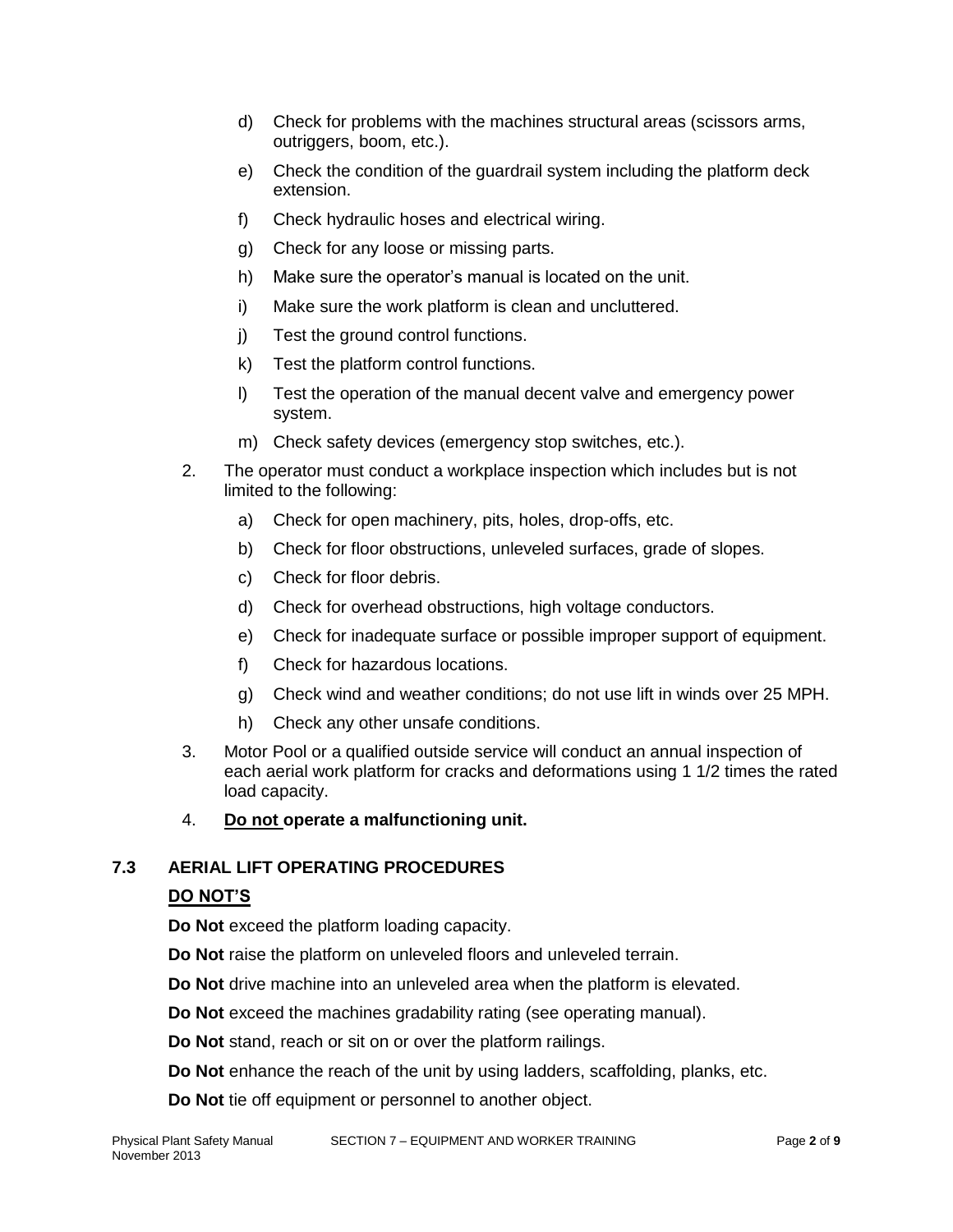**Do Not** use the unit as a crane or material handling device.

**Do Not** attempt to mount or dismount the equipment while it is in motion.

**Do Not** use the platform as an electrical ground for arc welding.

**Do Not** transport any gas cylinders on the platform of an aerial lift.

**Do Not** position and operate aerial work platforms when they are on a truck, trailer, scaffolding, or similar equipment.

**Do Not** use guard rails to support any other work platforms, personnel or materials.

**Do Not** engage in horseplay or stunt driving.

# **DO'S**

**Do** place objects on the platform so they can not fall off.

**Do** place heavy objects with the weight as low to the floor of the platform as possible.

**Do** wear a safety harness and lanyard.

**Do** evenly distribute the load on the platform.

**Do** limit your traveling speed according to the surrounding conditions.

**Do** enter and exit the platform safely.

**Do** use the unit on a hard, flat surface only when the platform is elevated.

**Do** maintain a clear path of travel.

**Do** maintain a safe distance from hazards and overhead obstructions.

**Do** maintain a firm footing on the platform floor.

**Do** look around the base of the unit before moving it.

**Do** check the clearance before lowering the platform.

**Do** immediately stop the use of an aerial life when used outdoors and the wind speed exceeds 25mph

**Do** limit travel speed according to the following factors:

- A. Slope
- B. Area congestion
- C. Floor surface congestion
- D. Location of personnel

**Do** maintain the following distances from electrical lines (refer to Table 1 on the following page)

| $0 - 50$ KV = | keep 10 feet away                                                |
|---------------|------------------------------------------------------------------|
|               | 50KV and over = keep 10 feet away plus 4 inches per KV over 50KV |
| ex. $51KV =$  | keep 10 feet 4 inches away                                       |
| $52KV =$      | keep 10 feet 8 inches away                                       |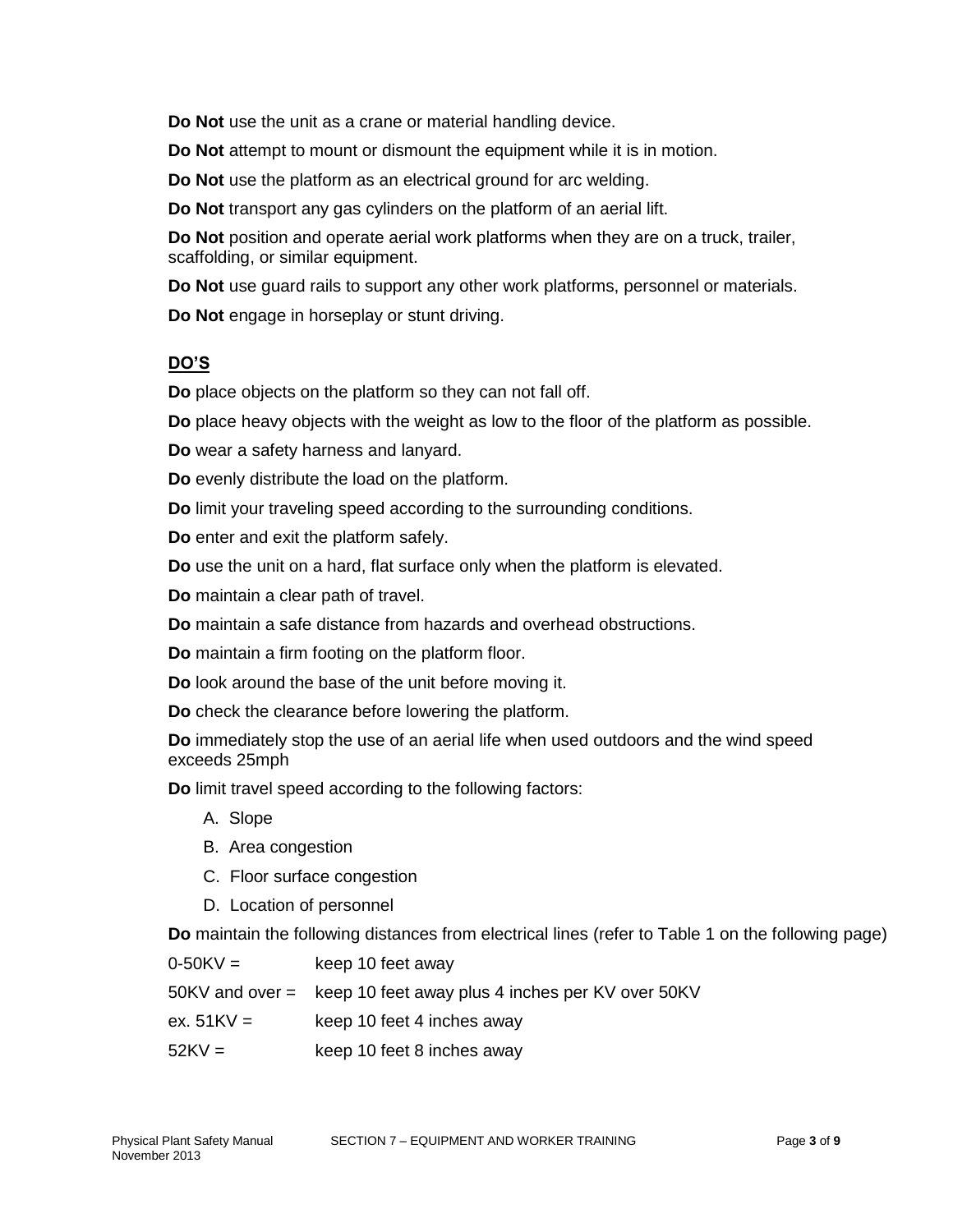| Voltage       | Clearance<br>With Boom Raised | Clearance<br>Boom Lowered and<br>No Load in Transit |
|---------------|-------------------------------|-----------------------------------------------------|
| To 50 kV      | 10 feet                       | 4 feet                                              |
| Over 50 kV    | 10 feet $+$ .4 inch per       | 10 feet                                             |
|               | each 1 kV over 50 kV          |                                                     |
| 50 to 345 kV  |                               | 10 feet                                             |
| 346 to 750 kV |                               | 15 feet                                             |

#### Table 1 Minimum Clearance Distances for Equipment

# **7.4 AERIAL LIFT SPECIAL PROCEDURES**

- <span id="page-36-0"></span>1. Except in the case of an emergency do not operate ground controls unless permission has been obtained from the personnel in the platform.
- 2. Stop operating the unit if it becomes damaged, malfunctions, or a potentially hazardous condition is encountered.
- 3. Do not climb down from an elevated platform if the platform becomes nonoperational (platform is stuck, auxiliary power or manual decent valve is not working). Seek help from a qualified person on the ground.

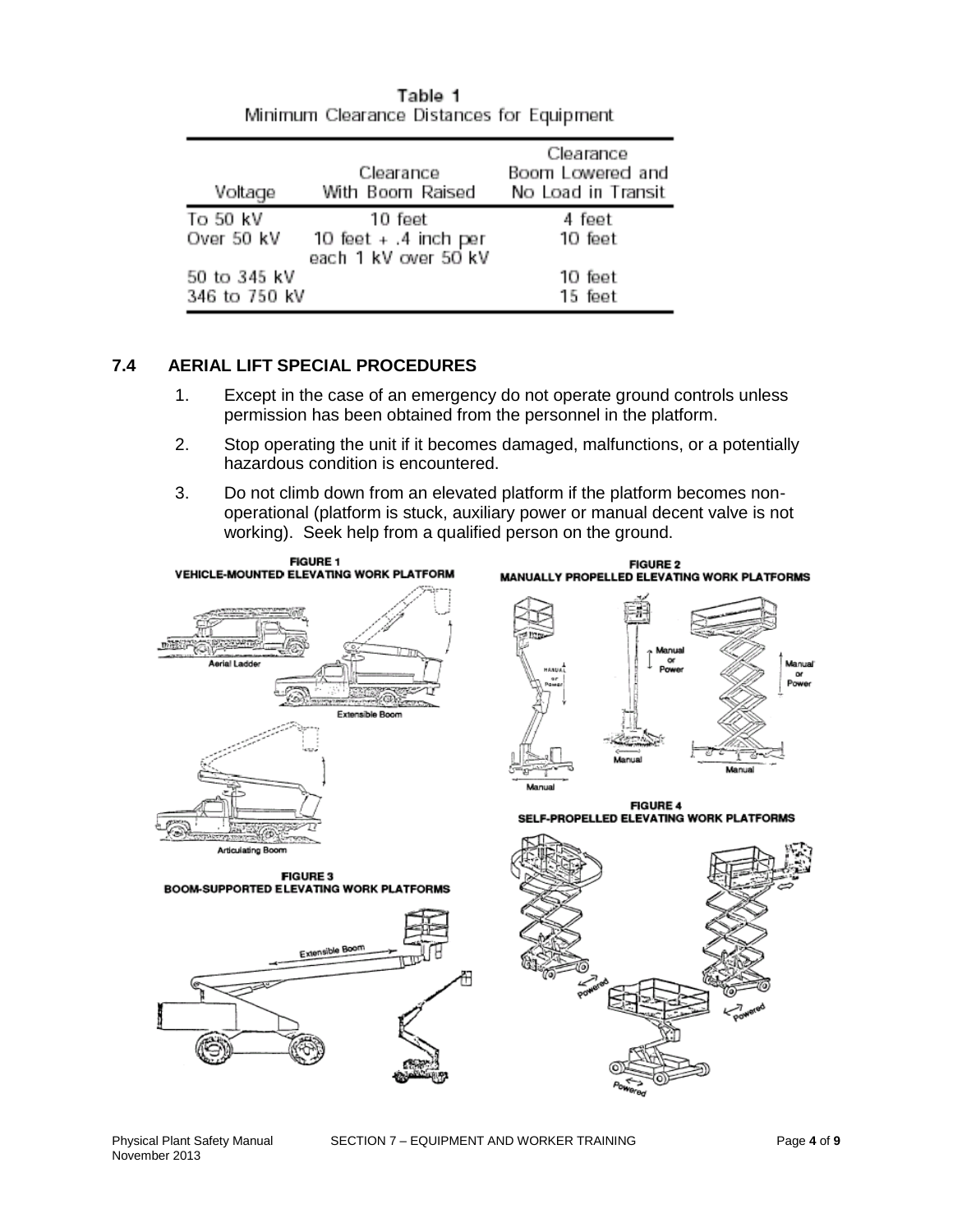# **7.5 EQUIPMENT CARE AND TOOL USE**

- <span id="page-37-0"></span>1. Inspect all tools and equipment prior to using them.
- 2. Do not use equipment that is in need of repair. Report it to your supervisor.
- 3. Never adjust or repair equipment without conducting proper Lock out Tag Out procedures (LOTO).
- 4. All pinch points must be properly guarded. Never bypass safety devices unless proper LOTO procedures are implemented. Always replace guards before restarting the equipment.
- 5. Power take-off (PTO) shafts on equipment must be guarded. The equipment must be shut off prior to any repairs or adjustments.
- 6. Only use equipment for its' intended purposes. Select the right tool for the job.
- 7. Do not use chisels with mushroom heads. Keep all tools sharp and lubricated.
- 8. Electrical tools must be grounded or double insulated.
- 9. Always push knives away from the body.
- 10. Sharp-edge tools shall be stored in such a manner to prevent injuries.
- 11. Tools shall be cleaned and stored away properly.
- <span id="page-37-1"></span>12. Use Ground Fault Circuit Interrupters (GFCI) when appropriate for worker protection outdoors or in wet environments.

# **7.6 FORKLIFT CERTIFICATION**

- 1. Only employees permitted by FSU are allowed to drive a forklift.
- 2. Certification is two-tier. There is a classroom training portion and a driving portion for the certification. Certification is obtained from the Safety Coordinator.
- 3. Forklift licenses are issued in three categories:
	- a. Industrial Forklift
	- b. Extended Reach Construction Equipment
	- c. Grounds Equipment with forks
- 4. Employees driving a forklift must have their FSU issued license on them or accessible at all times.
- 5. Drivers must always yield to pedestrians and obey all posted signs.
- 6. Drivers must not let anyone stand or walk under the elevated part of the forklift.
- 7. Drivers must always keep a clear view of where they are going, driving in reverse if necessary
- 8. Only the driver is allowed on the forklift no passengers.
- 9. Drivers must be aware of all their surroundings.
- 10. Do not smoke on or near a forklift.
- 11. Do not drive a forklift if it is not operating properly. Report it immediately.
- 12. Drivers must be aware of the rated load capacity.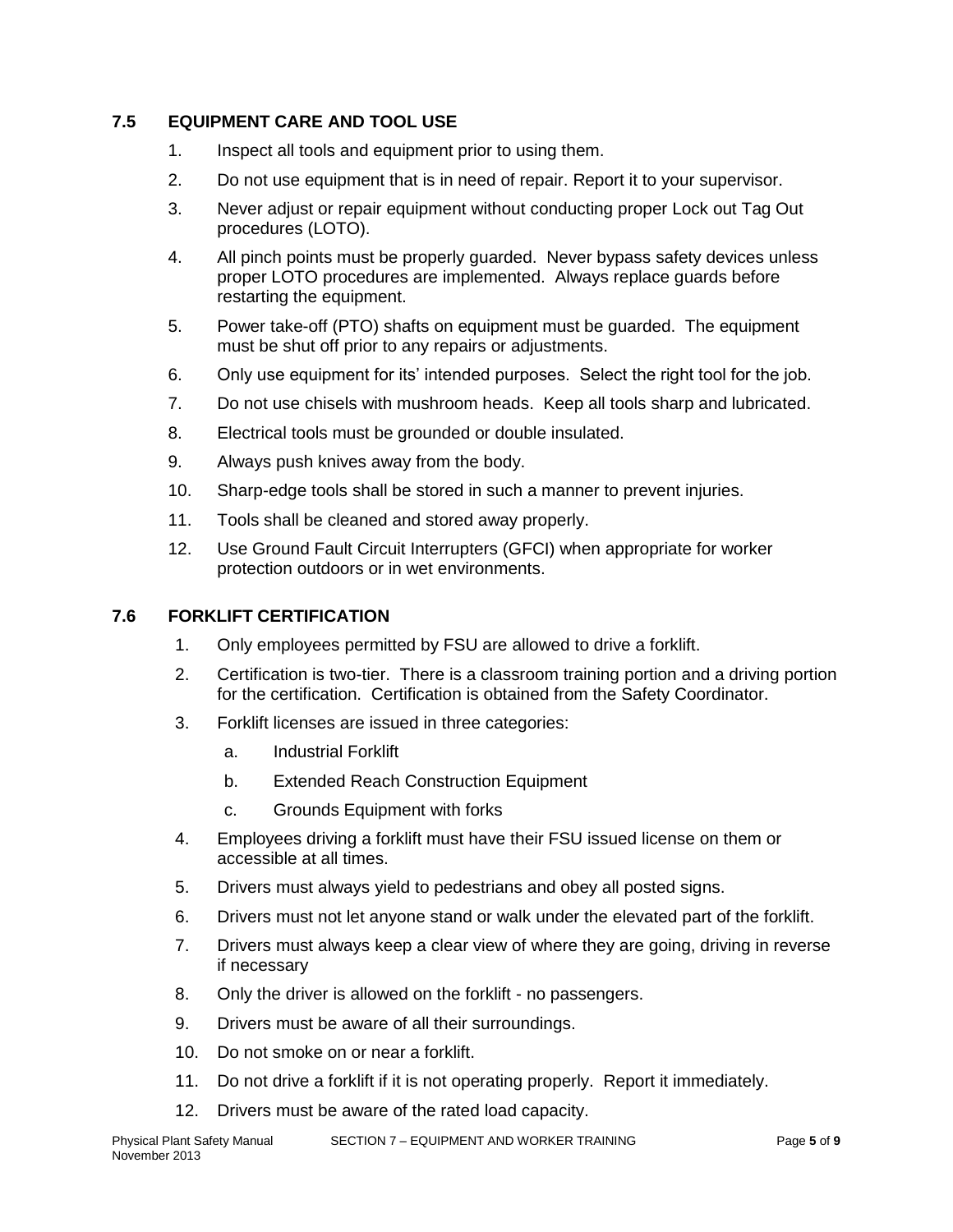- 13. Utilize caution if working around forklifts. Be aware of the "rear-end swings."
- 14. Drivers must sound the horn to warn pedestrians of their presence. This is particularly important at corners, intersections and aisle ways.
- 15. Michigan Driver's License restrictions apply to FSU Forklift Operator's Permits.

#### **Question:**

*An employer shall not make any modification to the forklift affecting capacity or safety without written approval from the \_\_\_\_\_\_\_\_\_\_\_\_\_\_\_\_\_\_\_\_\_.*

#### **Answer:**

#### *Manufacturer*

<span id="page-38-0"></span>*Reference Powered Industrial Trucks, Part 21 Safety*

# **7.7 PORTABLE LADDER SAFETY**

- 1. Always inspect a ladder before each use. Use only ladders in good repair and equipped with safety shoes.
- 2. Report defects to your supervisor.
- 3. Place ladders on a solid, flat surface.
- 4. Do not paint wooden ladders. This conceals defects.
- 5. Do not over-reach. Always move the ladder.
- 6. Always face the ladder when climbing or descending and hold onto each rung.
- 7. Watch for overhead power lines, etc.
- 8. Do not make repairs to ladders unless you have been approved by the Safety Coordinator.
- 9. Ladders shall not be used in a horizontal position as a plank, skid, etc.
- 10. Always keep the rungs clean.
- 11. Avoid aluminum ladders when working near electricity. Remember, wood and fibreglasses are non-conductive.
- 12. Maintain a 3-point contact while climbing a ladder.
- 13. Never stand on the top 2 steps of a step ladder (this includes the top platform).
- 14. Make sure the spreader bar is sturdy and locked in place with step ladders.
- 15. Never stand on the top 4 rungs of an extension ladder.
- 16. Make sure the extension locks are locked on extension ladders.
- 17. Extension ladders should reach at least three feet above the landing.
- 18. Remember the 4:1 ratio. Divide the number of rungs from the support point to the ground by 4 to determine how many feet out from the support to place the ladder.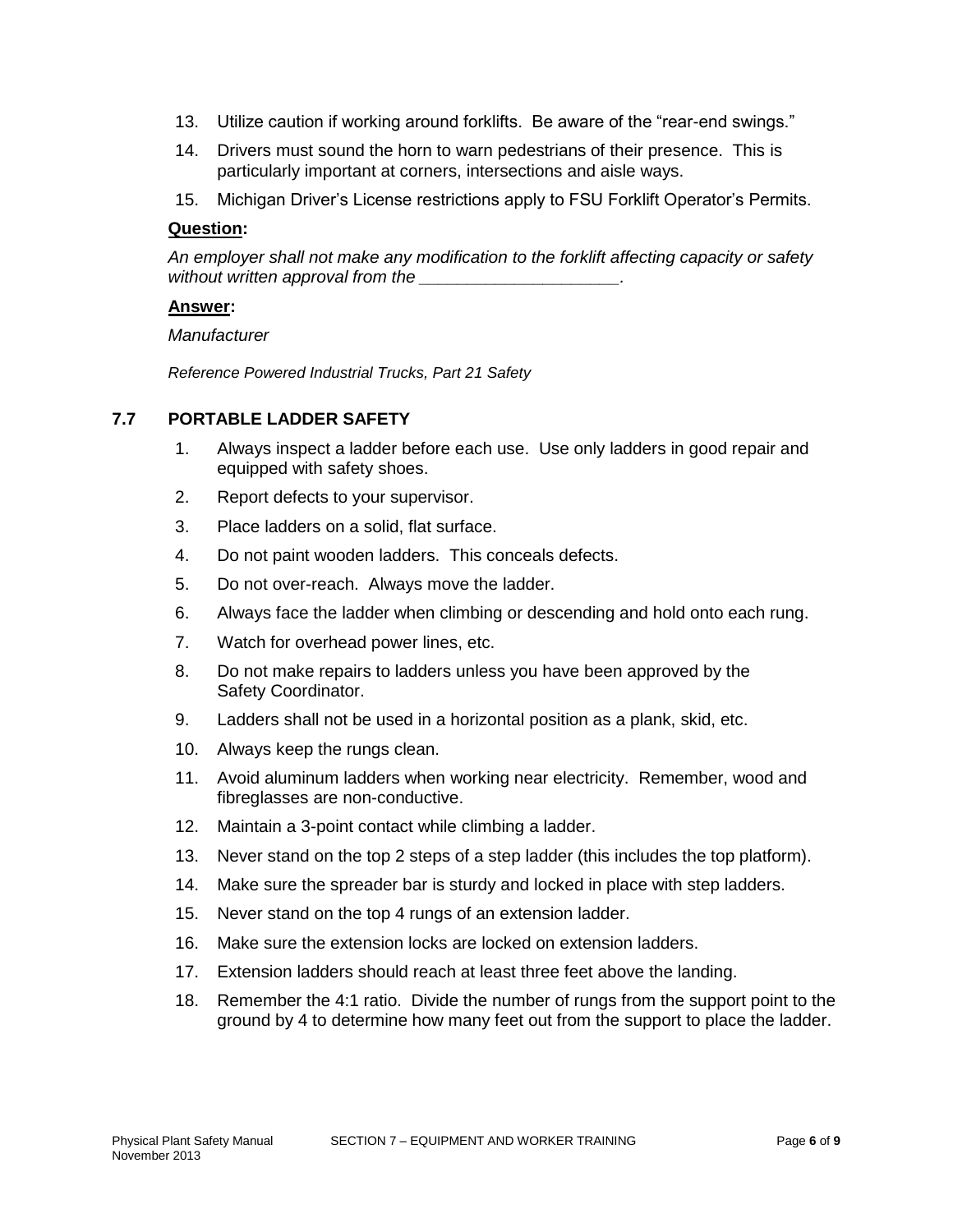# **Story Problem:**

*The number of rungs on an extension ladder, from the ground to the support port is 12, how many feet out from support should the ladder be set?*

# **Answer:**

*3, Remember, the rule is 4:1*

# **Question:**

*What does 3 point contact mean?*

# **Answer:**

*Two hands and one foot maintaining, solid contact on the ladder or object climbing onto.*

<span id="page-39-0"></span>*Reference Portable Ladders Standard, Part 4 Safety*

# **7.8 SCAFFOLD SAFETY**

- 1. A scaffold should not be loaded to more than the designed working load.
- 2. Tools, materials and debris should not accumulate in a quantity to cause a hazard.
- 3. Scaffolding endangered by moving equipment or vehicles shall be protected by a warning device or barrier.
- 4. Scaffolding shall not be altered or moved horizontally while it is used or is being occupied unless the scaffolding is specifically designed for that purpose.
- 5. Employees shall not be permitted to work on scaffolding outdoors during a storm or high winds or when covered with ice or snow, except for emergency situations. Special safety precautions will be taken during these emergencies such as (but not limited to) safety lanyards.
- 6. Watch for overhead obstructions, power lines, etc. A minimum clearance of 10 feet must be maintained between the scaffolding and power lines.
- 7. Scaffolding shall be equipped with guardrails and toe boards. If these guards are not applicable, then a safety harness must be worn. Use outriggers when needed for stability.
- 8. Planks shall be scaffold grade and capable of supporting the intended load.
- 9. Guardrails and toe boards are required on any scaffold over 15 feet.
- 10. Scaffolding shall not be moved until its height is reduced to 15 feet.
- 11. Prior to using the Genie Man lift, see your supervisor for training information.
- 12. Non-standard scaffolding usage must have prior engineering design approval.

#### **Question:**

*True or False: It is acceptable to use a physical object such as a pail or ladder on a scaffolding to increase your working height.*

#### **Answer:**

#### *False*

*Reference Scaffolding Standard, Part 5 Safety*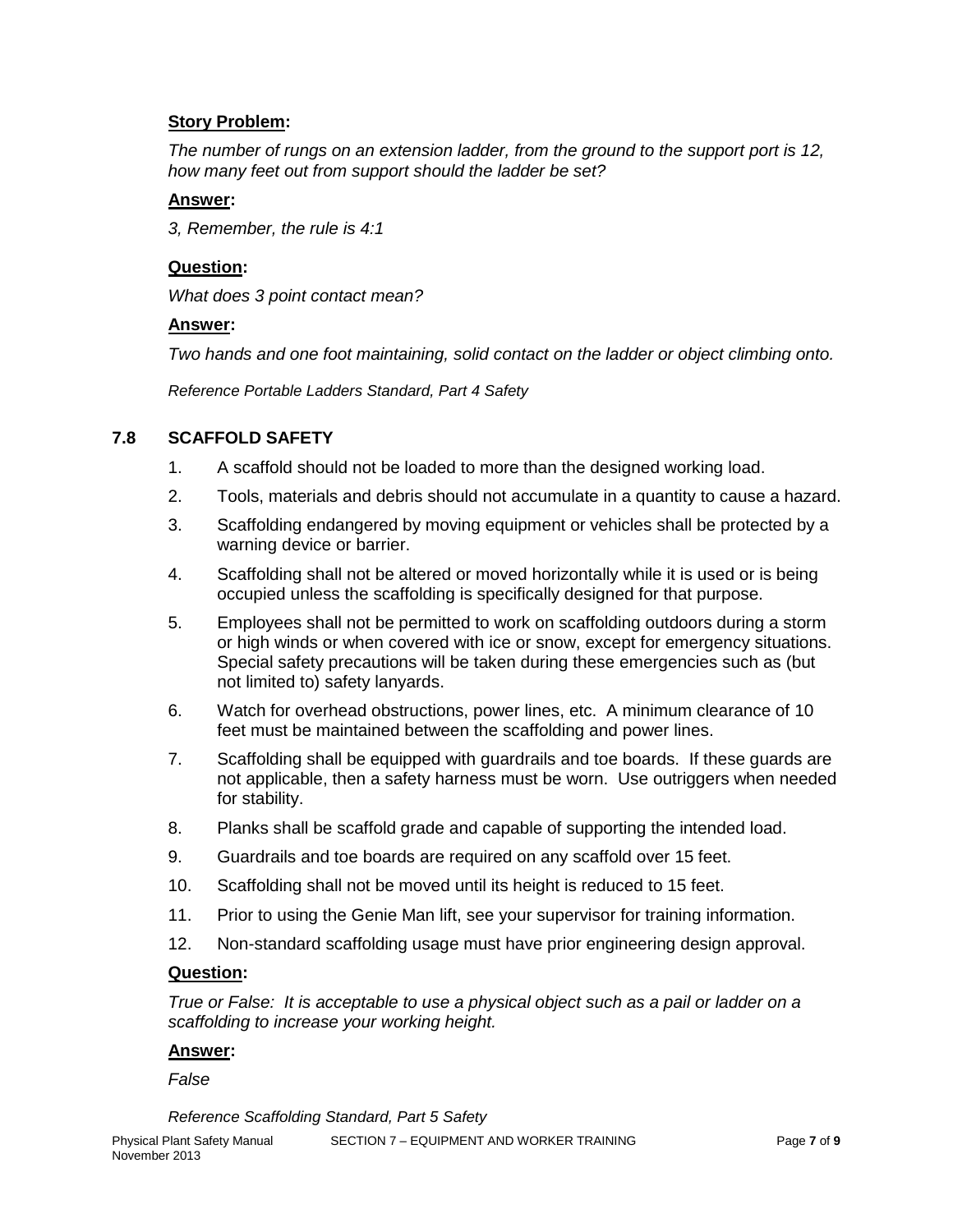# **7.9 TRENCHING AND EXCAVATION**

- <span id="page-40-0"></span>1. Follow Miss Dig procedures to locate underground utilities prior to the work.
- 2. The Miss Dig log book is located at the front desk at the Physical Plant.
- 3. Excavated material shall be kept at a minimum of 2 feet from the trench opening.
- 4. If an excavation is 4 feet or more in depth, confined space procedures must be followed. In addition a means of egress must be within every 25 feet.
- 5. Excavation under foundations requires a specially designed support.
- 6. Barricade the excavation area to protect pedestrians. If the excavation is left over night, barrier tape, snow fence or traffic barricades shall be utilized.
- 7. Excavation more than 5 feet in depth must be sloped according to the soil type or utilize a trench shield.
- 8. Excavations deeper than 48 inches are considered a confined space.
- 9. The Miss Dig will be initiated by the Project Manager or trades shop supervisor for the dig or the contractor performing the dig three days prior to starting any excavation – except in an emergency.
- 10. See Table 1 on following page.

# **Question:**

*The "less firm" the soil type the \_\_\_\_\_\_\_\_\_\_\_\_\_\_\_\_\_\_ the vertical slope must be for safe excavation.*

#### **Answer:**

*Greater: See the chart above. Note: soft clay is 2 on 1 whereas firm clay is 2/3 on 1.*

*Reference Excavation, Trenching and Shoring, Part 9 Construction Safety*

Ferris State University's written Excavation Clearance Policy is available upon request.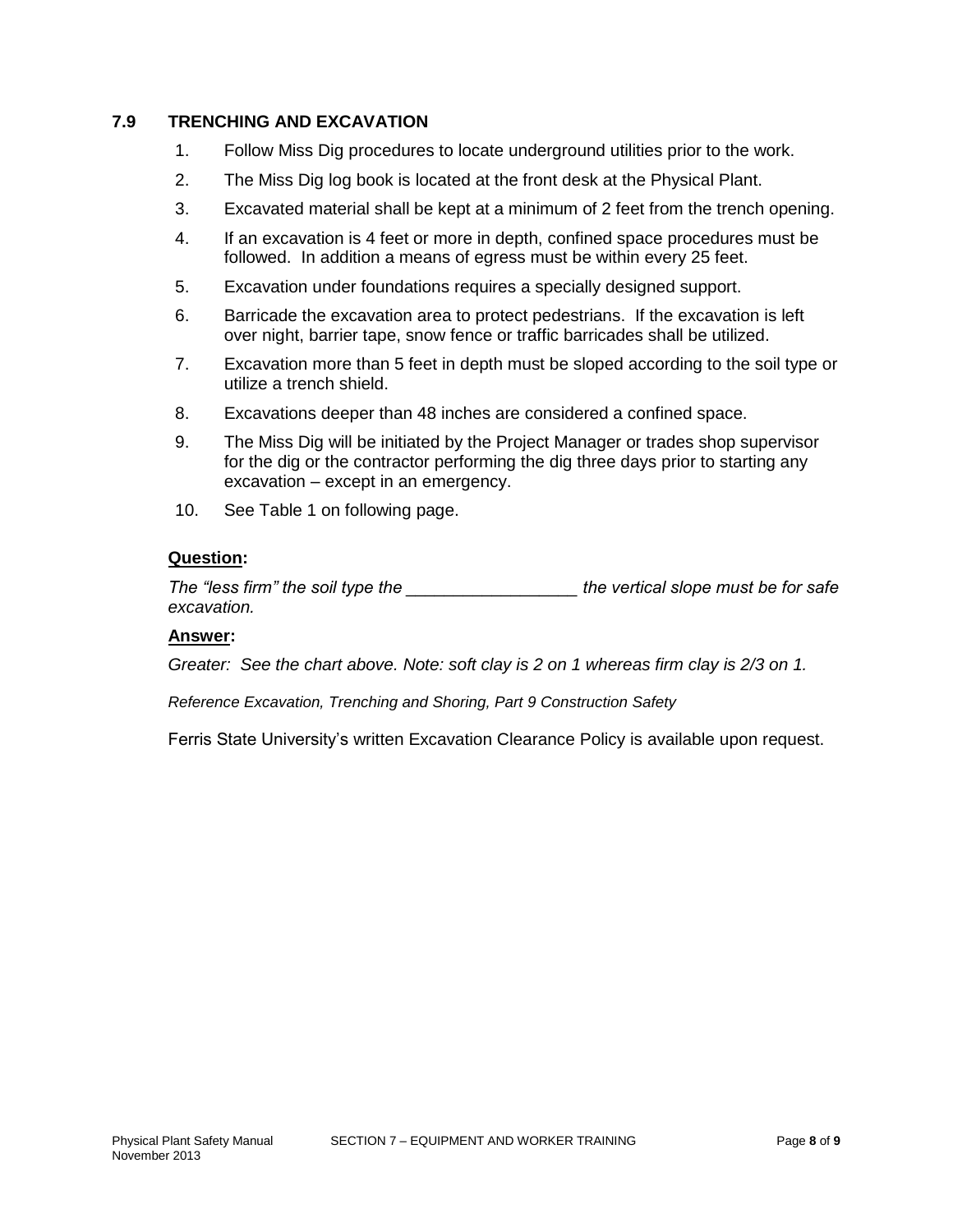

SECTION 7 - EQUIPMENT AND WORKER TRAINING

TABLE 1 MAXIMUM ALLOWABLE ANGLE OF REPOSE FOR THE

END SECTION 7

Physical Plant Safety Manual November 2013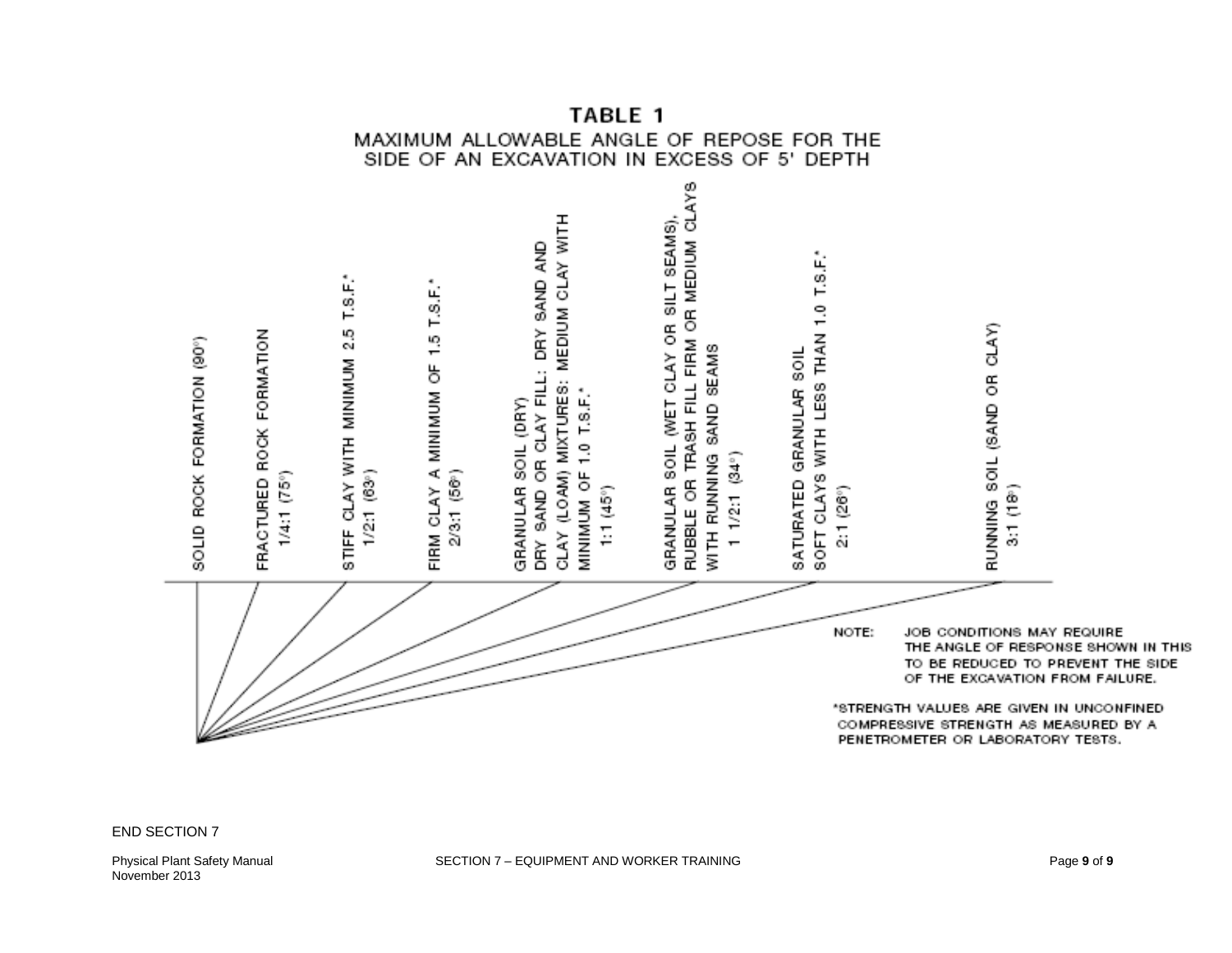# **SECTION 8.0 PHYSICAL PLANT EMPLOYEE ACKNOWLEDGEMENT FORM**



# <span id="page-42-0"></span>**Physical Plant Employee Acknowledgement Form**

Read and initial each of the following:

| I have received a copy of Ferris State University's Physical Plant<br>Safety Manual.                                                                                                    |
|-----------------------------------------------------------------------------------------------------------------------------------------------------------------------------------------|
| I have reviewed this document and had the opportunity to ask<br>questions as to its contents.                                                                                           |
| I am aware that if I encounter any concerns or have any questions<br>pertaining to my health and safety during the course of my job, I will<br>discuss the issue(s) with my supervisor. |
| As an employee of FSU, I have the Right-to-Know what hazards I<br>may face on the job and how to prevent them.                                                                          |

Employee Name **Date** 

Supervisor Name **Date** Date **Date** 

|  |  | END SECTION 8 |
|--|--|---------------|
|--|--|---------------|